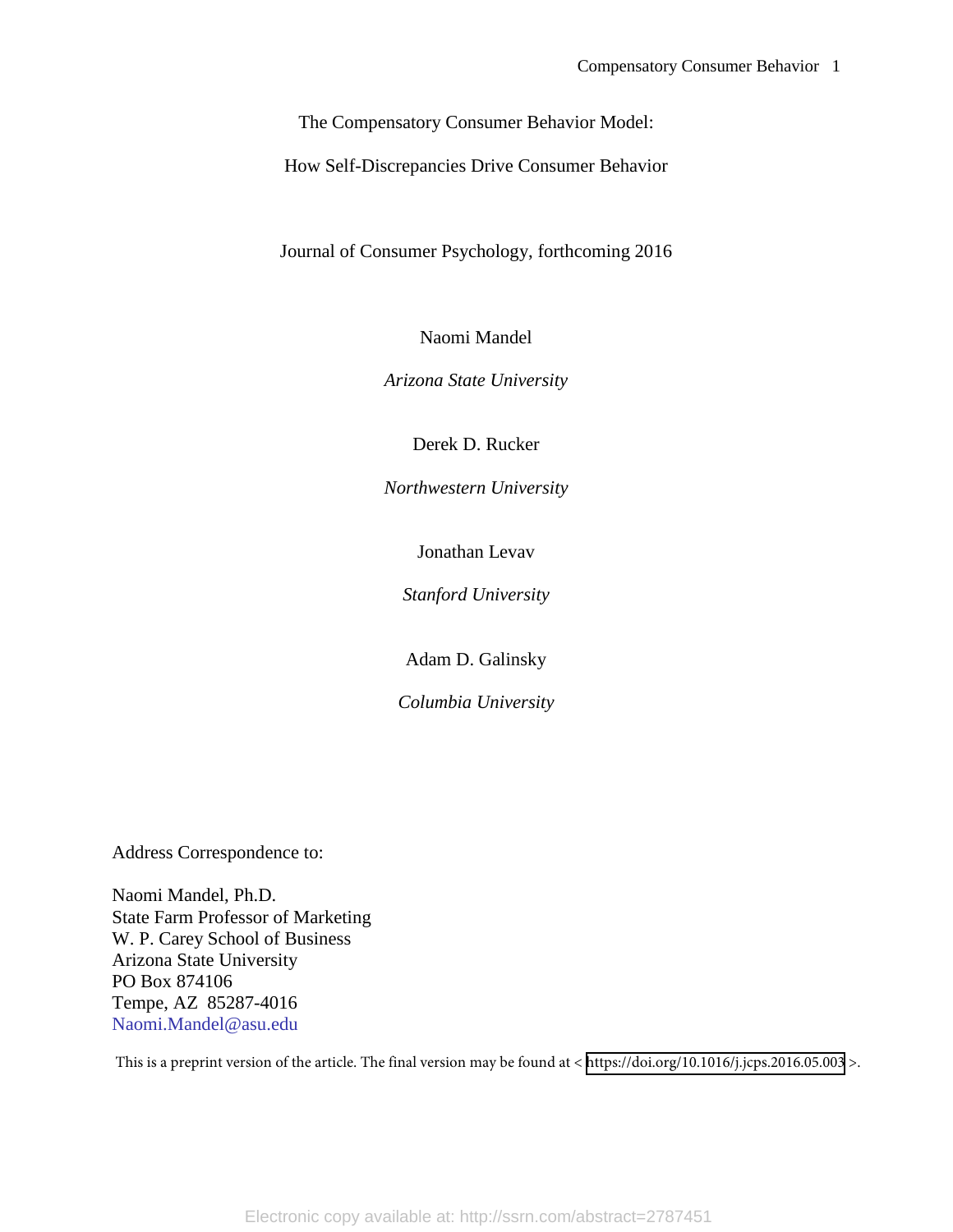#### **Abstract**

Consumer goods and services have psychological value that can equal or exceed their functional value. A burgeoning literature demonstrates that one source of value emerges from the capacity for products to serve as a psychological salve that reduces various forms of distress across numerous domains. This review systematically organizes and integrates the literature on the use of consumer behavior as a means to regulate self-discrepancies, or the incongruities between how one currently perceives oneself and how one desires to view oneself (Higgins, 1987). We introduce a Compensatory Consumer Behavior Model to explain the psychological consequences of self-discrepancies on consumer behavior. This model delineates five distinct strategies by which consumers cope with self-discrepancies: *direct resolution, symbolic selfcompletion, dissociation, escapism, and fluid compensation*. Finally, the authors raise critical research questions to guide future research endeavors. Overall, the present review provides both a primer on compensatory consumer behavior and sets an agenda for future research.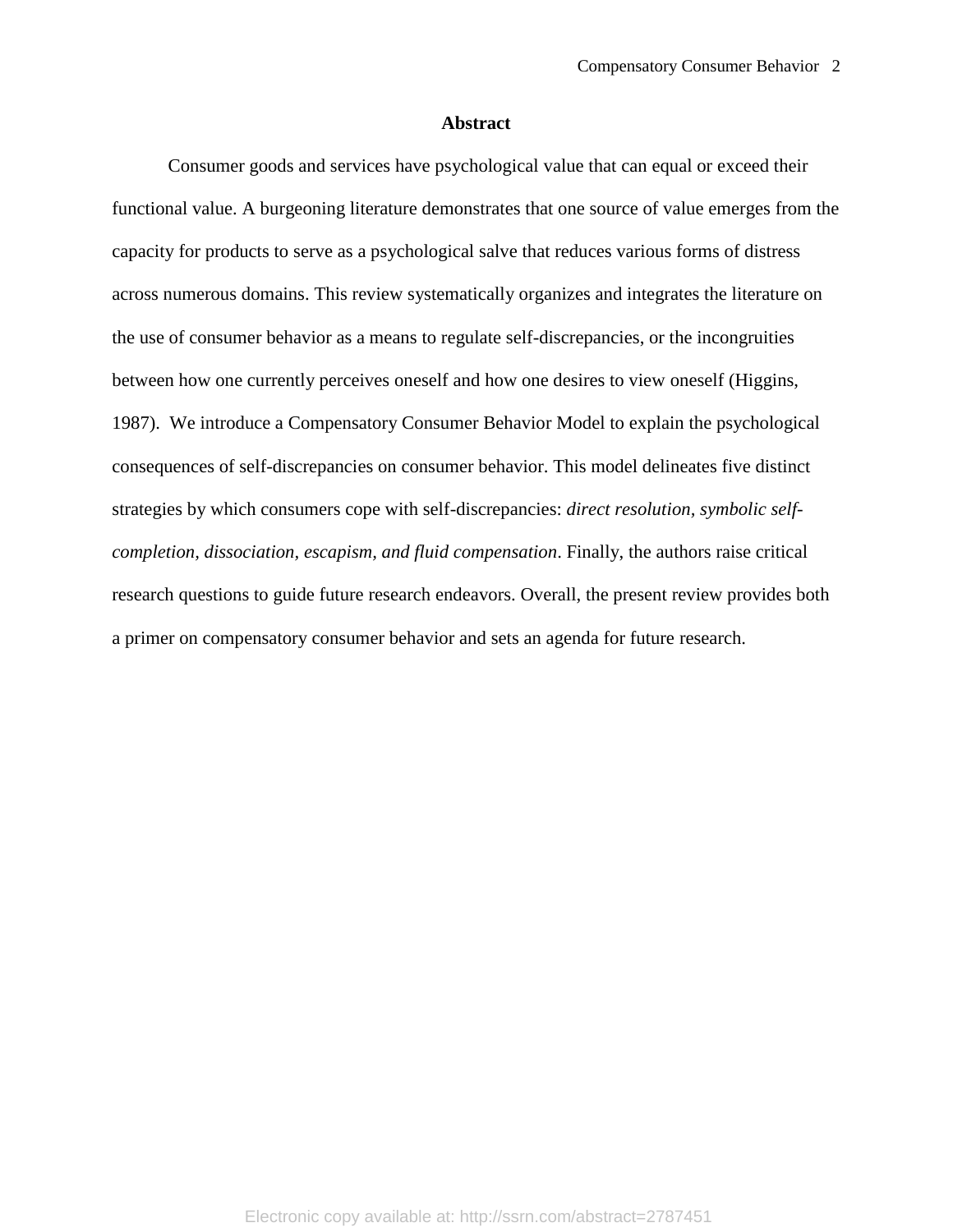Consumption provides significant psychological value beyond the mere functional utility offered by products and services (Ariely & Norton, 2009; Arndt, Solomon, Gao, Wheeler, & Shiv, 2009; Kasser, & Sheldon; Rucker & Galinsky, 2008). Indeed, a pure functionalist account cannot explain consumers' purchases of items such as \$250 blue jeans and \$15,000 watches. Previous research has established a variety of deeper psychological motives for consumption, such as status signaling (Veblen, 1899), experiential pleasure (Holbrook & Hirschman, 1982), and extensions of the self (Belk, 1988). In this review article, we focus on understanding how consumption helps people cope with self-discrepancies.

A self-discrepancy is an incongruity between how one currently perceives oneself and how one desires to view oneself (Higgins, 1987). For example, an individual can experience a discrepancy between his or her desired ambition (e.g., to be the CEO of a Fortune 500 company) and realized position (e.g., currently a manager at a small regional company). Discrepancies can occur in domains as varied as one's intelligence, sense of power, or belongingness in a social group. In this review, we present a theoretical model – The Compensatory Consumer Behavior Model – to understand why a self-discrepancy triggers a motivation to reduce that discrepancy, and how this motivation leads to an identifiable set of consumer behaviors. We introduce the term *compensatory consumer behavior* to indicate any purchase, use, or consumption of products or services motivated by a desire to offset or reduce a self-discrepancy (Gronmo, 1997; Rucker & Galinsky, 2008; Woodruffe, 1997). Moreover, we discuss how self-discrepancies can both increase and decrease consumption behavior.

In this review, we offer an integrative model to identify the sequence of steps through which self-discrepancies produce downstream consequences on consumption. Whereas prior work has reviewed the relationship between self-discrepancies and behavior broadly (e.g., Heine,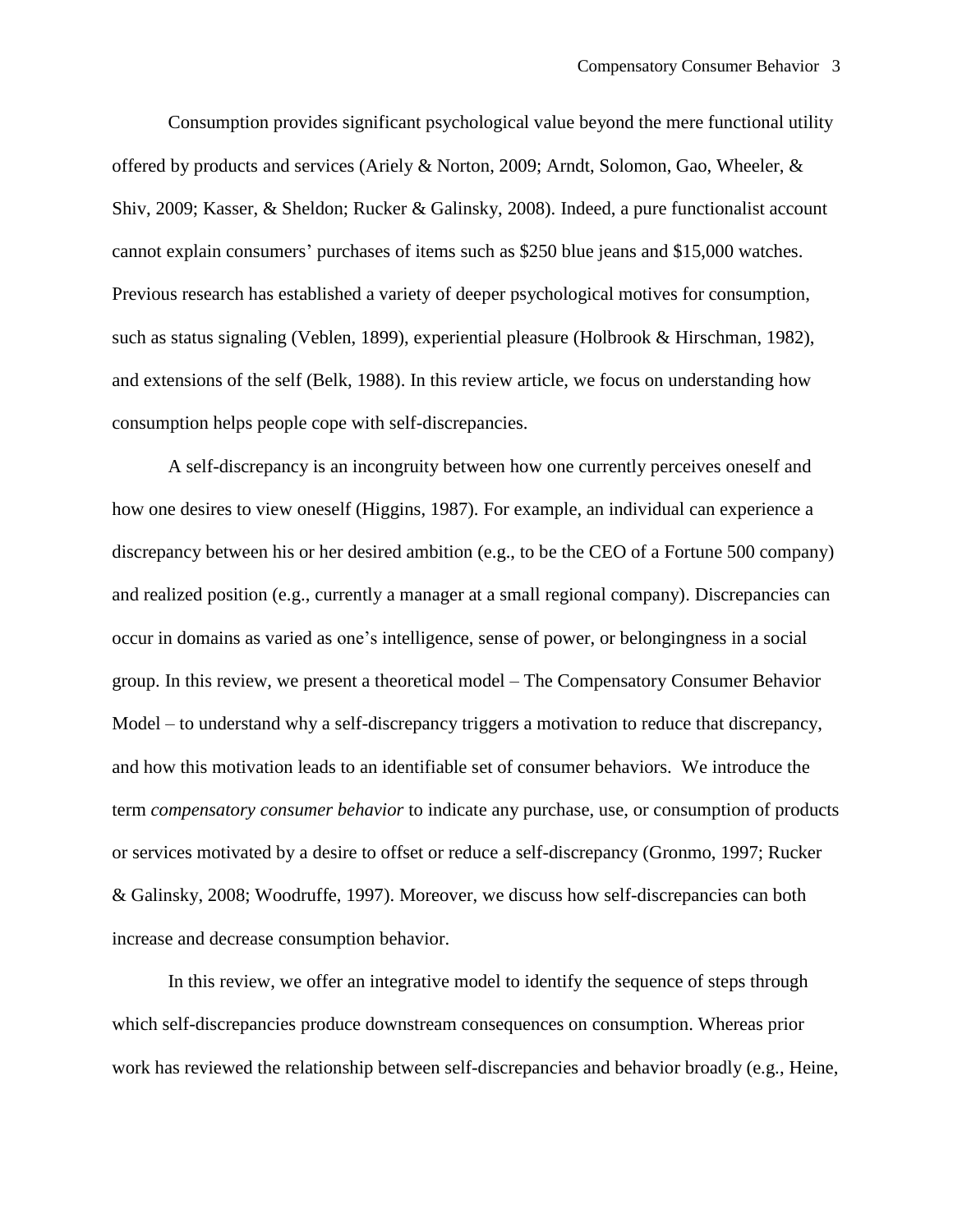Proulx, & Vohs, 2006), we emphasize— and identify for the first time— five distinct strategies that consumers use to cope with self-discrepancies. We begin by providing an overview of our Compensatory Consumer Behavior Model (Section 1). Next, we review evidence suggesting that different sources of self-discrepancy affect consumer behavior (Section 2). Subsequently we discuss the cognitive, affective, and physiological consequences of self-discrepancies that give rise to a motivation to reduce the self-discrepancy (Section 3). At the heart of our review, we introduce, define, and provide evidence for five conceptually distinct strategies by which people use consumer behavior to cope with self-discrepancies (Section 4). We next present evidence that consumption can alleviate or reduce the negative psychological consequences of selfdiscrepancies (Section 5). With past research integrated into our Compensatory Consumer Behavior Model, we introduce future research questions (Section 6). Finally, we discuss the relationship between our model and other models of psychological compensation (Section 7). Ultimately, this review is intended to serve as both a primer for those interested in understanding the basic relationship between psychological self-discrepancies and consumer behavior, as well as a catalyst for future research.

#### **1. Overview of the Compensatory Consumer Behavior Model**

The human psyche attempts to maintain stable levels of psychological assets related to the self, such as self-esteem, belongingness, feelings of power, and feelings of control over one's environment (Crocker & Park, 2004; Kay et al., 2008; Leary et al., 1995; Whitson & Galinsky, 2008). As part of this self-regulation process, individuals monitor the distance between their present state (or actual self) and a goal state (or ideal self; Carver & Scheier, 1990; Higgins, 1987).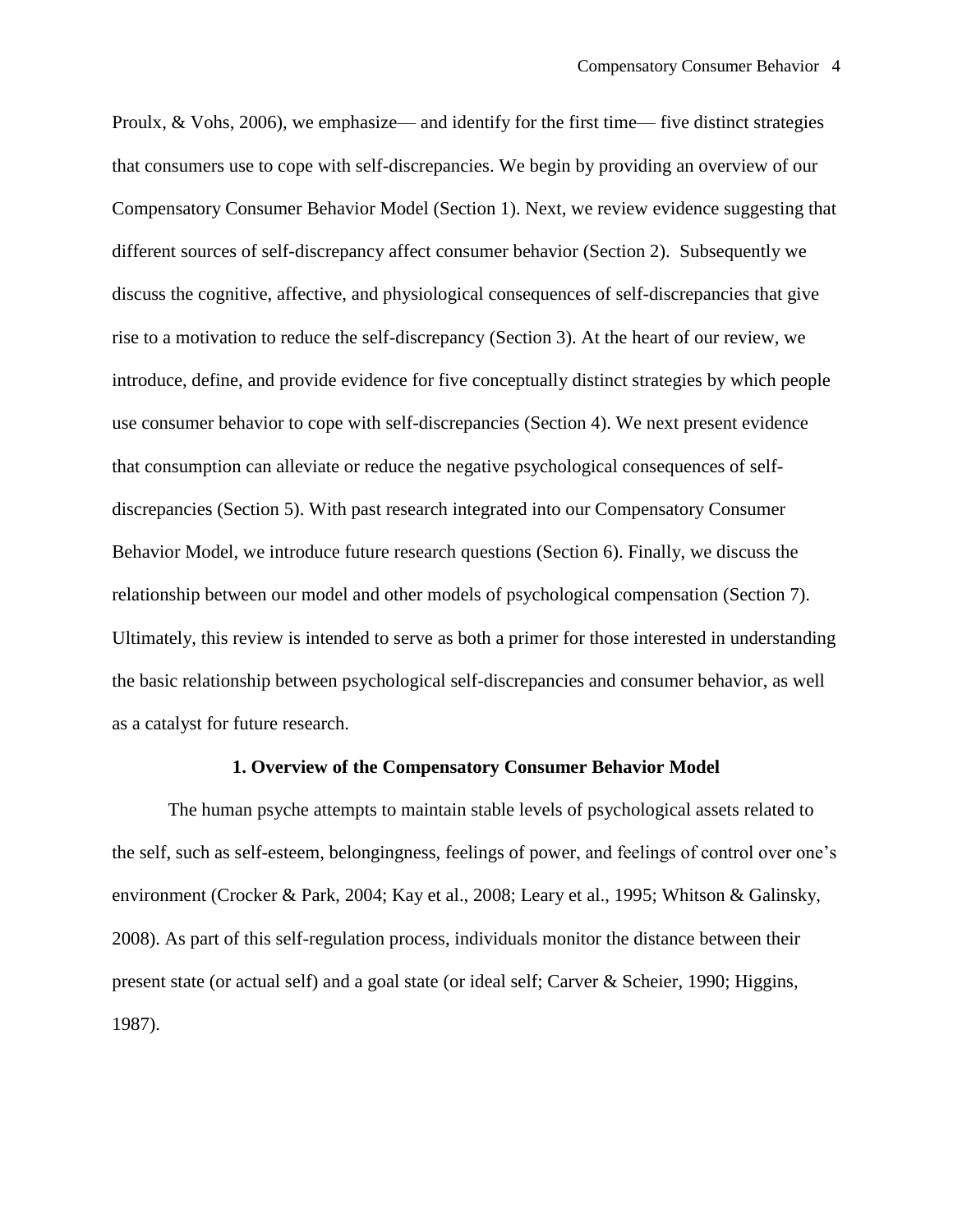The potential for compensatory consumer behavior begins when a person perceives a self-discrepancy, or an inconsistency between one's ideal and actual self (Higgins, 1987). For example, a person who fails an important test might view himself as unintelligent, and thus experience a self-discrepancy between how he currently sees himself (i.e., unintelligent) and how he wants to see himself (i.e., intelligent). Typically, an event occurs that either triggers a selfdiscrepancy (such as scoring poorly on a test) or that makes an existing self-discrepancy more salient (such as being reminded about a recent failure). For instance, exposure to idealized (vs. average-looking) advertising models can increase the discrepancy between participants' ratings of their ideal and actual self-ratings (Sobol & Darke, 2014), social exclusion can increase the distance between one's actual and desired level of belongingness (Lee & Shrum 2012), and having fewer job offers than one's peers can make one feel less competent than expected in one's career (Wicklund & Gollwitzer, 1981, 1982). In our framework, we refer to such events as *sources of self-discrepancy*. Many previous researchers on this topic have not interpreted their findings explicitly in terms of self-discrepancy; in doing so, we synthesize and unify previously distinct findings (MacInnis 2011).

Self-discrepancies have several important features. First, they can arise in a variety of domains (i.e., a skill set or area of competence), such as intelligence, sense of power, or affiliation. Second, self-discrepancies are typically psychologically aversive (Higgins, 1987; Tesser et al., 2000). Third, due to the aversive nature of self-discrepancies, people are motivated to engage in self-regulation efforts to restore their desired state. These self-regulation efforts can manifest in different forms of consumer behavior. If compensatory consumer behavior is successful in addressing a self-discrepancy, it reduces the psychological discomfort created by the discrepancy.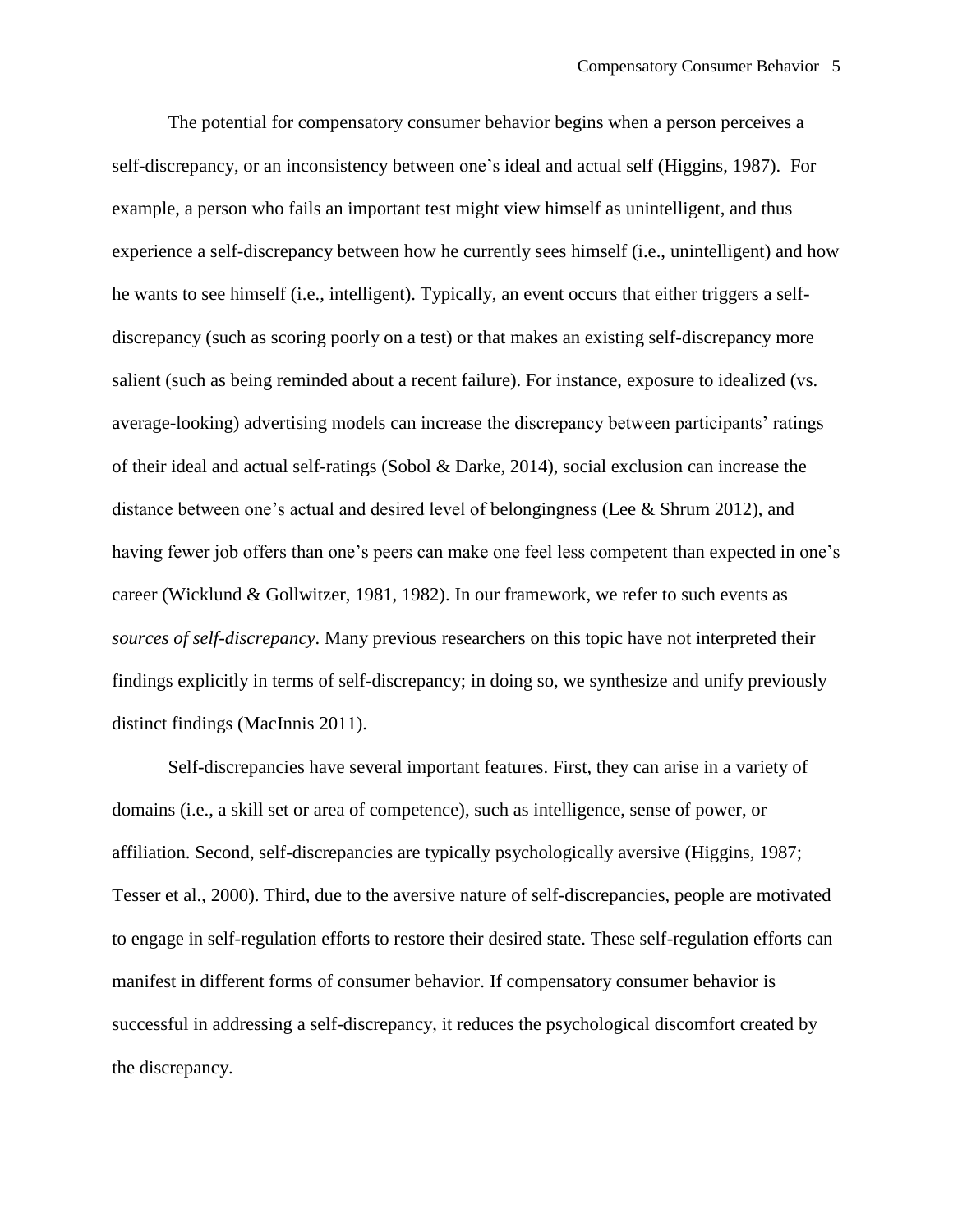Figure 1 depicts this sequential process. Once a self-discrepancy is activated, it can produce affective, cognitive, or physiological consequences that motivate people to resolve the discrepancy. The motivation to resolve the discrepancy can affect consumer behavior through at least five distinct strategies. Finally, consumer behavior, particularly in the form of consumption, has the potential to reduce the self-discrepancy. Next, we provide a brief overview of the evidence supportive of the general phenomenon of compensatory consumer behavior. Subsequently, we review each stage of the process.

\_\_\_\_\_\_\_\_\_\_\_\_\_\_\_\_\_\_\_\_\_\_\_\_\_\_\_\_\_\_\_\_\_\_\_\_\_\_\_\_\_\_\_\_\_\_\_\_\_\_\_\_\_\_\_\_\_\_\_\_\_\_\_ Insert Figure 1 here \_\_\_\_\_\_\_\_\_\_\_\_\_\_\_\_\_\_\_\_\_\_\_\_\_\_\_\_\_\_\_\_\_\_\_\_\_\_\_\_\_\_\_\_\_\_\_\_\_\_\_\_\_\_\_\_\_\_\_\_\_\_\_

## **2. Sources of Self-Discrepancy and Evidence for its Effects on Consumer Behavior**

Previous literature has identified several domains in which self-discrepancies can arise and produce downstream consequences in the form of compensatory consumer behavior. Table 1 provides a sample of the wide variety of self-discrepancies linked to compensatory consumer behaviors in past research. In this section, we review evidence of compensatory consumer behavior resulting from self-discrepancies related to one's self-concept (e.g., one's own skills, competence, or values), one's perceived standing relative to others, or important groups tied to the self.

\_\_\_\_\_\_\_\_\_\_\_\_\_\_\_\_\_\_\_\_\_\_\_\_\_\_\_\_\_\_\_\_\_\_\_\_\_\_\_\_\_\_\_\_\_\_\_\_\_\_\_\_\_\_\_\_\_\_\_\_\_\_\_ Insert Table 1 here \_\_\_\_\_\_\_\_\_\_\_\_\_\_\_\_\_\_\_\_\_\_\_\_\_\_\_\_\_\_\_\_\_\_\_\_\_\_\_\_\_\_\_\_\_\_\_\_\_\_\_\_\_\_\_\_\_\_\_\_\_\_\_

### **2.1 Self-discrepancies Related to One's Self Concept**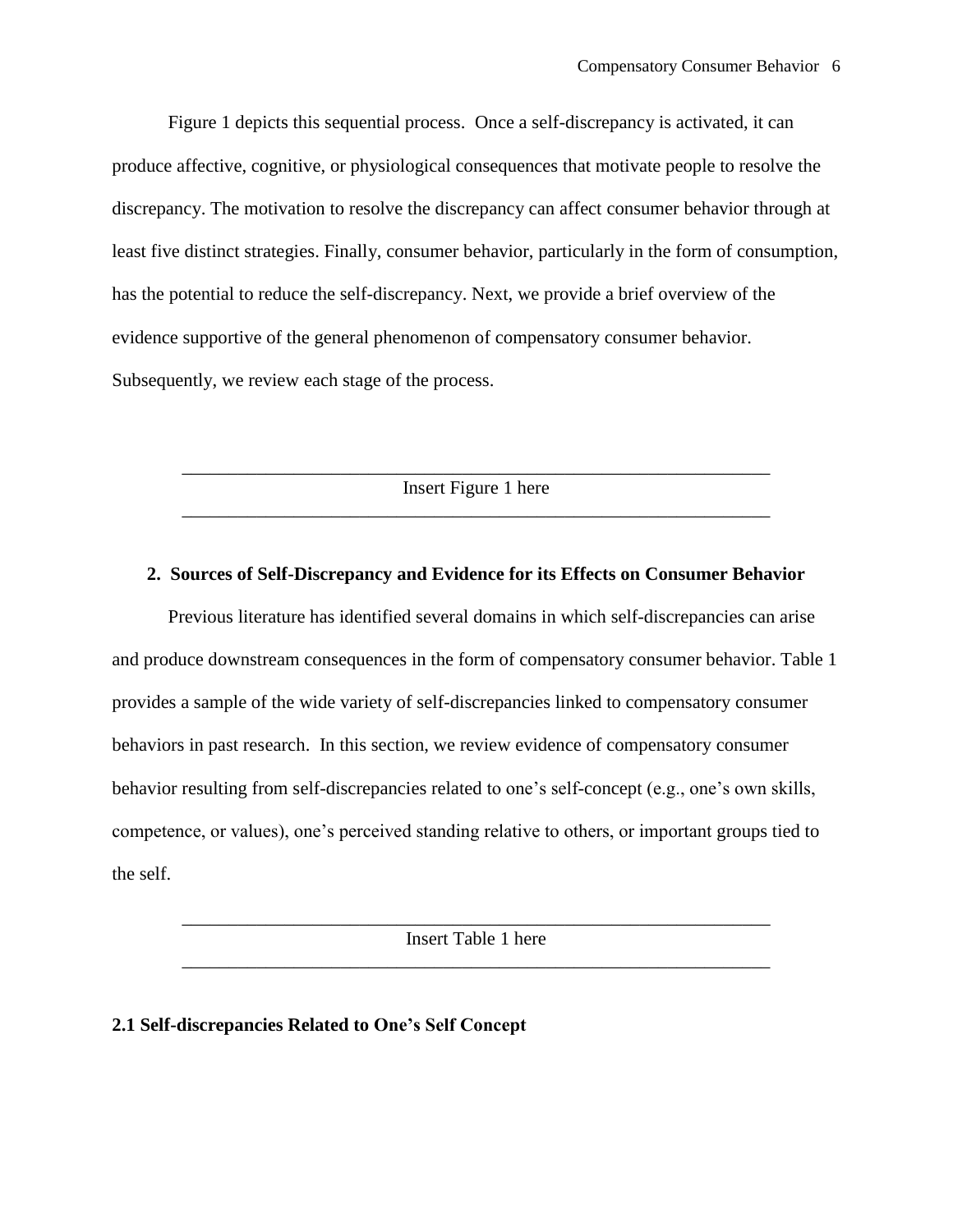Receiving negative feedback on a dimension related to one's self-concept or perceiving oneself as inadequate with respect to an internal standard is one source of self-discrepancy. Early findings on the effects of self-discrepancies on behavior originated from an effort to understand how self-discrepancies related to the self-concept guide people's consumption habits. Braun and Wicklund (1989) found that first-year students at a university – who by virtue of their freshman status tend to be insecure about their identity *vis a vis* the university – listed owning more university-branded clothing articles than did (presumably more secure) fourth-year students. The authors replicated these correlational findings in two subsequent experiments, in which students who received negative feedback regarding their competence on an important aspect of their identities were more likely to express a desire to visit "prestigious and fashionable" vacation destinations compared to control participants. More recently, Gao, Wheeler, and Shiv (2009) found that participants who felt insecure (vs. secure) about their intelligence were more likely to choose a product related to intelligence (e.g., a fountain pen) over a product unrelated to intelligence (e.g., a candy bar). Elsewhere, researchers have shown that self-discrepancies affect consumption with respect to one's masculinity (Willer, Rogalin, Conlon, & Wojnowicz, 2013) and one's sense of personal space (Levav and Zhu 2009).

#### **2.2 Self-discrepancies Related to One's Standing Compared to Others**

Self-discrepancies can also arise from social comparison, in which an individual compares his or her own standing on skills or dimensions relative to another, particularly when making an upward comparison (to someone with superior skills; Mussweiler, 2003). For example, viewing images of thin models in advertisements can lower the ad viewer's self-esteem (Richins, 1991). Such unflattering social comparisons may in turn produce compensatory consumer behavior. For example, feeling less powerful than others can lead consumers to report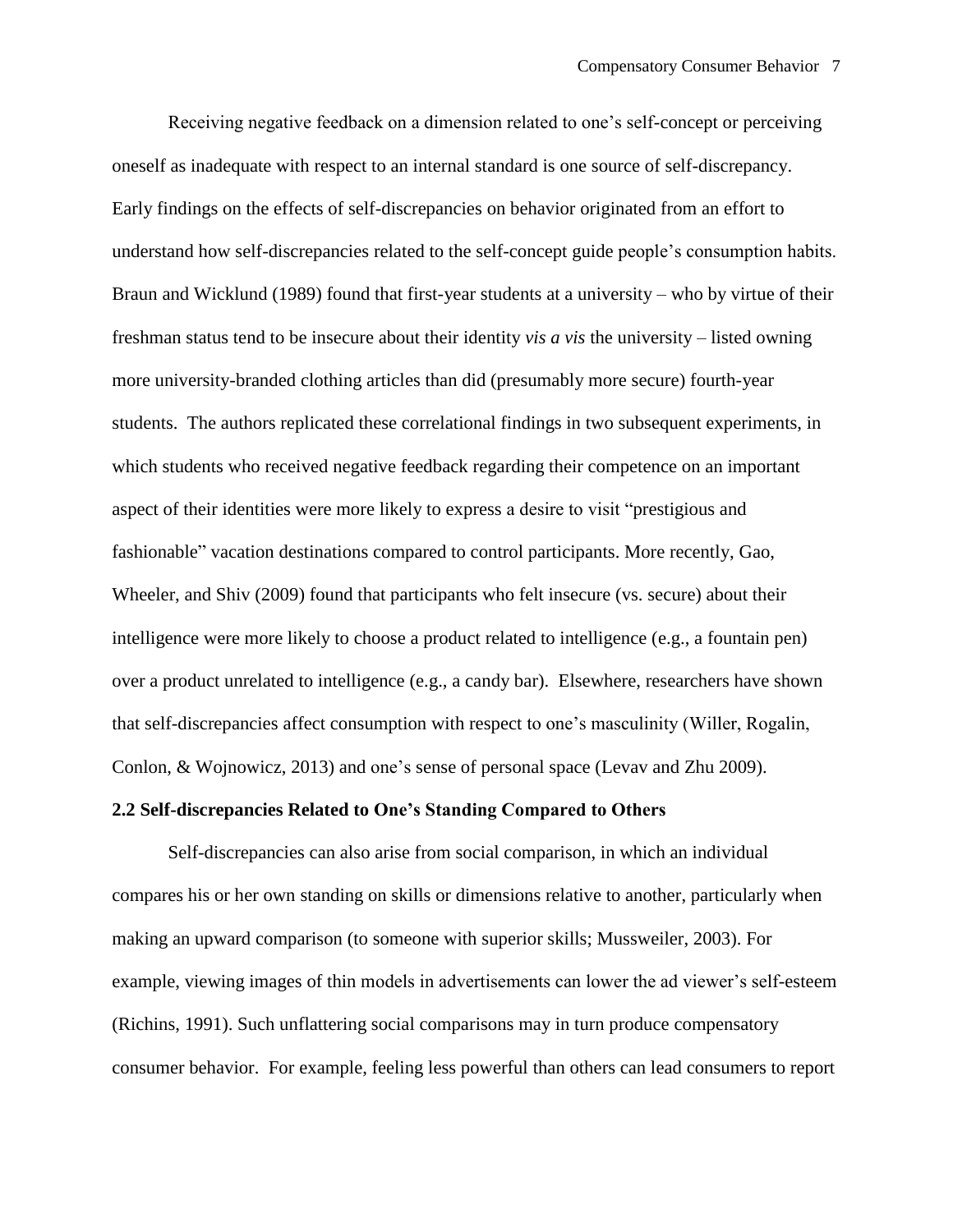a higher willingness to pay for high-status products, in order to restore feelings of power (Rucker & Galinsky, 2008, 2009).

In addition, because humans have a strong need to establish and maintain social relationships (Baumeister & Leary 1995), self-discrepancies can occur when individuals feel socially excluded with regard to an important referent group. Several studies show that when self-discrepancies arise in terms of one's affiliation with others, people are more likely to buy products that signal status or membership in the social group (Dommer & Swaminathan 2013; Duclos et al., 2013; Lee & Shrum 2012; Mead et al. 2011; Wan et al, 2014, Wang et al., 2012). For example, Lee and Shrum (2012) found that consumers who were ignored, increased their levels of conspicuous consumption (in order to get noticed), whereas consumers who were rejected increased their donation behavior (in order to improve relational status).

A self-discrepancy in relation to others can also happen when individuals feel that their relationship status is less than ideal. For example, Lastovicka and Sirianni (2011) suggest that a failure or loss of a romantic relationship can cause individuals to form strong attachments and even feel love toward their personal possessions, such as automobiles. Here, the need to associate the self with another person—coupled with an inability to do so—prompts consumers to fulfill the need for affiliation by forming relationships with brands and possessions.

#### **2.3 Self-discrepancies Related to One's Social Groups**

Social identity is the part of the self that consists of group memberships, which can provide an important source of self-esteem (Tajfel & Turner, 1979). A group's identity may be devalued or stigmatized by others, due to race, religion, or socioeconomic status (e.g., Crocker & Major, 1989; Dovidio et al., 2000), leading to a perception that the social group's status is less than ideal. A negative value assigned to one's group by other groups can foster a self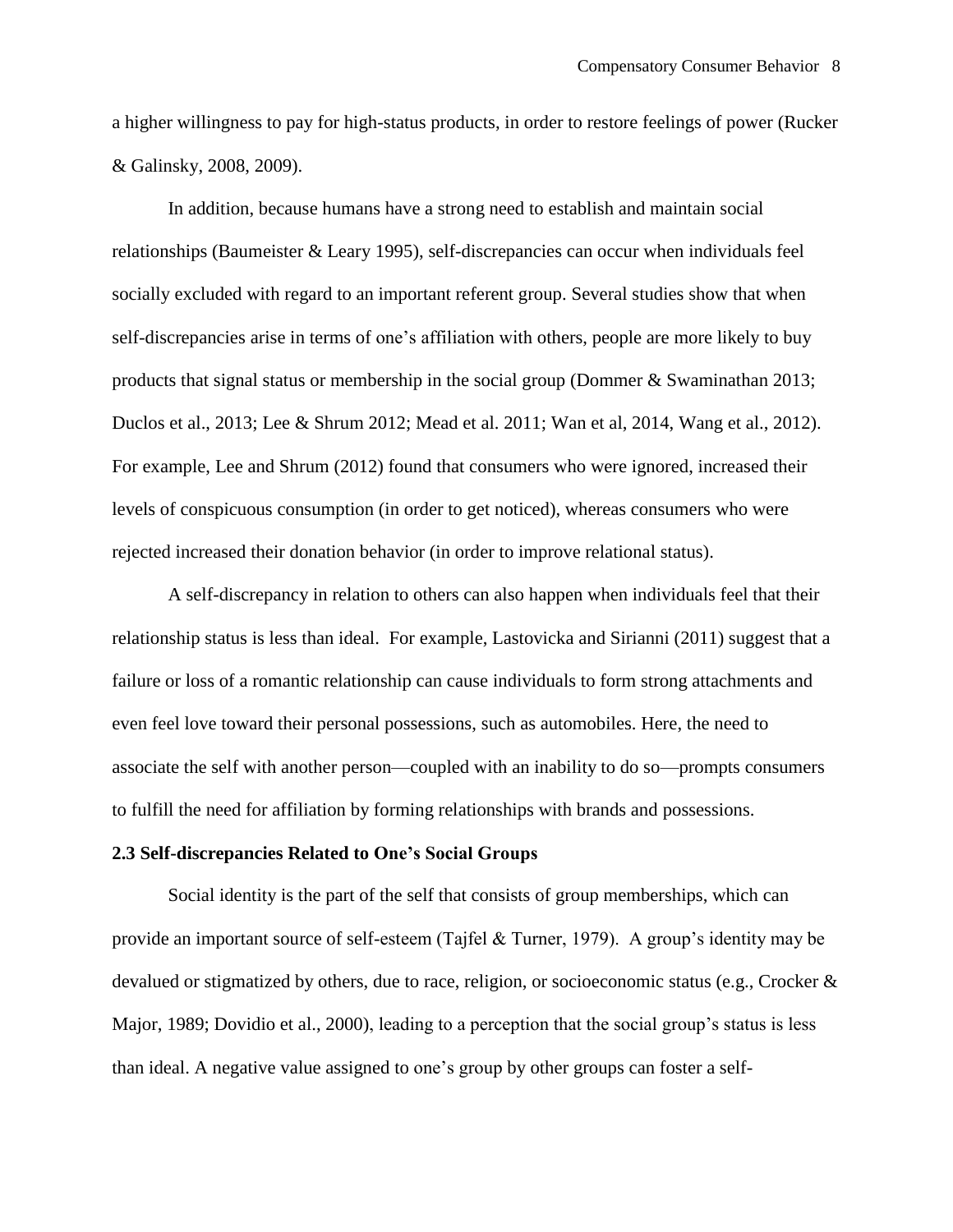discrepancy between one's actual and desired social identity, leading to compensatory consumer behavior. For instance, Charles and colleagues (2009) reported that disadvantaged socioeconomic racial groups spent a larger percentage of their income than other demographic groups on conspicuous goods such as jewelry and cars (but not on nonvisible items), presumably to counteract the perception of low status.

An extreme example of a group self-discrepancy is one in which the dominant political, religious, or social system of an individual's country is challenged (Jost, Banaji, & Nosek, 2004). For example, in one experiment, Cutright and colleagues (2011, Experiment 5) had U.S. participants read a news article that portrayed the U.S. in a negative light (which created an ideal vs. actual discrepancy regarding how they wanted to view their American identity) or an article that portrayed the U.S. in a positive light (which created no such discrepancy). After reading the negative article, individuals with a high level of confidence in the dominant sociocultural system were more likely to choose products that directly defended that system (such as a t-shirt with an American flag and the text "Love It or Leave It"), whereas individuals with a low level of confidence in the system were more likely to choose products that indirectly defended the system (such as American brands vs. foreign brands; Cutright et al. 2011).

In brief, an extensive literature suggests that self-discrepancies—whether arising from individual, interpersonal, or group-level sources—can all affect consumption (see Table 1). We propose that, regardless of its source, once a self-discrepancy arises, it will motivate consumers to reduce or eliminate that discrepancy.

#### **3. The Motivation to Reduce Self-Discrepancy**

Self-discrepancies produce affective, physiological, and cognitive consequences that may give rise to the motivation to engage in consumer behavior to alleviate the self-discrepancy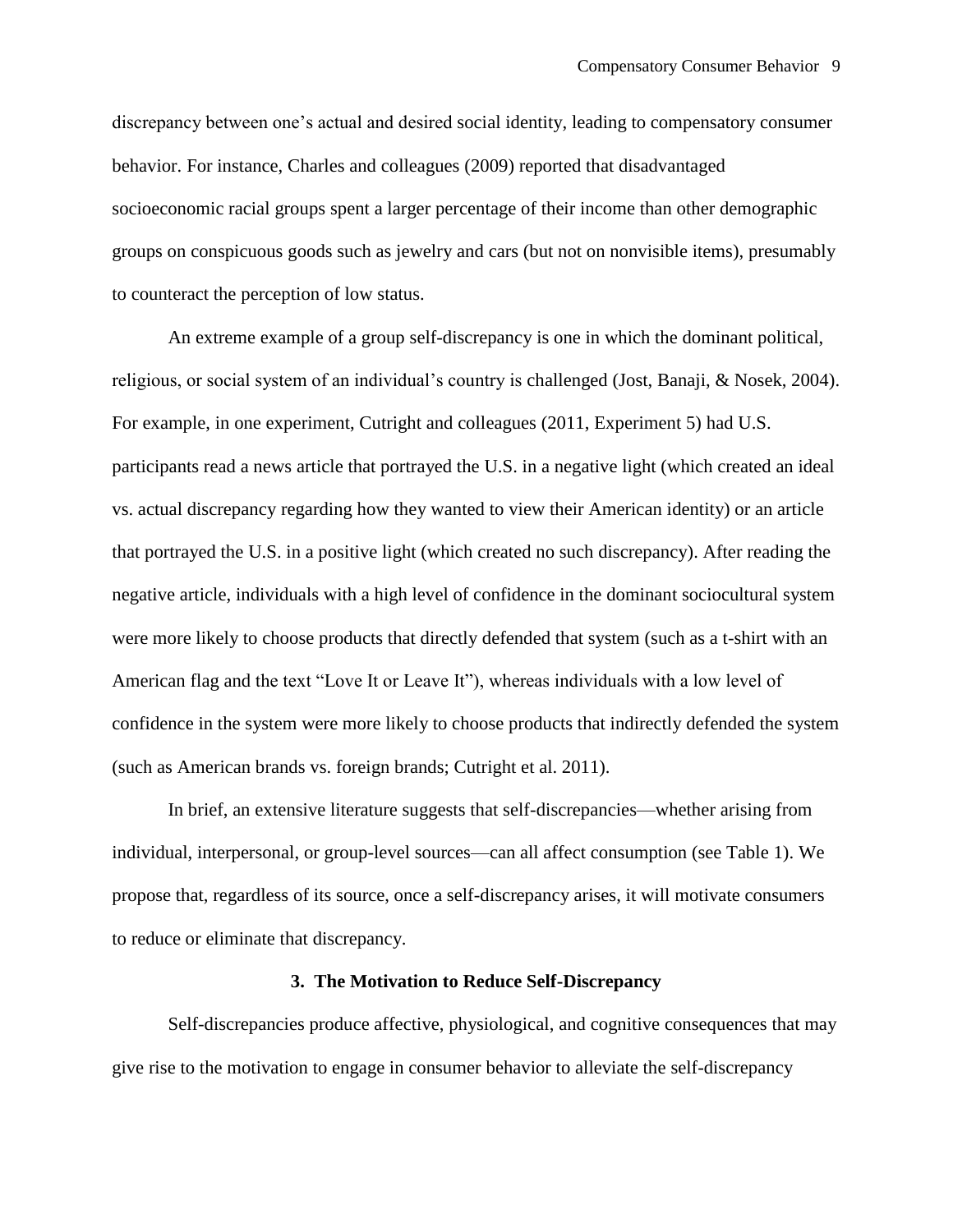(Carver & Scheier, 1990; Custers & Aarts, 2007; Sela & Shiv, 2009; see Figure 1). First, selfdiscrepancies can produce negative emotions such as disappointment, dissatisfaction, anxiety, or dejection (see Higgins, 1987; Packard & Wooten, 2013). According to Heine, Proulx, and Vohs (2006), the experience of a self-discrepancy is psychologically painful, resulting in distress and negative arousal. Similarly, self-discrepancies might produce specific emotional reactions such as shame, guilt, or embarrassment (Tangney, Dalgleish, & Power, 1999), which in turn might lead to compensatory coping strategies.

The experience of social exclusion results in feelings of social pain, such as discontentment and nervousness (Mead et al., 2011); this social pain then produces similar neural activity as physical pain (Eisenberger, Lieberman, Williams, 2003). Relatedly, Randles et al. (2013) argued that self-discrepancies increase activity in the dorsal anterior cingulate cortex (dACC), a brain region that is activated when people experience both physical and social pain. Thus, in addition to affective consequences, self-discrepancies may even produce negative physiological consequences. This research offers preliminary support for the idea that compensatory consumer behavior might be partially motivated by a desire to reduce negative physiological consequences of self-discrepancies. Specifically, Randles and colleagues demonstrated that giving participants a dose of acetaminophen—known to reduce both physical and social pain—reduced prior effects of meaning-based self-discrepancies on subsequent behavior. Based on this finding, it appears that circumventing the experience of physiological pain reduced the need for compensation, which suggests a role of physiological pain in compensatory consumer behavior.

The fact that self-discrepancies foster negative affect and neural activity provides one reason why individuals are motivated to reduce self-discrepancies. However, cognitive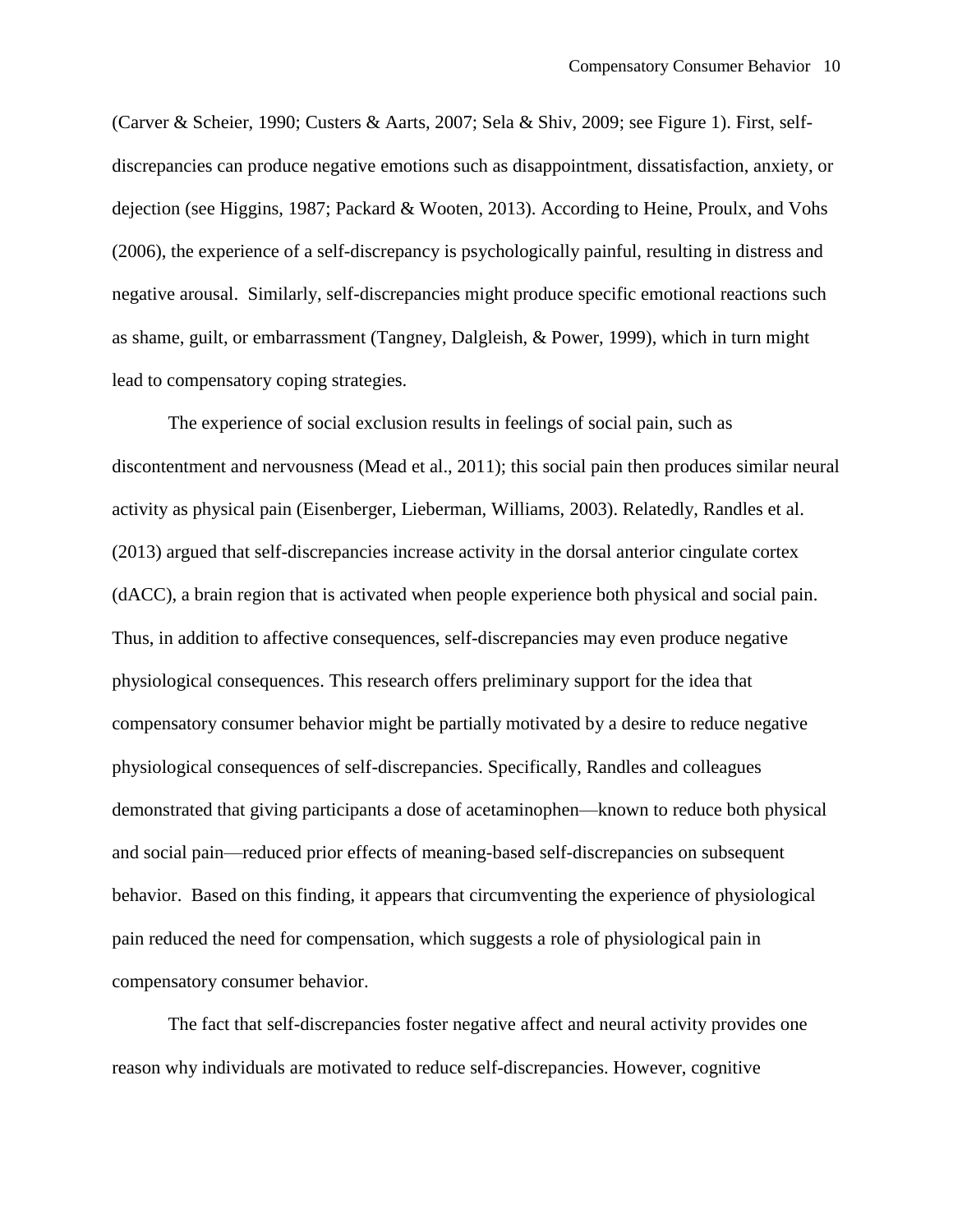inconsistencies or dissonance might be sufficient to motivate a desire to resolve a selfdiscrepancy and evoke compensatory consumer behavior. Indeed, compensatory consumer behavior can occur independent of any measured change in one's physiological or emotional state. For example, manipulations of self-uncertainty (Gao et al, 2009), powerlessness (Rucker and Galinsky 2008, 2009), and social comparison (Sobol & Darke, 2014) typically do not influence participants' affective states. Self-discrepancies can also lead to rumination about the discrepancy, which is cognitively taxing and cumbersome (Brunstein & Gollwitzer, 1996; Lisjak, Bonezzi, Kim, & Rucker, 2015). Given the importance of healthy cognitive functioning, individuals may be motivated to resolve self-discrepancies for primarily—or purely—cognitive reasons.

Although research has found that affective, physiological, and cognitive processes may play a role in the relationship between self-discrepancies and compensatory consumer behavior, research has not established *when* each of these factors is the driving force. For example, the role of affect as a motivating factor is unclear. On the one hand, a large body of research has demonstrated that incidental negative affect can trigger strategies intended for mood repair (Atalay & Meloy, 2011; Cryder et al., 2008, Gardner et al., 2014; Garg & Lerner, 2013; Garg et al., 2007, Lerner et al., 2004). On the other hand, as noted above, compensatory consumer behavior can occur independent of changes in mood (e.g., Gao et al. 2009; Rucker and Galinsky 2008, 2009; Sobol & Darke, 2014). These mixed findings suggest both a need and an opportunity to investigate when and how negative affective, cognitive, and physiological consequences of self-discrepancies instill differential motivations to resolve them.

### **4. Compensatory Consumer Behavior Coping Strategies**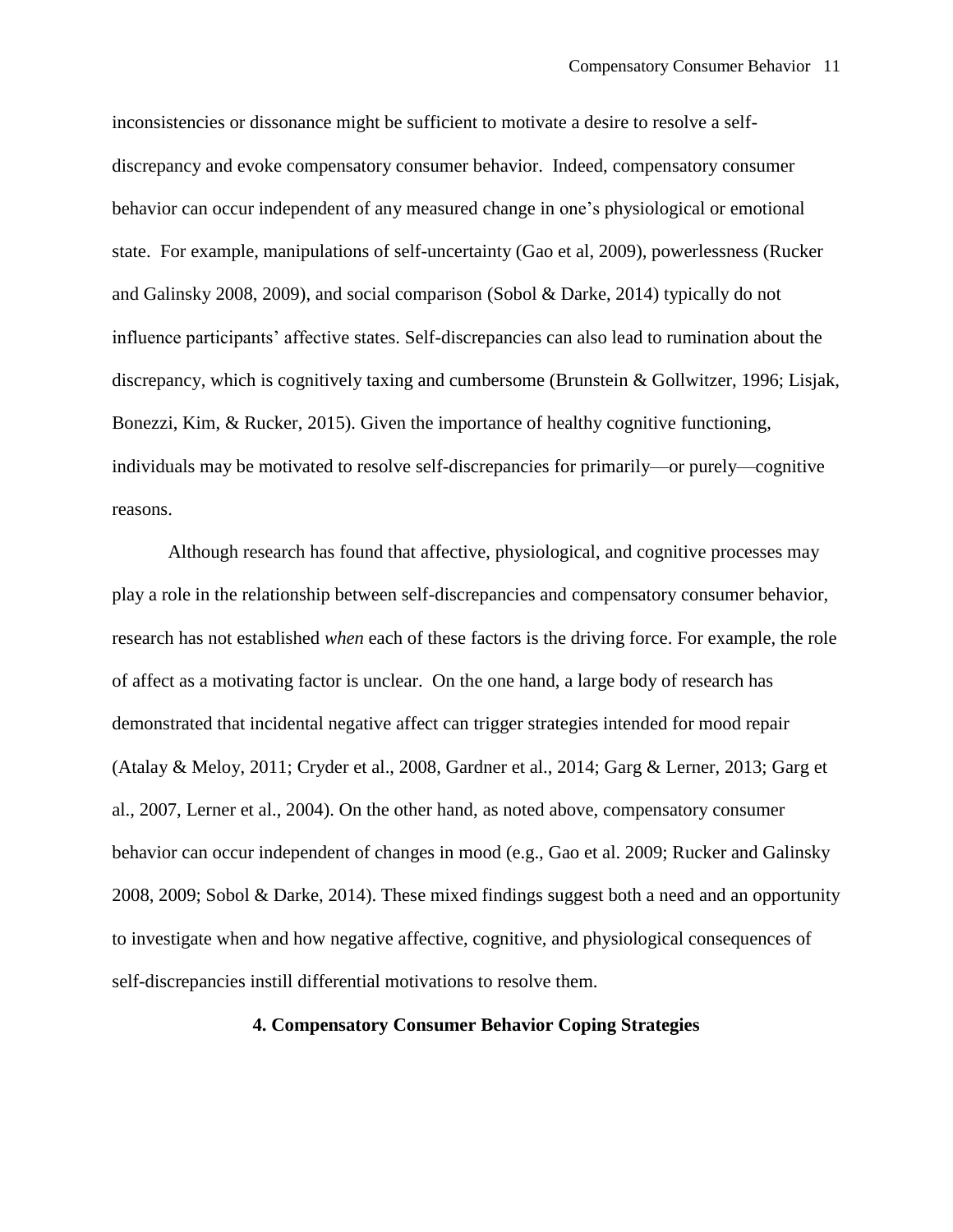Once a motivation to resolve a self-discrepancy is active, multiple strategies exist to reduce or resolve that self-discrepancy (Heine et al. 2006; Tesser et al. 2000). In this review we focus on examining strategies related to consumer behavior. Based on a review of the literature and the compensatory processes discussed or alluded to in published work, we introduce the argument that people use consumer behavior to respond to self-discrepancies in at least five distinct and separable ways: *direct resolution*, *symbolic self-completion*, *dissociation*, *escapism*, and *fluid compensation*. Table 2 provides a definition and example of each strategy.

> \_\_\_\_\_\_\_\_\_\_\_\_\_\_\_\_\_\_\_\_\_\_\_\_\_\_\_\_\_\_\_\_\_\_\_\_\_\_\_\_\_\_\_\_\_\_\_\_\_\_\_\_\_\_\_\_\_\_\_\_\_\_\_ Insert Table 2 here \_\_\_\_\_\_\_\_\_\_\_\_\_\_\_\_\_\_\_\_\_\_\_\_\_\_\_\_\_\_\_\_\_\_\_\_\_\_\_\_\_\_\_\_\_\_\_\_\_\_\_\_\_\_\_\_\_\_\_\_\_\_\_

## **4.1 Direct resolution**

In direct resolution, consumers engage in behaviors that directly address the source of the self-discrepancy. This strategy represents a form of goal-directed behavior, where consumers purchase or use products that can directly resolve a self-discrepancy. For example, if consumers experience self-discrepancies with regard to their actual versus desired weight or appearance (e.g., Bagozzi & Dholakia, 1999), they might join a gym or undertake plastic surgery to improve their appearance (Schouten, 1991). Here, consumer behavior facilitates the reduction of the selfdiscrepancy by aiding the consumer to achieve his or her desired self-view. As another example, Park and Maner (2009) demonstrated that when an individual's appearance was threatened, he or she indicated an interest in shopping for appearance-enhancing clothes.

Kim and Gal (2014) also offer findings consistent with the idea of direct resolution. The authors demonstrate that self-discrepancies related to power and intelligence can lead consumers to seek products that allow them to reduce the self-discrepancy. For example, in one experiment, when participants experienced a power deficit, they were willing to pay more for a book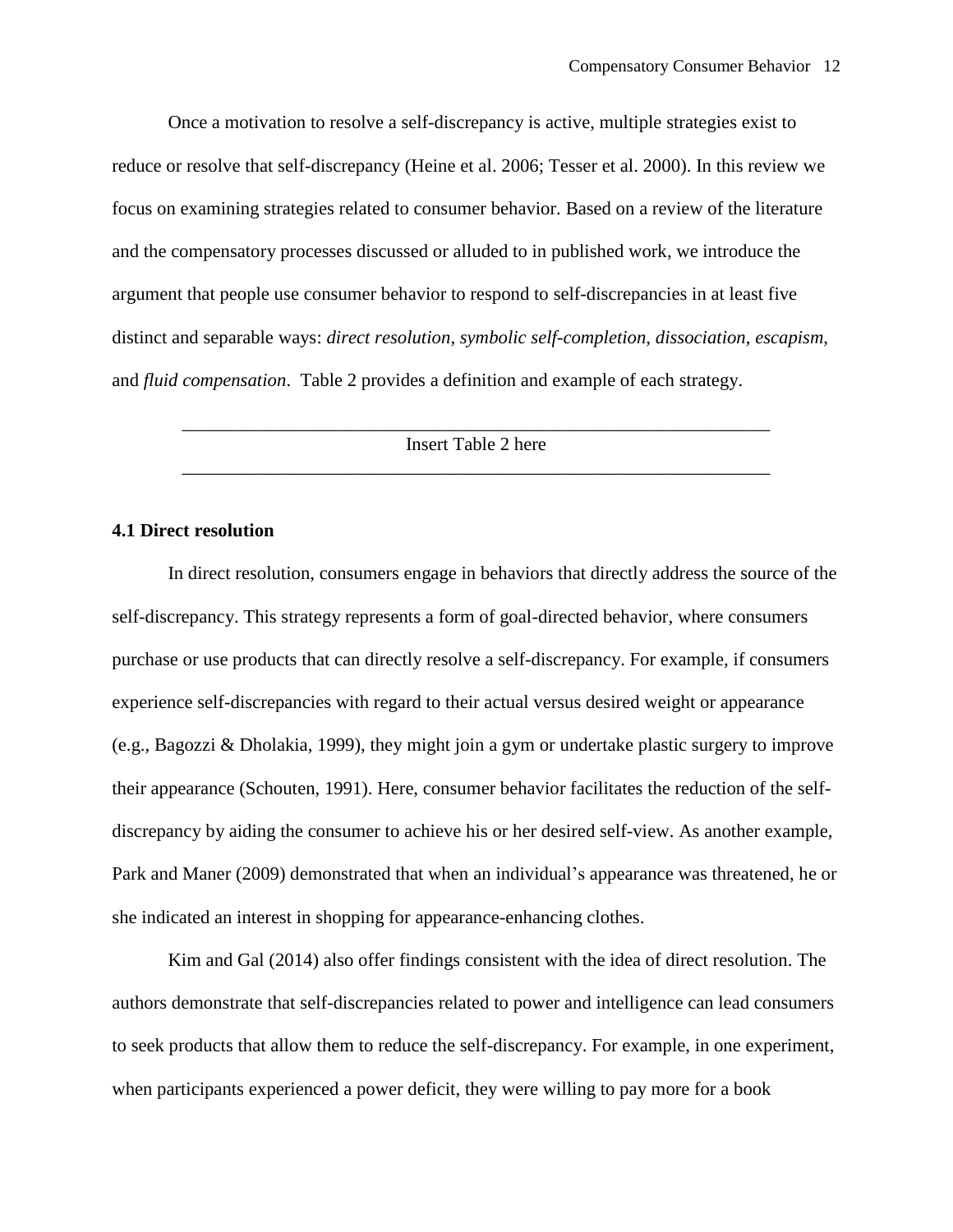portrayed as "Power and Influence for Dummies." In another experiment, the authors found that when participants experienced a self-discrepancy related to their intelligence, they were more interested in a subscription to a "brain training program." Of note, Kim and Gal (2014) only found direct resolution when participants had first engaged in an act of self-acceptance, whereby they detached their self-worth from their self-assessment. This finding suggests that, at least in some cases, a direct resolution strategy may require some lessening of the threat caused by the self-discrepancy before confronting a self-discrepancy in such a direct manner.

### **4.2 Symbolic self-completion**

The theoretical roots of compensatory consumer behavior largely originate from Wicklund and Gollwitzer's (1981, 1982) writings on symbolic self-completion theory. A key conclusion from symbolic self-completion theory is that people can cope with self-discrepancy by engaging in behaviors that signal symbolic mastery on the dimension of the self-discrepancy (Rucker and Galinsky 2013). Unlike direct resolution, symbolic self-completion addresses a self-discrepancy without directly addressing its source. For example, Wicklund and Gollwitzer (1982) found that MBA students who lacked certain objective indicators of business success (e.g., a high GPA, multiple job offers) were more likely to display other, symbolic indicators of business success (e.g., expensive suits and watches). Although such compensatory consumer behavior was unlikely to change the reality of the students' performance (i.e., it did not pave the way to a high GPA or additional job offers), it may still have mitigated or eliminated the perceived self-discrepancy. A similar example is the consumption of status markers: Harmon-Jones et al. (2009) analyzed university websites and found that lower-status universities listed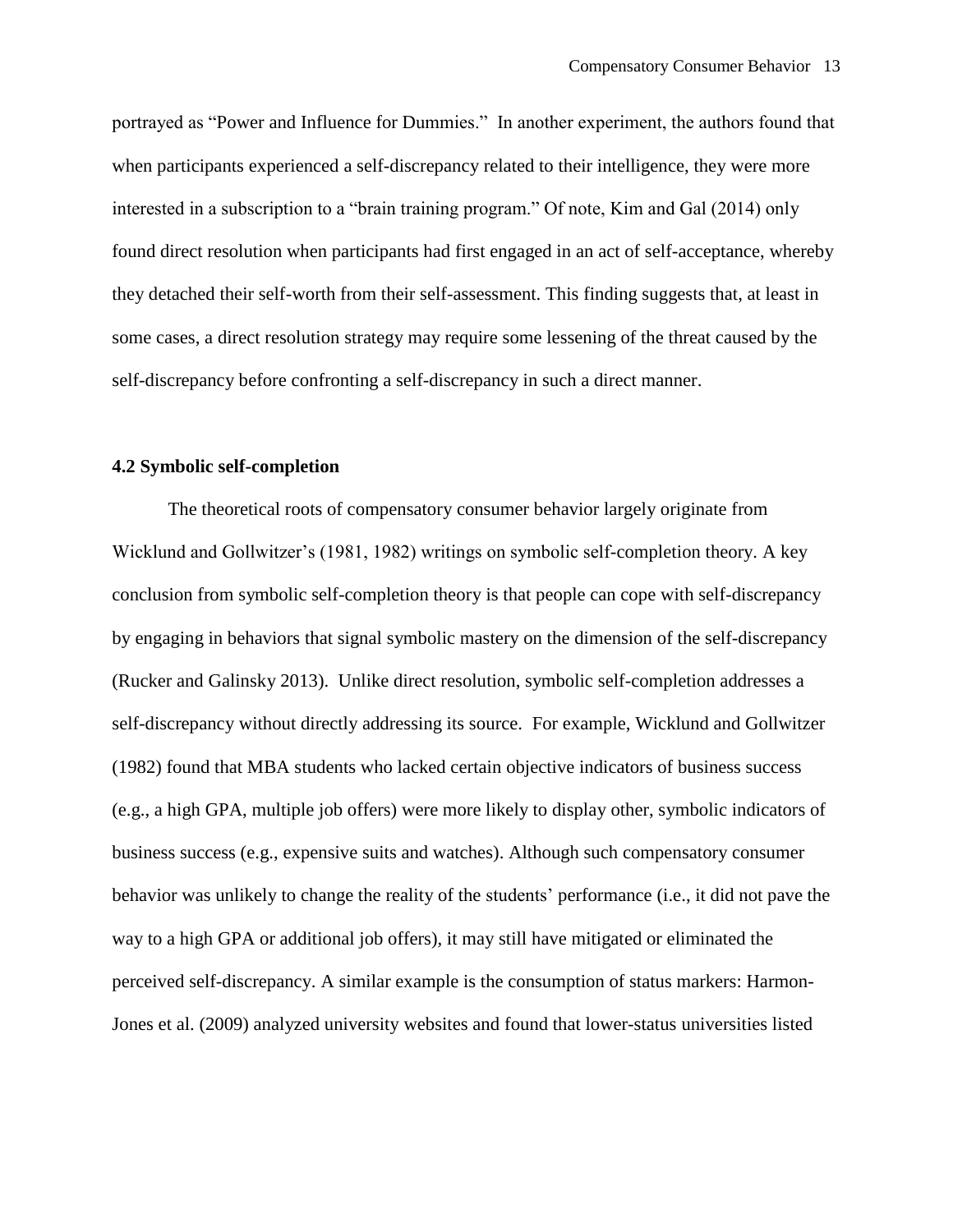more professional titles on their departmental websites, and that less-cited professors displayed more professional titles in their email signatures (see also Rozin et al., 2014).

Researchers have also uncovered evidence consistent with a symbolic self-completion strategy regarding self-discrepancies related to one's academic ability (Dalton, 2008), appearance (Hoegg et al., 2014), sense of power (Rucker & Galinsky, 2008, 2009), and affiliation (Mead et al., 2011). For example, socially excluded (vs. included) participants with frugal partners were more likely to choose frugal products such as an ING savings account and a Sam's Club membership, but were not more likely to choose a luxury watch (Mead et al. 2011, experiment 2). In this scenario, selecting frugal products symbolizes agreement and thus affiliation with one's partner. Further speaking to the nature of symbolic self-completion, Mead et al.'s findings suggest that luxury consumption is not a panacea for all self-discrepancies. As another example, Cutright (2012) found that when individuals perceived a lack of personal control, they attempted to reassert control by choosing products that contained symbolic boundaries (such as a framed vs. unframed painting).

Symbolic self-completion need not result in an increase in overall consumption as in the preceding examples; instead, it can direct consumers to a specific set of options within a category without changing total consumption. For example, Levav and Zhu (2009) manipulated a discrepancy between participants' ideal and actual sense of freedom by placing them in a physically-confining space. The authors then gave participants an opportunity to select several pieces of candy from a bowl. They found that a loss of personal freedom led consumers to symbolically assert their freedom by engaging in greater variety seeking (i.e., wanting different types of candy bars). In a subsequent experiment, the authors showed that a self-discrepancy related to one's sense of freedom did not increase the overall amount of products taken. Thus, the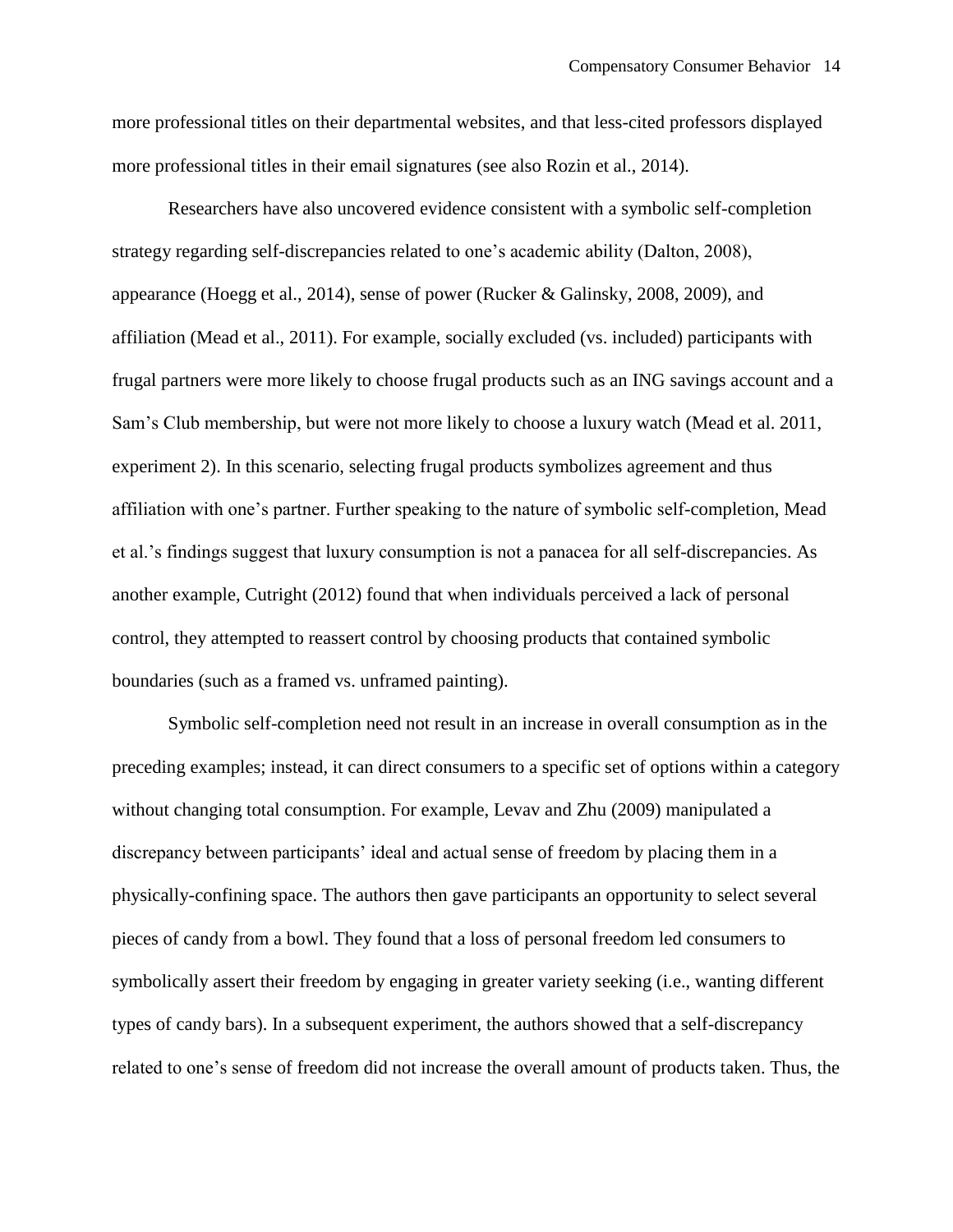self-discrepancy did not increase the raw amount of consumption, but directed it in a manner related to the self-discrepancy. According to Levav and Zhu's argument, choosing variety represents a means for reasserting freedom, whereas increasing the sheer amount of consumption does not.

#### **4.3 Dissociation**

A third manner in which people may use consumer behavior in response to selfdiscrepancy is dissociation (White and Dahl 2006). Whereas the prior two strategies discussed above tend to affect consumer behavior by increasing consumption within a domain related to the discrepancy (i.e., consumers seek to acquire products to address the issue literally or symbolically), dissociation entails avoiding purchases in the domain of the self-discrepancy. The idea of dissociation is captured in Steele's (1998) influential writings on stereotype threat. Steele suggests that encountering negative stereotypes about a social group can lead individuals to "disidentify" or dissociate with that group. For example, when women confront the gender stereotype "Women perform poorly in math," one means to respond to this self-discrepancy is to dis-identify from either the female gender or the domain of math. Murphy, Steele and Gross (2007) provide evidence for this phenomenon in an experiment where women who watched a conference video showing an unbalanced ratio of men to women in math and engineering reported a lower sense of belonging in math and engineering.

As further evidence of gender dissociation, White and Argo (2009) demonstrated that when women faced a self-discrepancy in terms of gender identity, those who scored low on collective self-esteem were more likely to choose a gender-neutral magazine (*US* magazine) over a feminine, identity-confirming magazine (*Cosmopolitan*). In essence, individuals coped with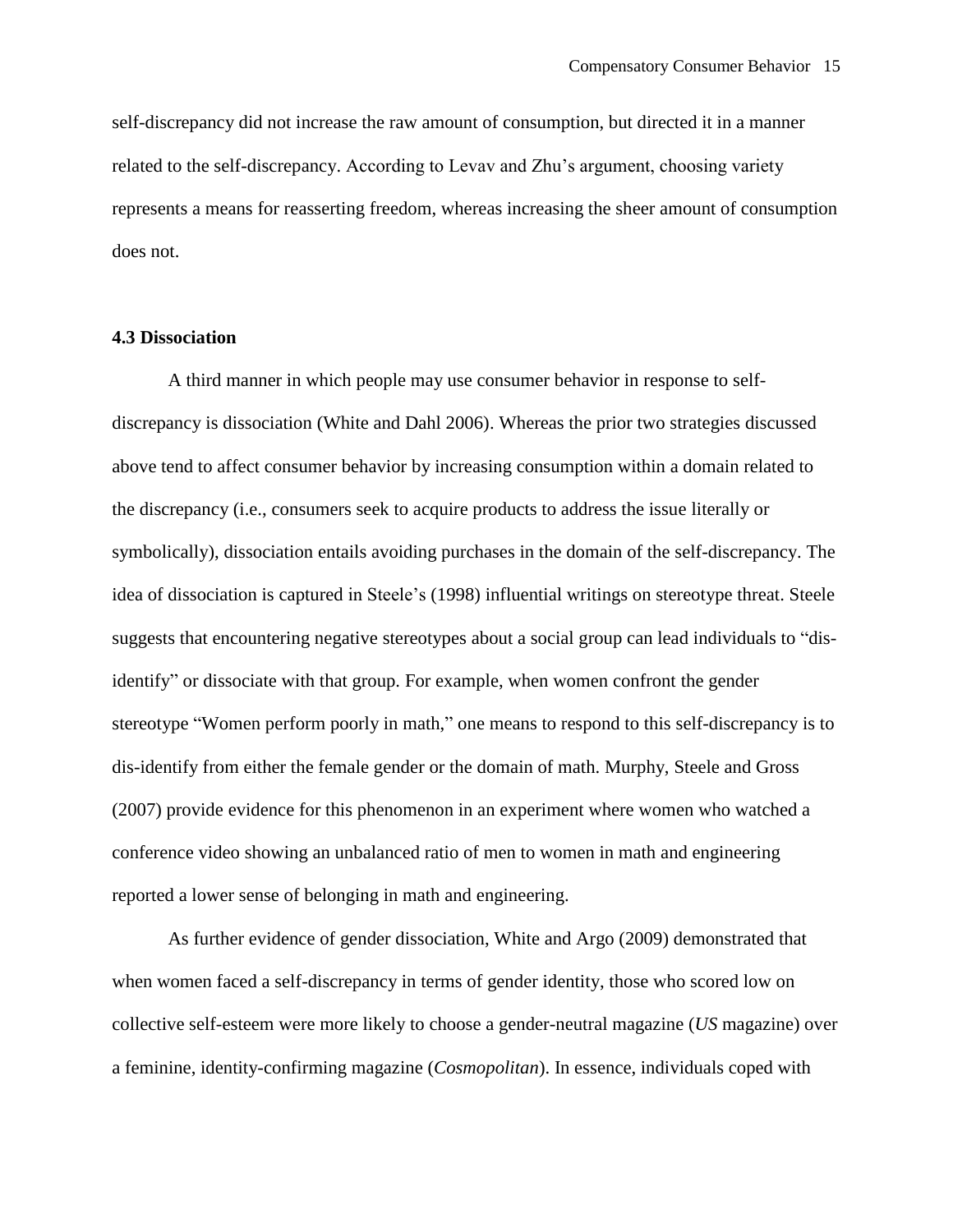self-discrepancies by actively avoiding products related to the self-discrepancy and gravitating to products not related to the self-discrepancy. Similarly, Lisjak, Levav, and Rucker (2016) provided initial evidence that, when faced with the choice between a product that represented a domain of an existing self-discrepancy (i.e., within-domain) versus a product in a different domain (i.e., across-domain), people sometimes chose the across-domain as opposed to the within-domain product; these individuals essentially disassociated with the part of their identity related to the self-discrepancy. Finally, Dalton and Huang (2014) found that when participants experienced a self-discrepancy related to their identity, they were more likely to forget advertisements linked to the domain of the self-discrepancy.

Dissociation may also occur when a self-discrepancy represents an undesired, feared, or no-longer-desired aspect of the self. For example, men were less interested in ordering a steak when it was labeled a "ladies' cut" than when it bore no such dissociative label, particularly when they consumed their chosen food in public (White & Dahl, 2006). In some cases, the consumer may wish to suppress an undesired former identity (Ashforth, Harrison, & Corley, 2008). One way to achieve this goal is to dispose of possessions that are associated with the undesired self (Lastovicka & Fernandez, 2005). For example, a consumer who is going through a divorce may choose to sell her wedding dress on eBay as a means of dissociation from her married self.

#### **4.4 Escapism**

The cognitive, affective, and physiological consequences of self-discrepancies might persist because people tend to ruminate on activated self-discrepancies (Brunstein & Gollwitzer, 1996; Lisjak et al., 2015). One strategy to mitigate such negative motivational factors is to distract oneself or avoid thinking about the self-discrepancy. Escapism involves deliberately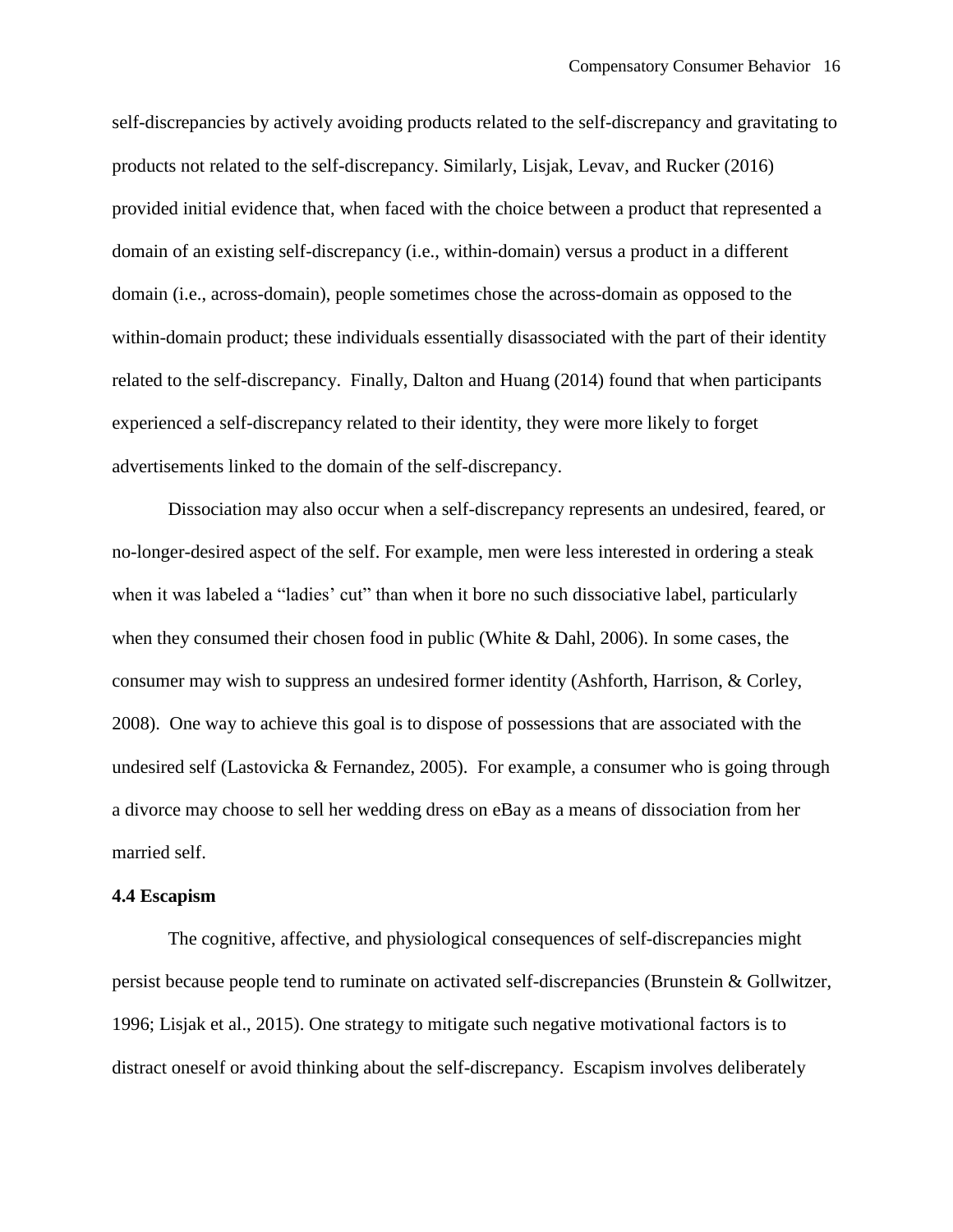directing one's thoughts away from a self-discrepancy by turning attention elsewhere; in the domain of consumer behavior, escapism can manifest in focusing one's attention to eating or shopping. Indeed, this notion of escapism is so pervasive that it has even been dubbed "retail therapy" (Atalay & Meloy 2011).

Heatherton and Baumeister (1991) argue that when people feel they have fallen short of societal standards, they can escape self-discrepancies by narrowing their attention to hedonic stimuli such as food and drinks. Fixating on and consuming food and drink has the potential, at least momentarily, to reduce the salience of any activated self-discrepancy. In support of this argument, Polivy, Herman, and McFarlane (1994) showed that individuals can reduce selfawareness, and thus salient self-discrepancies, by binging on chocolate or cookies. Similarly, people strategically consume comfort foods such as mashed potatoes or chicken soup to counter loneliness (Troisi & Gabriel, 2011). Cornil and Chandon (2013) found that sports fans consumed foods with more calories and saturated fat when their local team lost a match than when their local team won. In addition, people may watch escapist movies or "binge watch" a television series as a means to avoid self-focus (Moskalenko & Heine 2003). Notably, none of these behaviors necessarily resolve the problem by reducing the self-discrepancy; rather, they appear to serve as means to distract the individual, thus reducing the salience of the selfdiscrepancy.

#### **4.5 Fluid Compensation**

Finally, in fluid compensation people address a self-discrepancy by affirming the self in a domain distinct from the domain of the self-discrepancy (Heine, Proulx, and Vohs, 2006; Lisjak et al., 2015). The idea of fluid compensation is a core tenet of self-affirmation theory. Specifically, self-affirmation theory suggests that reinforcing valued aspects of the self can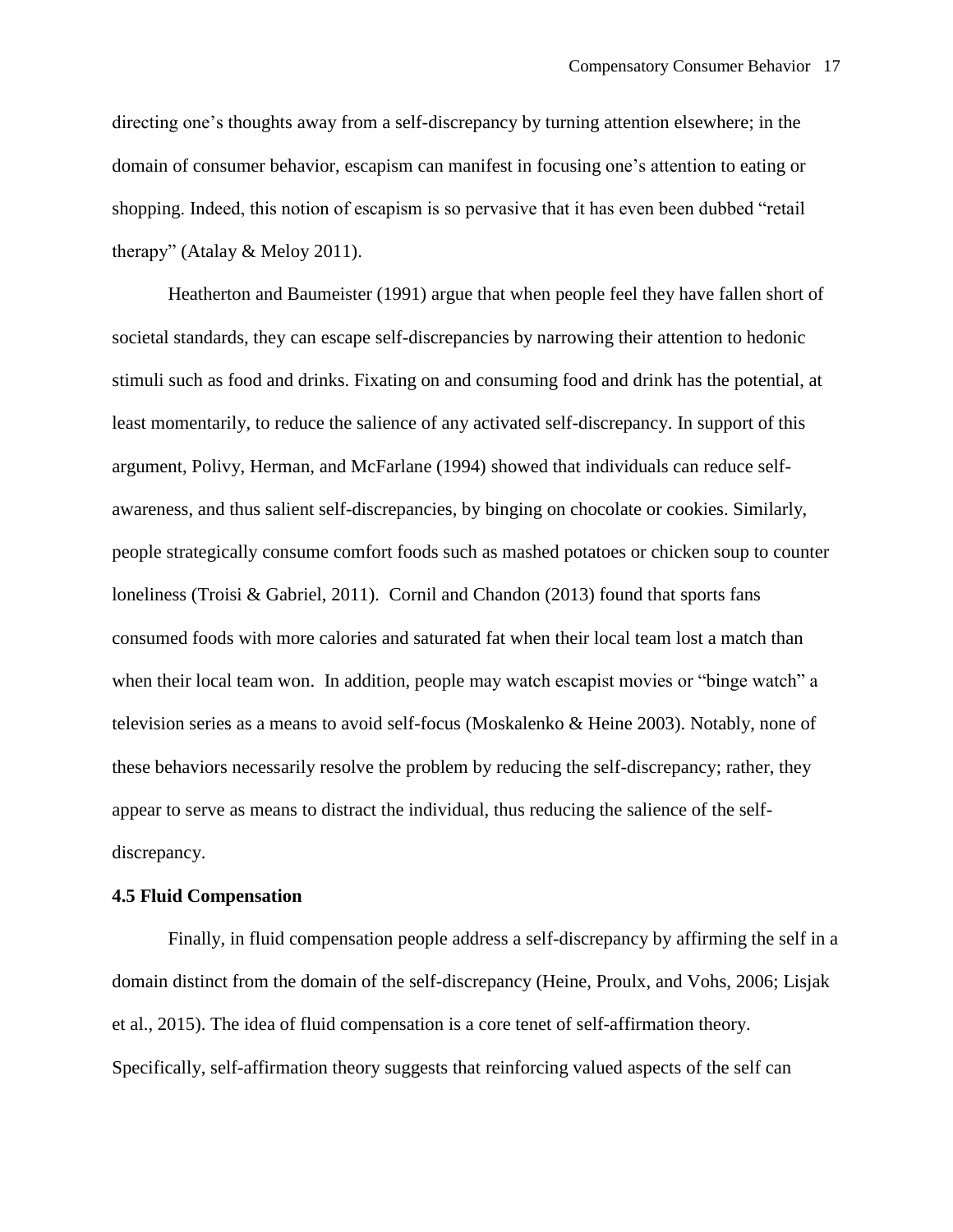reduce the importance of an activated discrepancy (Steele, 1988). Similarly, according to the Meaning Maintenance Model (MMM; Heine, Proulx, and Vohs, 2006; see also Proulx and Inzlicht 2012), an individual can overcome a discrepancy on one dimension of the self by finding meaning on another dimension. Note that fluid compensation is conceptually distinct from escapism: under fluid compensation, individuals affirm their identities on an unthreatened dimension, whereas under escapism, individuals engage in behaviors that are unrelated to the self, merely as a means of distraction.

As an example of fluid compensation, Martens et al. (2006) found that when female students had the opportunity to enhance the self via writing about their most valued characteristic, they were able to mitigate the negative impact of stereotype threat on math performance. Sobol and Darke (2014) demonstrated that consumers who compared themselves to idealized advertising models (thereby lowering their own perceived attractiveness) subsequently bolstered their perceived intelligence by making more economically rational consumption choices.

In further support of the idea of fluid compensation, Townsend and Sood (2012) proposed that aesthetics are an important and fundamental personal value and, as such, the choice of an aesthetically pleasing option could serve as a means to affirm the self. To test this idea, the authors demonstrated that choosing a beautifully designed product (versus a functionally superior one) works similarly to a traditional self-affirmation manipulation (e.g., Steele 1988), subsequently increasing openness to counter-attitudinal arguments.

## **5. Consumption Can Reduce Self-Discrepancies**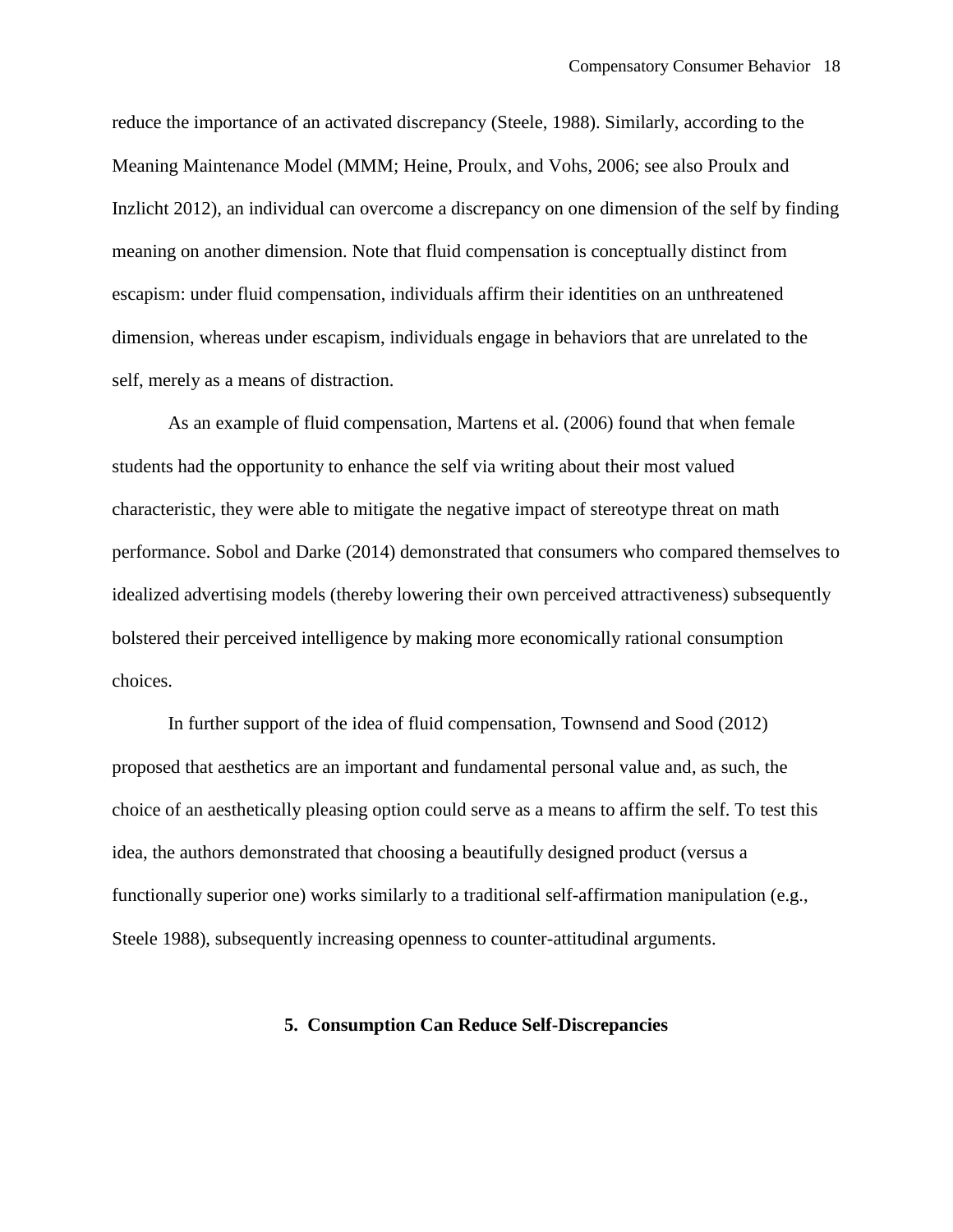At a broad level, people are motivated to resolve self-discrepancies because of a salient conflict between how they currently see themselves and how they wish to see themselves. This cognitive inconsistency can be resolved in several ways (Tesser et al., 2000). First, individuals could reduce a self-discrepancy by engaging in behavior or thinking that reduces the perceived discrepancy. Resolving the discrepancy can eliminate the accompanying negative cognitive, affective, and physiological consequences, and thus the need to take further action (e.g., Stone et al., 1997). Second, individuals could downplay the importance of a discrepancy; that is, they could recognize the gap exists, but view it as no longer central to the self; if a discrepancy is not important to the sense of self, it should be less bothersome (see Lisjak et al., 2015). Third, individuals could reduce the salience of the self-discrepancy. By not thinking about the discrepancy, it is neither resolved nor deemed unimportant, but it is not cognitively salient (Dalton & Huang, 2014). Each of these alternatives serves as a method to reduce the negative consequences of a self-discrepancy.

Building on the reasoning above, the five compensatory strategies can all effectively mitigate the self-discrepancy, but each one might do so through different paths. In the case of direct resolution, individuals acquire goods that are instrumental in resolving the underlying source of the self-discrepancy. In the case of symbolic self-completion, the consumer resolves the discrepancy through the acquisition of a symbol of his or her desired identity. Rather than address the source of the discrepancy, symbolic self-completion reduces a discrepancy by drawing on other signals of success within the domain of the discrepancy. Dissociation separates the individual from consumer goods that would reinforce the discrepancy. By distancing the selfdiscrepancy from the core self, this strategy likely reduces the salience of the self-discrepancy, but does not necessarily eliminate or reduce the importance of the discrepancy. In the case of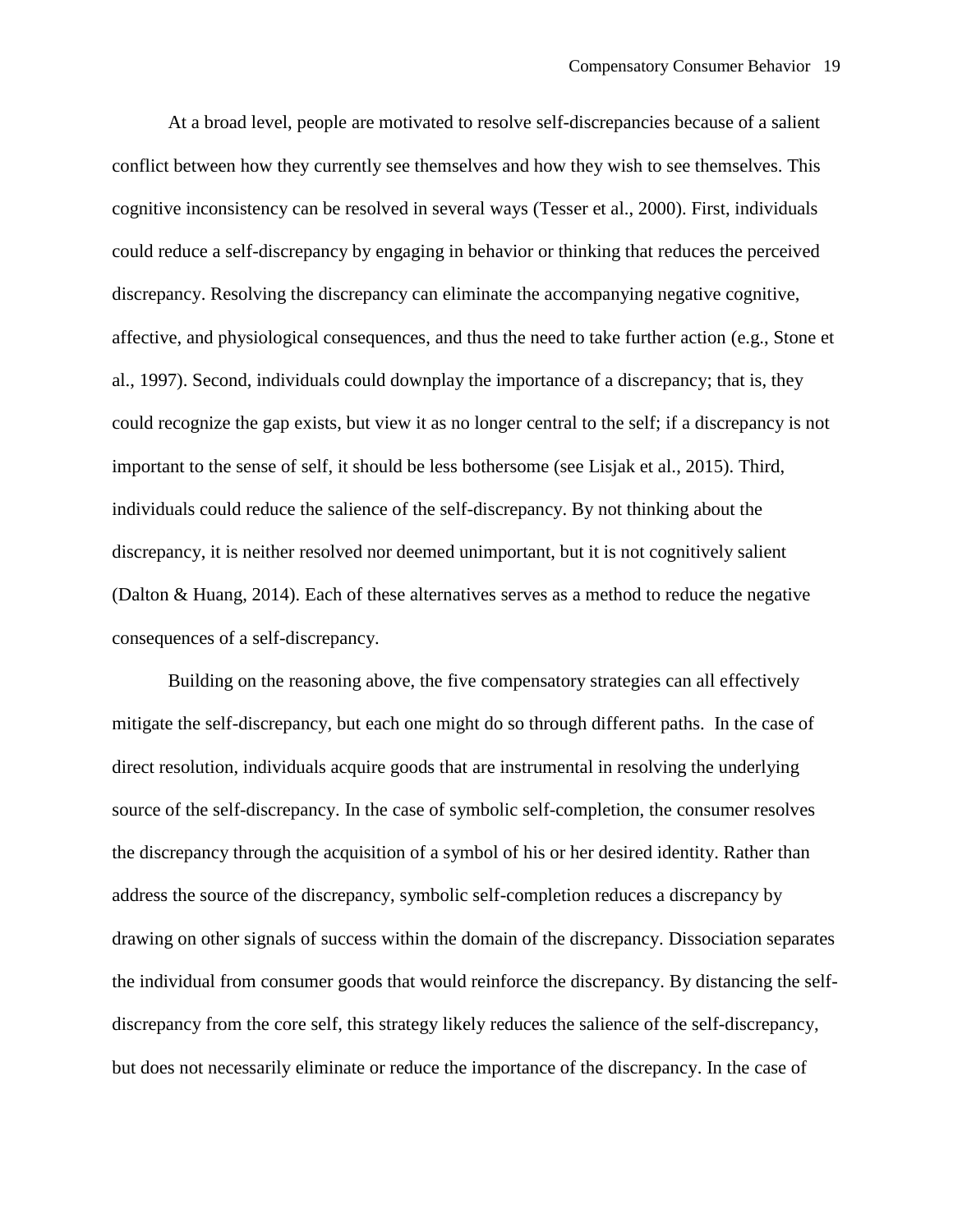escapism, consumption serves to distract an individual from thinking about the discrepancy, which likely reduces the salience of the discrepancy. Finally, fluid compensation allows actors to find meaning in another aspect of the self, which likely reduces the importance of the selfdiscrepancy.

One limitation of the existing body of research is that it has not rigorously examined each of our five suggested strategies with respect to whether and how they reduce self-discrepancies. The proposed processes of eliminating a discrepancy, reducing its importance, and lowering its salience all remain to be tested. However, evidence does suggest that some forms of compensatory consumer behavior can alleviate the consequences of self-discrepancies, even if the precise process has not yet been specified. For example, symbolic self-completion through targeted consumer behavior appears capable of reducing a self-discrepancy sufficiently so that the subsequent need for compensatory consumer behavior is no longer necessary. In the work by Gao and colleagues (2009) noted earlier, the authors introduced a self-discrepancy in participants' intelligence and then gave them a sequential choice task. For the first choice, half of the participants chose from a set of objects associated with intelligence (e.g., bookstore gift certificates), and half of the participants chose from a set of objects unrelated to intelligence. Subsequently, all participants completed a second task, where they chose between a product related to intelligence (i.e., a fountain pen) and a product unrelated to intelligence (i.e., candy). The authors found that participants with an intelligence self-discrepancy who had not first been given a choice of intelligence-related objects were more likely to choose the intelligence object on the second task, but this effect disappeared if participants had previously chosen from a set of intelligence-related objects. Participants' initial choice among intelligence-related products appeared sufficient to address the self-discrepancy.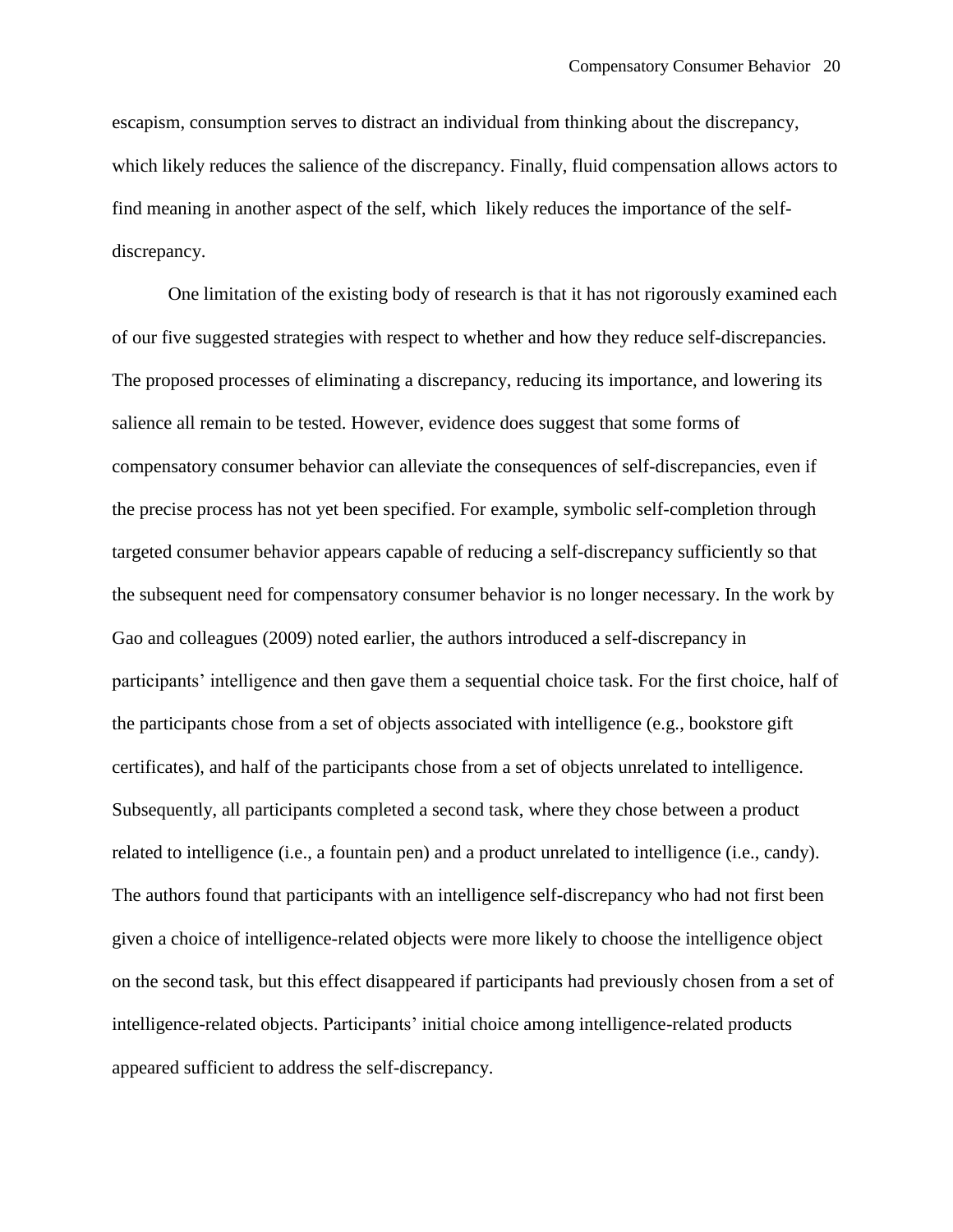Elsewhere, evidence suggests that after experiencing social exclusion, consumers felt a stronger need to belong, but this need to belong dampened when participants consumed a nostalgic product, which reaffirmed their sense of belonging with significant others from the past (Loveland et al. 2010). In addition, in an experiment reported by Rucker, Dubois, and Galinsky (2011), individuals in a low-power condition reported feeling more powerful after receiving a pen associated with status, but did not feel any more powerful after receiving a pen associated with quality. Thus, physically acquiring an object associated with status appeared sufficient to restore individuals' lost sense of power. These findings, taken together, suggest that the act of consumption can, at least in some cases, potentially reduce a self-discrepancy.

Of course, the effectiveness of compensatory consumer behavior may depend on what the act of compensation ultimately does. For example, consider recent work by Lisjak and colleagues (2015), who demonstrate that engaging in compensatory consumer behavior can be ineffective when it serves as a reminder of the self-discrepancy. Specifically, when individuals engage in a symbolic self-completion strategy (e.g., buying a literary book when a selfdiscrepancy in their intelligence is present), they may ruminate on the self-discrepancy (e.g., "This book reminds me I'm not as smart as I want to be because that is why I bought it"), which can keep the self-discrepancy active in people's minds. Thus, rather than reducing a selfdiscrepancy, compensatory consumer behavior, at least in some cases, might actually strengthen a self-discrepancy because it evokes rumination through reminders of it. However, the authors also find that when the compensatory act is validated by others (e.g., "You must be smart to own that book"), it appears to alleviate the self-discrepancy.

#### **6. Future Research Questions**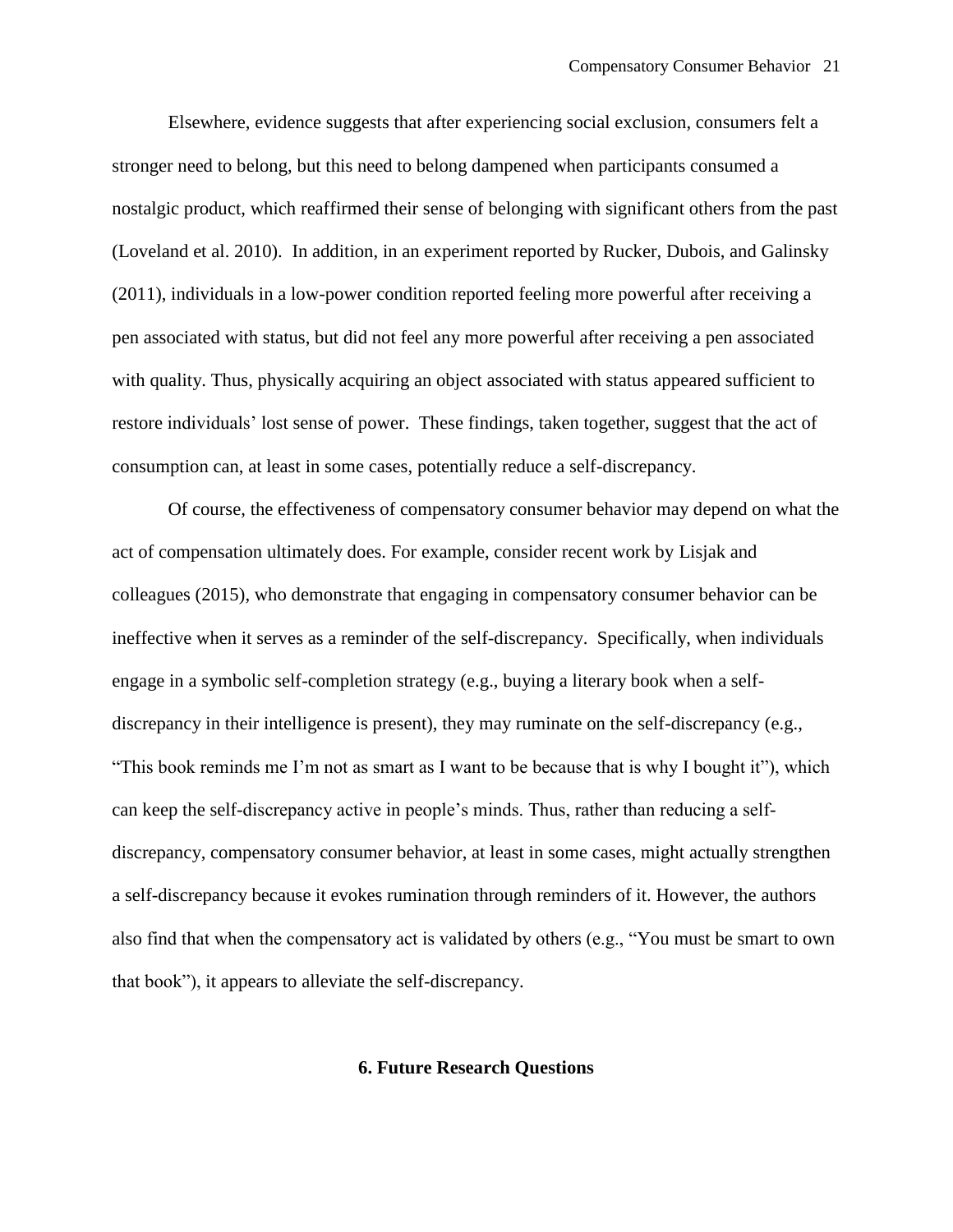Thus far, we have presented our Compensatory Consumer Behavior Model, which outlines a causal flow from self-discrepancy to compensatory consumer behavior (Figure 1). In this section, we propose future research questions about compensatory consumer behavior, regarding what products matter and when (Research Question 1), the role of individual differences and culture in compensatory consumer behavior (Research Question 2), whether positive self-discrepancies can produce compensatory consumer behavior (Research Question 3), and when self-discrepancies increase versus decrease consumption (Research Question 4). Our goal in presenting these questions is to spur researchers to pursue a more nuanced understanding of when a potential source of a self-discrepancy will—or will not—lead to compensatory consumer behaviors and when such behavior will serve as a successful remedy for the selfdiscrepancy.

# **6.1 Research Question 1: What Factors Affect the Strategy and/or Products Individuals Choose?**

Our review of the literature provides consistent evidence that self-discrepancies can affect consumer behavior. However, at this point we know far less about *when* each of the documented compensatory consumer behavior strategies occurs. This question is critical for understanding how self-discrepancies shape the types of products consumers seek out. In this section, we propose several potential moderators that affect what strategy (and thus what products) consumers choose.

First, when do consumers prefer products that are related to the domain of the selfdiscrepancy versus products that are unrelated to the domain of the self-discrepancy? At its core, this question pits within-domain strategies (e.g., direct resolution) against across-domain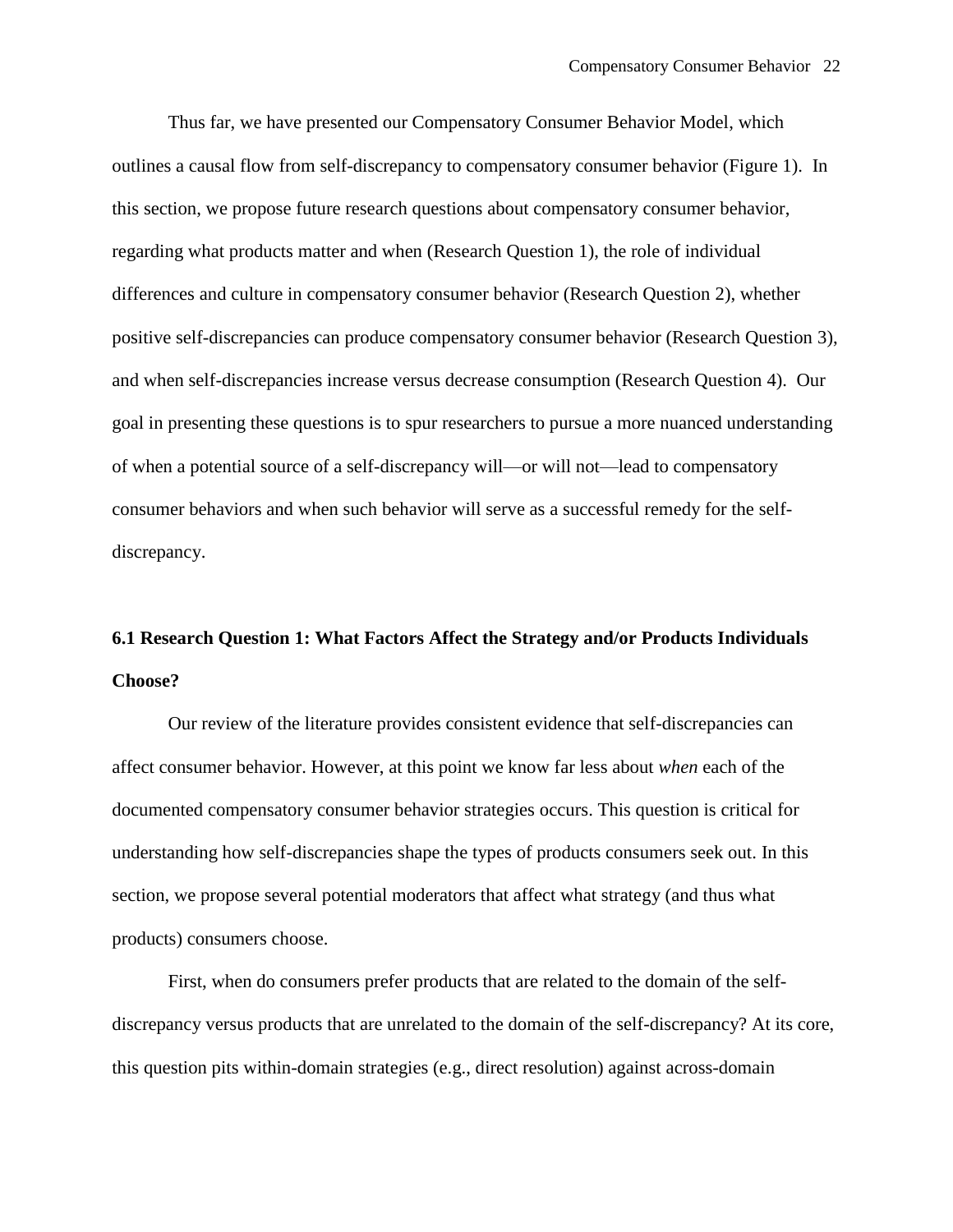strategies (e.g., fluid compensation). One potential determining factor is the choice set presented to the consumer (Galinsky, Whitson, Huang, & Rucker, 2012). For example, Stone, Wiegand, Cooper, and Aronson (1997) induced a self-discrepancy by having participants advocate the importance of condom use and then report a personal failure to use condoms. Subsequently, some participants were given an opportunity to donate to the homeless, whereas others were given a choice to either donate to the homeless or to purchase condoms. When participants' only choice was to donate to the homeless, 83% donated. This finding is consistent with fluid compensation. However, when participants had the choice of purchasing condoms or donating to the homeless, only 13% donated to the homeless and 78% purchased the condoms. The latter is consistent with direct resolution: participants acted in a way that allowed them to directly resolve the self-discrepancy by providing the means to practice safe sex. This research provides preliminary evidence that, when given a choice of strategies, consumers might prefer withindomain consumption strategies. However, the majority of studies reviewed in the current review did not give participants a selection of strategies to choose from. Consequently, future research is required to better identity when people prefer within- versus across-domain strategies.

Second, consumers' self-esteem may moderate the strategies that they use in response to a self-discrepancy. People high in self-esteem have more positive self-views and feel more certain about them, and thus they may to respond to self-discrepancies by reinforcing their competence and abilities, or even by dismissing such self-discrepancies as irrelevant (Crocker & Park, 2004; see also Gal & Kim, 2014). ). Individuals who lack self-esteem resources, in contrast, may protect the self via escapism, such as eating high-calorie foods, overspending, or binge drinking (Baumeister 1990), or via fluid compensation. Interestingly, research suggests that the opposite is also possible: those with high self-esteem might sometimes engage in fluid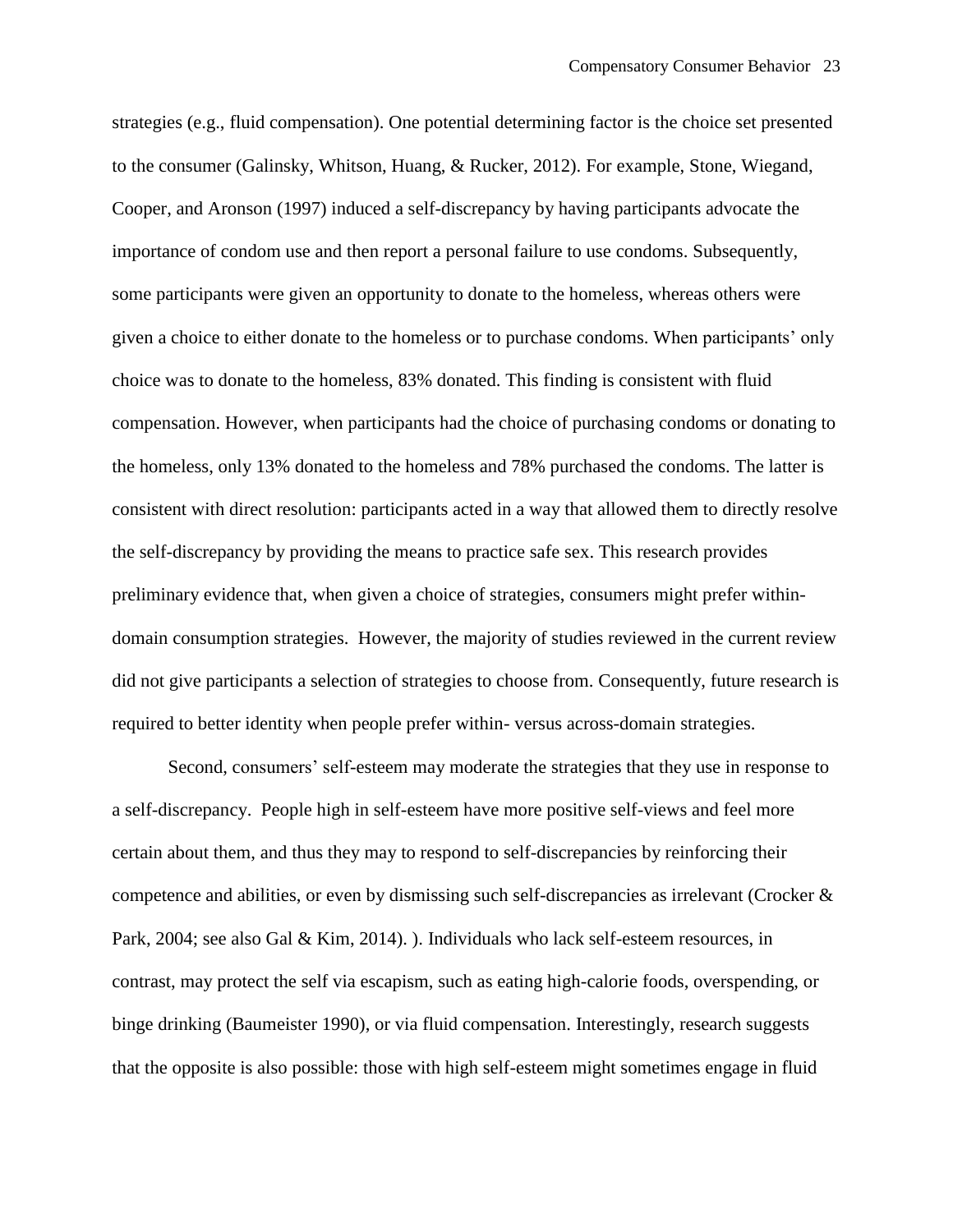compensation, whereas those with low self-esteem might engage in direct resolution. Specifically, Park and Maner (2009) found that when people received negative feedback related to their appearance, high-self-esteem individuals were likely to seek connections with others (fluid compensation), whereas low-self-esteem individuals made changes to their appearance (direct resolution; Park and Maner 2009). The results of Park and Maner (2009) suggest additional moderators may be at play. Future research should explore conditions under which distinct strategies are preferred by high- versus low-self-esteem consumers.

Third, two independent streams of research suggest that the timing of a self-discrepancy in relation to consumption can affect the strategy people utilize and thus the type of products purchased. Kim and Rucker (2012) examined consumption habits for individuals who either anticipated they would receive self-threatening feedback (i.e., pre-discrepancy) versus individuals who actually received self-threatening feedback (i.e., post-discrepancy). The authors proposed that in the absence of any self-discrepancy, individuals are more inclined to use consumption for symbolic self-completion, but less inclined to use consumption for escapism. The rationale for this prediction rests on the idea that symbolic self-completion can produce a buffer to prevent a discrepancy from emerging, but escapism has little benefit to offset a potential self-discrepancy. Supporting this hypothesis, individuals who learned that an upcoming intelligence test might return negative results listened longer to music related to intelligence compared to music unrelated to intelligence (i.e., a preference for discrepancy-related consumption; Kim & Rucker, 2012). In contrast to this pre-discrepancy condition, Kim and Rucker (2012) proposed that when experiencing a self-discrepancy individuals become more willing to use escapism strategies. That is, after the self-discrepancy has occurred, symbolic selfcompletion and escapism both become valid means to reduce the salience of the discrepancy,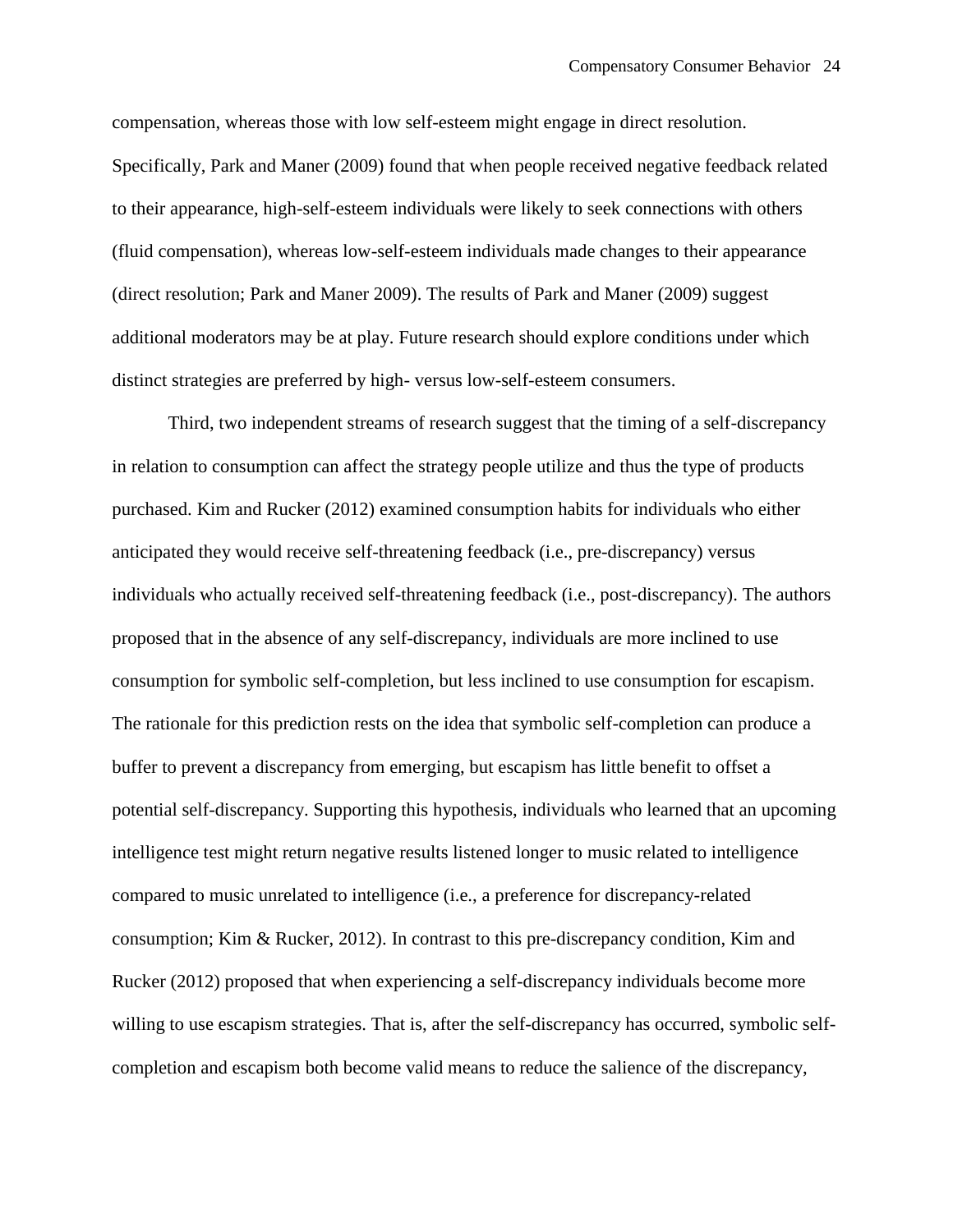albeit through different processes. In support of this idea, when individuals were first told that they performed poorly on a test related to intelligence, they listened longer to music regardless of whether the music was portrayed as being associated with intelligence or not; the music unrelated to intelligence served as a distraction from thinking about one's poor performance.

Hoegg and colleagues (2014) report a similar result with regard to people's opportunities to cope before or after a self-discrepancy. They examined product preferences as a function of whether individuals were engaged in an attempt to protect themselves from appearance selfdiscrepancies (i.e., pre-discrepancy) or to cope with appearance self-discrepancies after they had emerged (post-discrepancy). The authors demonstrated that affirming individuals' appearance beforehand protected them from subsequent appearance-related self-discrepancies (such as not being able to fit in one's usual pant size), but affirming them on their intelligence did not serve as an effective buffer. However, once an individual experienced an appearance-related selfdiscrepancy, both appearance- (e.g., scarves or jewelry) and intelligence-related (e.g., news magazines or language CDs) consumption seemed to reduce the self-discrepancy.

Finally, recent research suggests that the different types of self-discrepancies might elicit distinct preferences for problem-focused versus emotion-focused coping. Specifically, Han, Duhachek, and Rucker (2015) found that self-discrepancies that elicit approach motivations- such as intelligence--increase people's preference for problem-focused coping, whereby people express an interest to change the source of stress. In contrast, self-discrepancies that elicit avoidance motivations, such as personal control and social rejection, increase people's preference for emotion-focused coping, whereby people seek to regulate the emotional response to the stress. Although Han and colleagues did not directly examine product preferences, their findings bear on our theoretical framework. In particular, when consumers engage in problem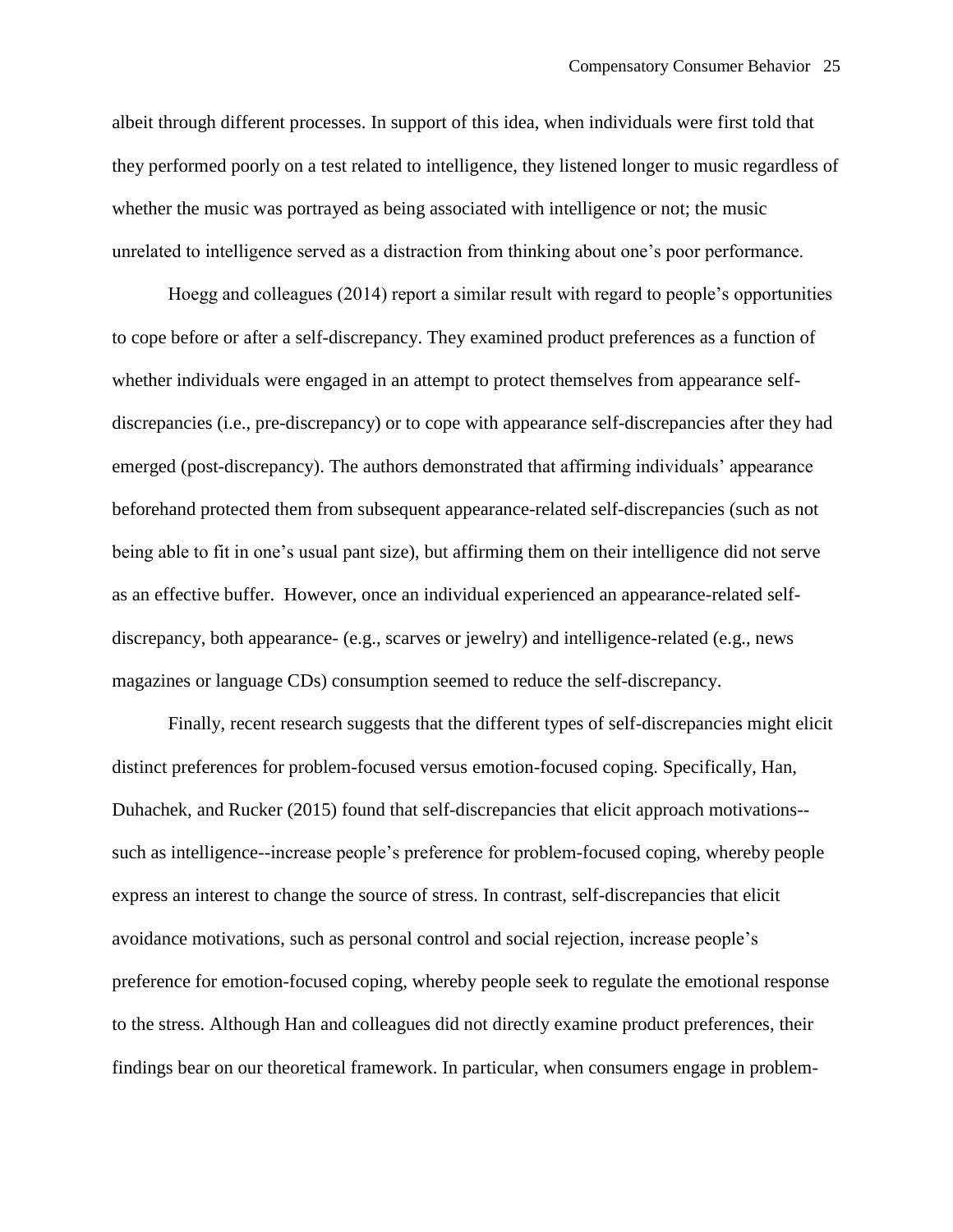focused coping, they might be more amenable to a direct resolution strategy, as this is most consistent with addressing the source of stress. In contrast, when consumers engage in emotionfocused coping, they might be more amenable to escapism, as it would facilitate removing the negative emotional response.

# **6.2 Research Question 2: What are the Roles of Cultural and Individual Differences in Compensatory Consumer Behavior?**

An important question for future research is to understand how cultural and individual differences determine whether and how consumers engage in compensatory behaviors. Previous research suggests that culture is an important determinant. For example, Heine et al. (1999) suggest that members of collectivist cultures are less concerned than members of individualist cultures with the pursuit of individual self-esteem (Heine et al., 1999) or expressing their personal traits (Morrison & Johnson, 2011). Moreover, whereas individualists tend to use general self-affirmation as a means to reduce cognitive dissonance (Steele & Liu 1983), collectivists do not demonstrate dissonance reduction, and appear to have a reduced need for strategies such as general self-affirmation (Heine & Lehman 1997). Furthermore, when facing a self-discrepancy, individualists appear to seek symbolic self-completion by expressing themselves through their possessions, whereas collectivists do not (Morrison & Johnson, 2011). These findings suggest that culture can affect both what strategy is selected as well as whether a self-discrepancy provokes a motivation to resolve it. We therefore suggest that future research aim to better understand how culture shapes the use of a particular compensatory consumer behavior strategy. For example, we are not aware of any research on the moderating roles of power distance (Hofstede, Hofstede, & Minkov, 1997) or verticality (Shavitt, Lalwani, Zhang, &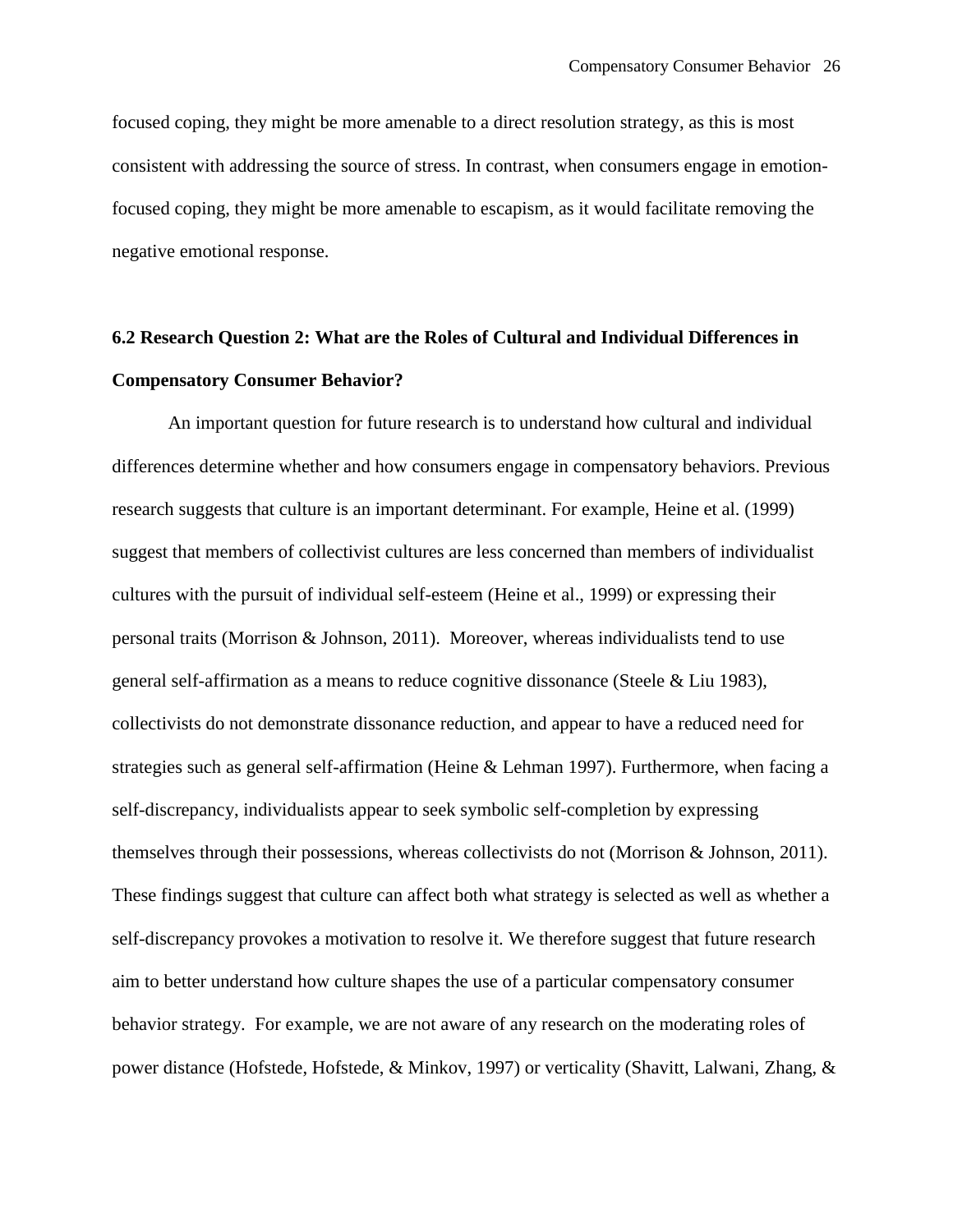Torelli, 2006) on compensatory consumer behavior. Attention to these factors might have important implications for how self-discrepancies are resolved. For instance, choosing a highstatus product as a defense against a perceived self-discrepancy might be more effective in a vertical culture than in a horizontal culture because of the different values placed on status.

Previous research suggests that individual differences in consumers may also have implications for their choice of product or strategy. We earlier noted how one individual difference – self esteem – affects compensatory consumer behavior. Similarly, Cutright and colleagues (2011) found that individual differences in people's level of confidence in the dominant sociocultural system bear on whether they chose products that directly defended the system or indirectly defended the system. Individual differences might also play out at other stages of our model, such as whether various consumer behaviors ultimately assuage the selfdiscrepancy. For example, consider research suggesting that individual differences exist in the extent to which people hold different implicit theories of abilities: incremental theorists tend to believe that ability is learned, whereas entity theorists tend to believe that ability is fixed and unchangeable (Dweck 2000). As a consequence, compensatory consumer behavior efforts, such as direct resolution or symbolic self-completion, might prove a successful means for incremental theorists to assuage self-discrepancies as incremental theorists would seem inclined to believe that such self-discrepancies are resolvable. In contrast, entity theorists would seem inclined to believe that compensatory strategies may have little effect because self-discrepancies are largely impossible to change. Thus, people's naïve theories regarding consumption may hinge on the perceived malleability of self-discrepancies. Teasing apart when people view consumption as a path to self-restoration versus a path of perilous failure, in general, is an important direction for future research.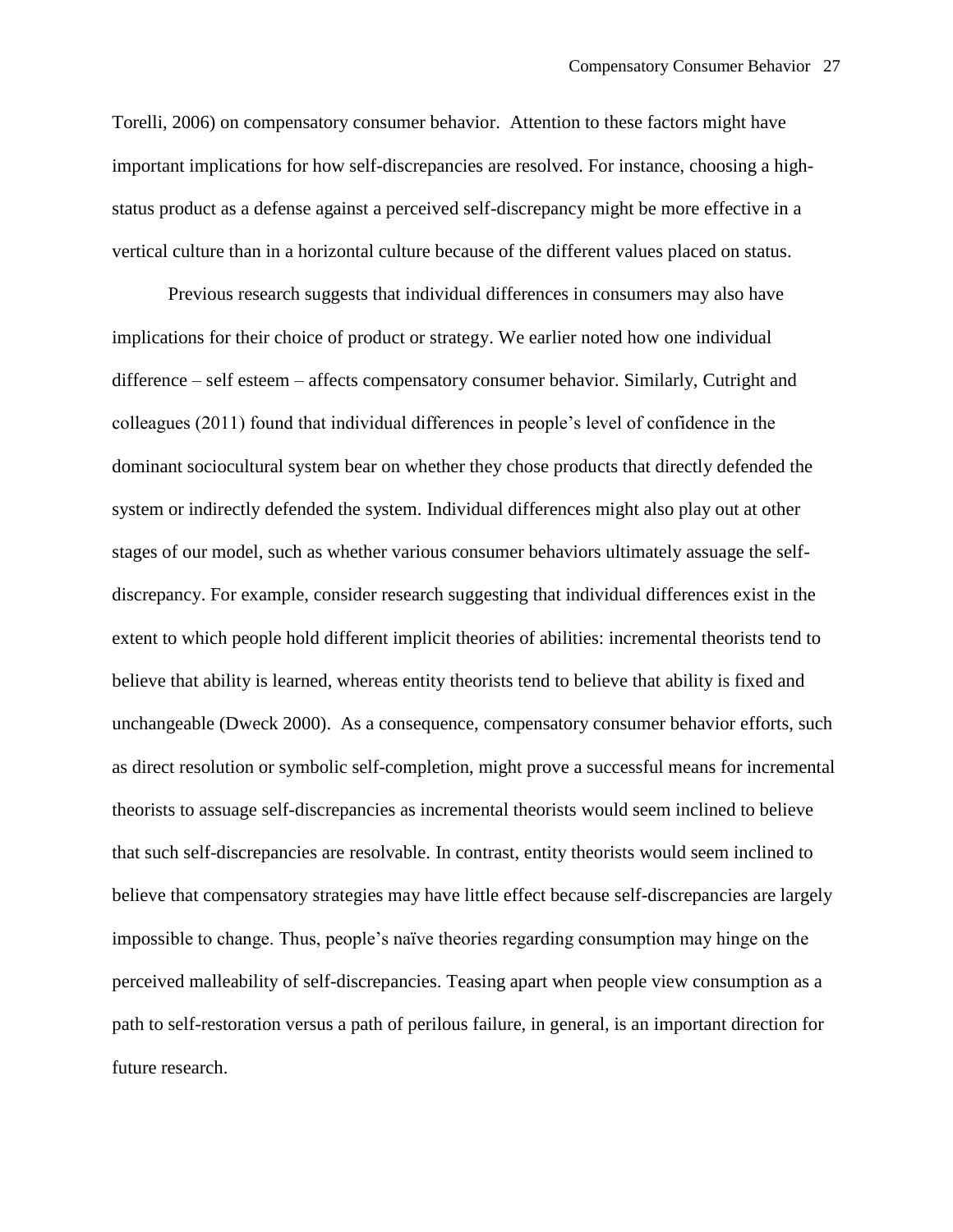## **6.3 Research Question 3: Can Positive Self-Discrepancies Produce Compensatory Consumer Behavior?**

Another emerging question is whether people engage in compensatory consumer behavior when the actual self is rated higher on a given desirable dimension than the ideal self. We introduce the term "positive self-discrepancies," to capture such a situation because, unlike the typical self-discrepancy where the actual self falls short of the ideal self, here the actual self exceeds the value of the ideal self. Is it even possible that people engage in compensatory consumer strategies designed to offset "too much of a good thing?" (Grant & Schwartz, 2011).

Preliminary evidence supports the notion that positive self- discrepancies can occur. For example, some consumers believe that they have more self-control than ideal. As a consequence of feeling as if they have too much control, they may force themselves to spend money on indulgences, such as vacations, to reduce the discrepancy between their actual and ideal selfcontrol levels (Kivetz & Simonson, 2002). Building on this idea, it is possible to imagine other scenarios in which positive self-discrepancies might cause discomfort. For example, earning the highest score on an exam or earning a higher salary than one's friends may cause social discomfort or embarrassment. Indeed, preliminary evidence suggests that being endowed with more physical beauty, wealth, or self-control than others may lead individuals to attempt to downplay their positions relative to others (Sezer, Gino, & Norton 2016).

A discrepancy between one's expressed emotions and one's felt emotions can trigger emotional dissonance, and/or self-regulatory depletion, suggesting that even overly positive emotions can have aversive consequences (Huang & Galinsky, 2011; Muraven, Tice,  $\&$ Baumeister, 1998; Pugh, Groth, & Hennig-Thurau, 2011). Supporting this idea, one study found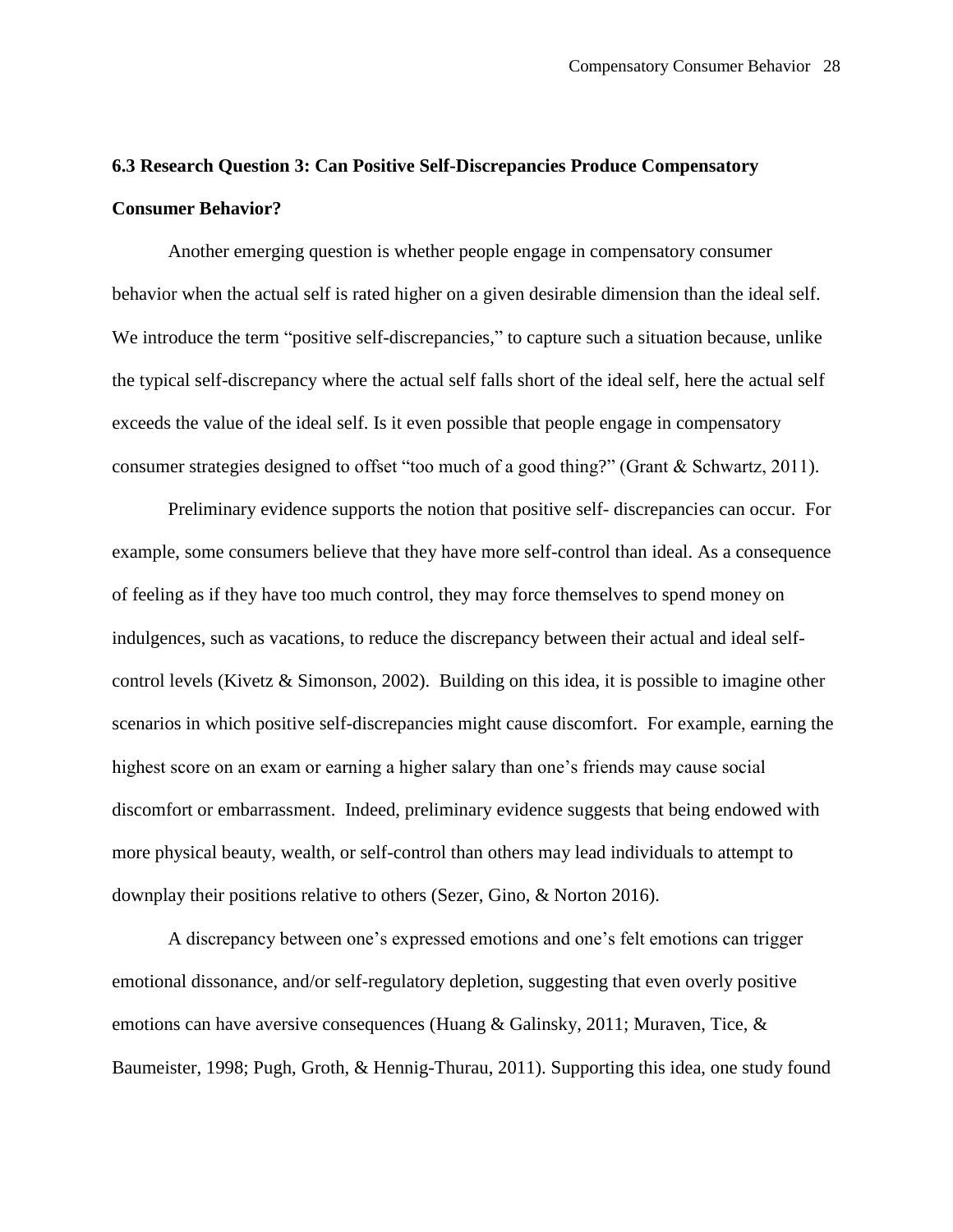that when athletes felt less anger than ideal (for their athlete identities) and volunteers felt less sadness than ideal (for their volunteer identities), they wanted to drink an emotion-enhancing tea in order to intensify their negative emotions (Coleman  $&$  Williams 2013). One way to view this finding is that the actors felt more positive emotions than desired, and thus wanted to reduce these by experiencing more negative emotions. Positive self-discrepancies can also exist in the domain of attitudes (DeMarree, Briñol, & Petty, 2014). For example, a consumer may have a more positive attitude toward chocolate cake than he or she feels would be ideal.

Finally, people who feel that they fit in too well with others (i.e., have greater than desired affiliation or belongingness levels) sometimes assert their independence and distinctiveness (Brewer, 1991; see also Reis, 1990). For example, Chan et al. (2012) demonstrated that individuals can feel uncomfortable about excessive affiliation. In particular, because individuals possess uniqueness motives, learning they are too similar or close to members of their in-group can produce tension. As a consequence, exceeding their desired level of belongingness might lead them to seek out consumption that differentiates them from their group members. Of course, a limitation of this research in supporting our claim is that falling short of one's ideals of uniqueness may explain the results more so than exceeding one's ideal level of belongingness.

Admittedly, at present, the evidence that positive self-discrepancies can trigger compensatory consumer behavior is limited. However, to us, the lack of strong evidence makes it an exciting and ripe area for future research. Future research should examine whether excessively high levels of otherwise desirable states such as self-esteem, power, or affiliation can affect consumption choices or the overall quantities consumed, as well as the moderating factors that determine when recalibration is likely to occur.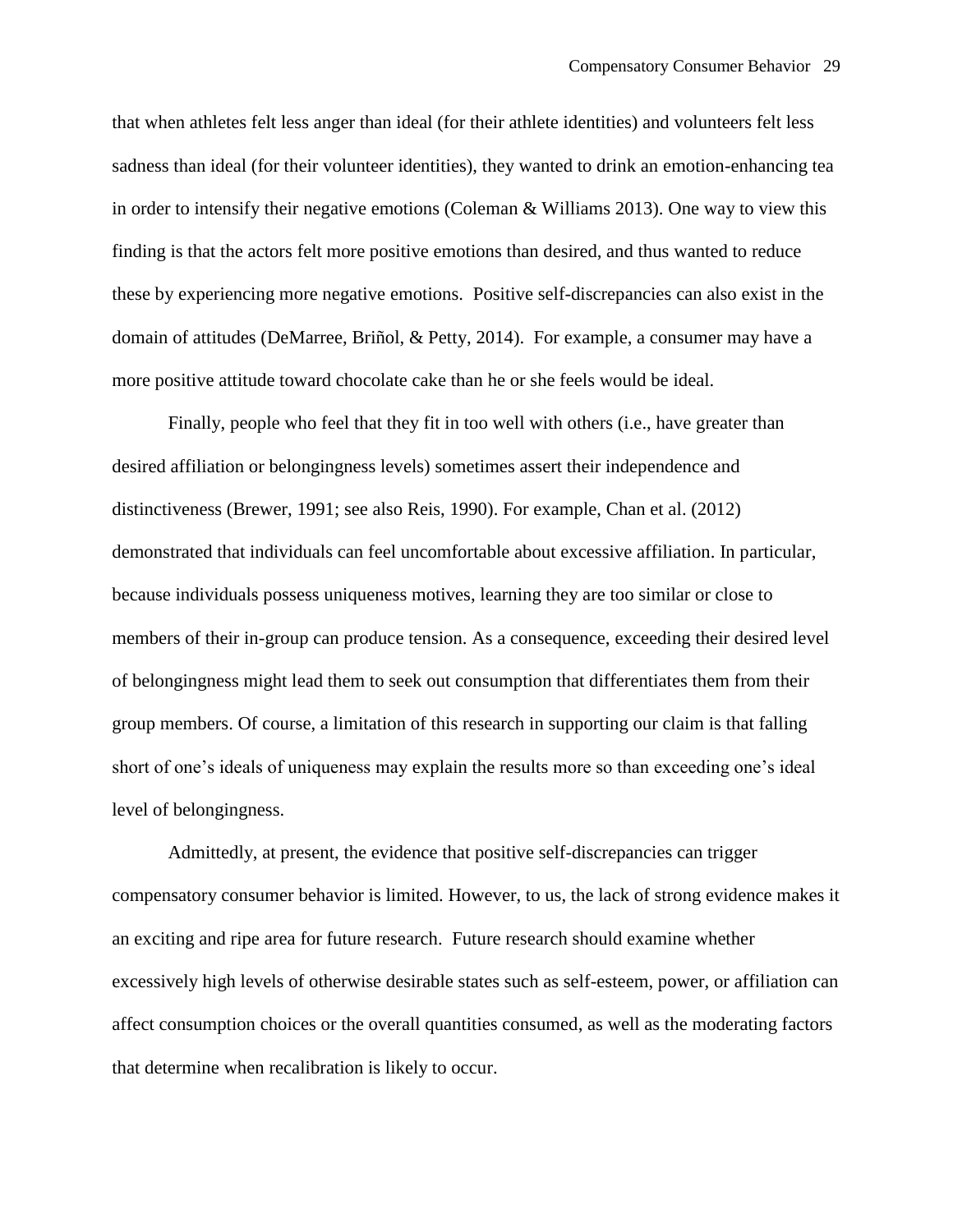## **6.4 Research Question 4: When Do Self-Discrepancies Increase Versus Decrease Consumption?**

A number of the findings reviewed in this article suggest that self-discrepancies produce compensatory consumer behavior that increases people's appetite for consumption. This argument might lead to the conclusion that self-discrepancies inherently increase the amount of consumption. However, compensatory behavior might not always lead to an increase in consumption. For instance, dissociation is a strategy that produces movement away from consumption: consumers may actively avoid purchasing and consuming products (or even dispose of their existing products) in order to avoid associating with an undesired identity.

It is also possible that other types of compensatory consumer behavior, such as direct resolution, may sometimes reduce consumption. For example, a desire to align one's desired and actual weight could lead consumers to consume less food overall. In fact, whether a selfdiscrepancy increases or decreases consumption can depend on people's naïve theories about consumption. To this point, Dubois, Rucker, and Galinsky (2012) found that a self-discrepancy with regard to one's power could increase or decrease the amount of consumption and the calories consumed based on whether people viewed small or large portions as more likely to be a signal of status. Specifically, given the association between low power and a desire for status (Rucker & Galinsky, 2008, 2009), the authors found that a lack of power caused consumers to choose larger portion sizes when they believed that size was positively associated with status, but to choose smaller portion sizes when consumers believed that size was negatively associated with status.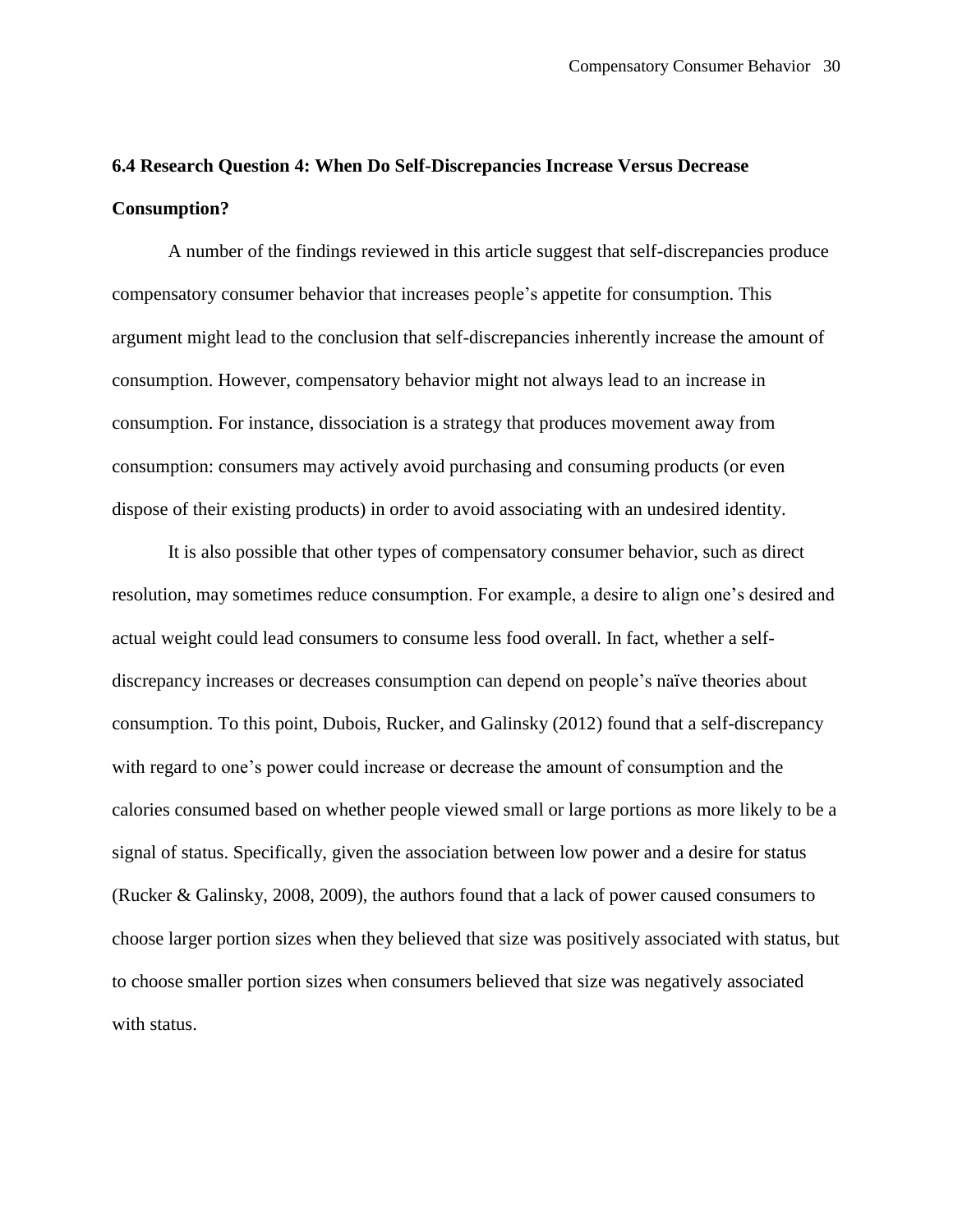Put simply, the compensatory consumption strategies reviewed here may produce either increased or reduced consumption, depending on the circumstances. Future research should explore such boundary conditions.

#### **7. Relationship of the Compensatory Consumer Behavior Model to Existing Models**

Our Compensatory Consumer Behavior Model relates to other models of self-discrepancy such as the Meaning Maintenance Model (MMM; Heine et al., 2006) and self-verification theory (Swann, Pelham, & Krull, 1989). At the same time, the present model also has notable differences in both its intent and implications.

The Meaning Maintenance Model emphasizes that people cope with threats to meaning through fluid compensation. The authors propose four primary threats to meaning: threat to the self, feelings of uncertainty, interpersonal rejection, and mortality salience. Our self-discrepancy framework most directly relates to the MMM's threats to the self and interpersonal rejection. For example, receiving self-threatening information about one's physical appearance can produce a perceived self-discrepancy, leading to an effort to increase social connections (Park & Maner, 2009). However, the other forms of meaning threat specified in the MMM may fit into our framework as well. For example, the feelings of uncertainty produced from watching a surrealist movie (Randles et al., 2013) may be framed as a discrepancy between one's actual and ideal level of certainty.

Mortality salience holds a more nuanced relationship with self-discrepancy, but this relationship may also fit into our compensatory consumer behavior framework. Thus far in our review, we have focused discussion on events that increase the size of a self-discrepancy. However, sometimes an event may trigger compensatory consumer behavior not because it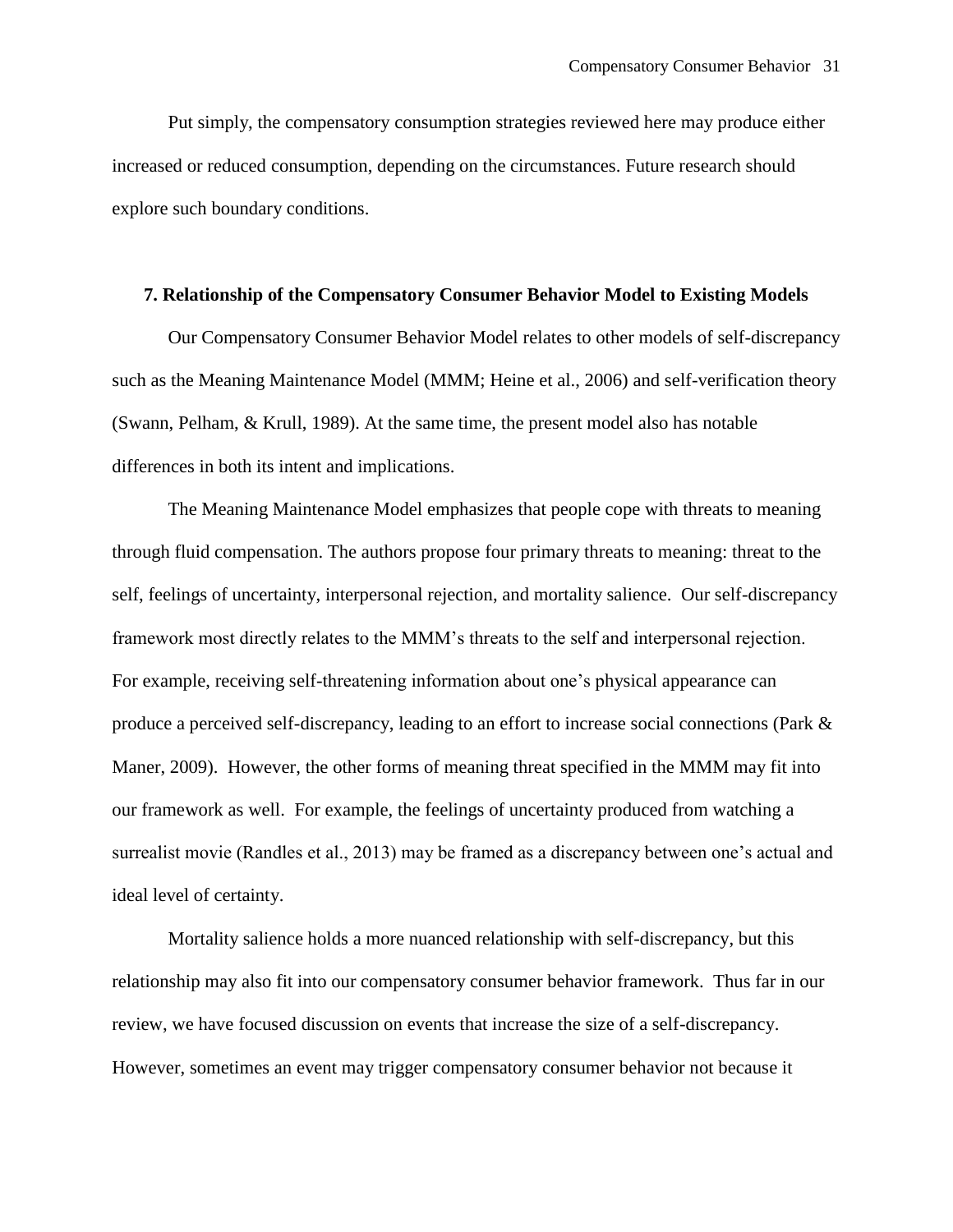creates a perceived self-discrepancy, but because it makes an existing self-discrepancy more salient or important. Consistent with this notion, we have proposed that the coping strategies of escapism, dissociation, and fluid compensation are effective because they reduce the salience or importance or the self-discrepancy, rather than the size of the self-discrepancy.

Likewise, events that magnify the salience or importance of a self-discrepancy can trigger compensatory consumer behavior. Mortality salience is one example of such an event. Thinking about one's inevitable mortality results in a heightened state of self-awareness (Arndt et al., 1998), in which discrepancies between one's actual self and the ideal self-concept become more salient, resulting in efforts to reduce such self-discrepancies (Scheier, Fenigstein, and Buss 1974). As a result, reminders of mortality can lead people to consume products that reinforce their sense of value in society, thereby reducing the perceived self-discrepancy between their actual and ideal sociocultural status (Mandel & Heine, 1999).

Our present Compensatory Consumer Behavior Model shares the view with the MMM that fluid compensation is an important process in how consumers respond to self-discrepancies. However, the present model differs in that it posits that fluid compensation is merely one of five distinct strategies that individuals can use to respond to self-discrepancies; in this regard our model is broader. Moreover, we suggest that fluid compensation is not always the preferred means to respond to self-discrepancies. For example, consumers may prefer direct resolution or symbolic self-completion over fluid compensation, as discussed in section 6.1.

The current work also relates to a foundational observation from self-verification theory. Swann and colleagues (1989) demonstrated that people with negative self-views often seek selfverifying feedback, even when such feedback is negative. Inherent in self-verification is a desire to know the self, whereas inherent in our theory is a self-enhancement motive to reduce an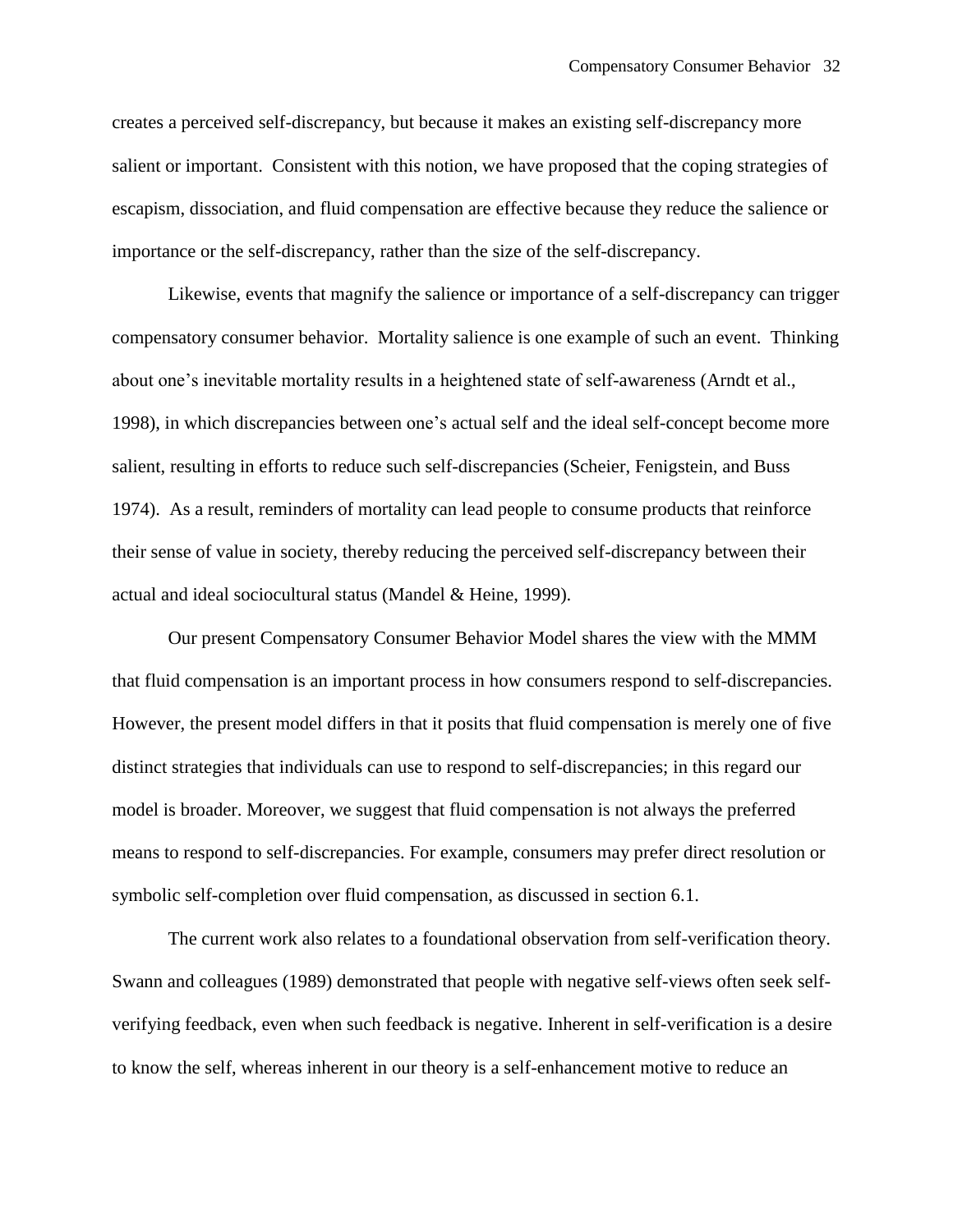undesired self-discrepancy. Indeed, in some circumstances, consumers might show behavior that is more consistent with a self-verification motive than a self-enhancement motive, particularly if they view a self-discrepancy as chronic rather than temporary. Our model also differs from selfverification theory with respect to the phenomenon it attempts to explain. As a testament to this distinction, preliminary research supports the idea that people might differentially seek to selfenhance or self-verify, depending on how they construe a particular situation. Brannon and Mandel (2016) found that when consumers were chronically low in power, they made product choices consistent with their low power (i.e., low-status brands), but only when they were primed to be in a self-verification versus self-enhancement mindset. Similarly, Rucker, Hu, and Galinsky (2014) found that attending to the experience of low power increased desire for high-status products. In contrast, when focusing on what others would expect of them in their high or low power role, low-power participants no longer showed a preference for high-status goods, consistent with the possibility that others' expectations led to self-verification concerns.

#### **Conclusion**

The present review offers a Compensatory Consumer Behavior Model that provides a parsimonious account for when and how compensatory consumer behavior results from selfdiscrepancies. In particular, we have articulated a Compensatory Consumer Behavior Model (Figure 1) that both synthesizes previous findings and calls for specific future directions. This model provides a lens for understanding the factors involved in, as well as the variety of, compensatory consumption behaviors (see Table 2). Perhaps equally important, we also offer an agenda for current and future researchers to help move our understanding of compensatory consumer behavior forward.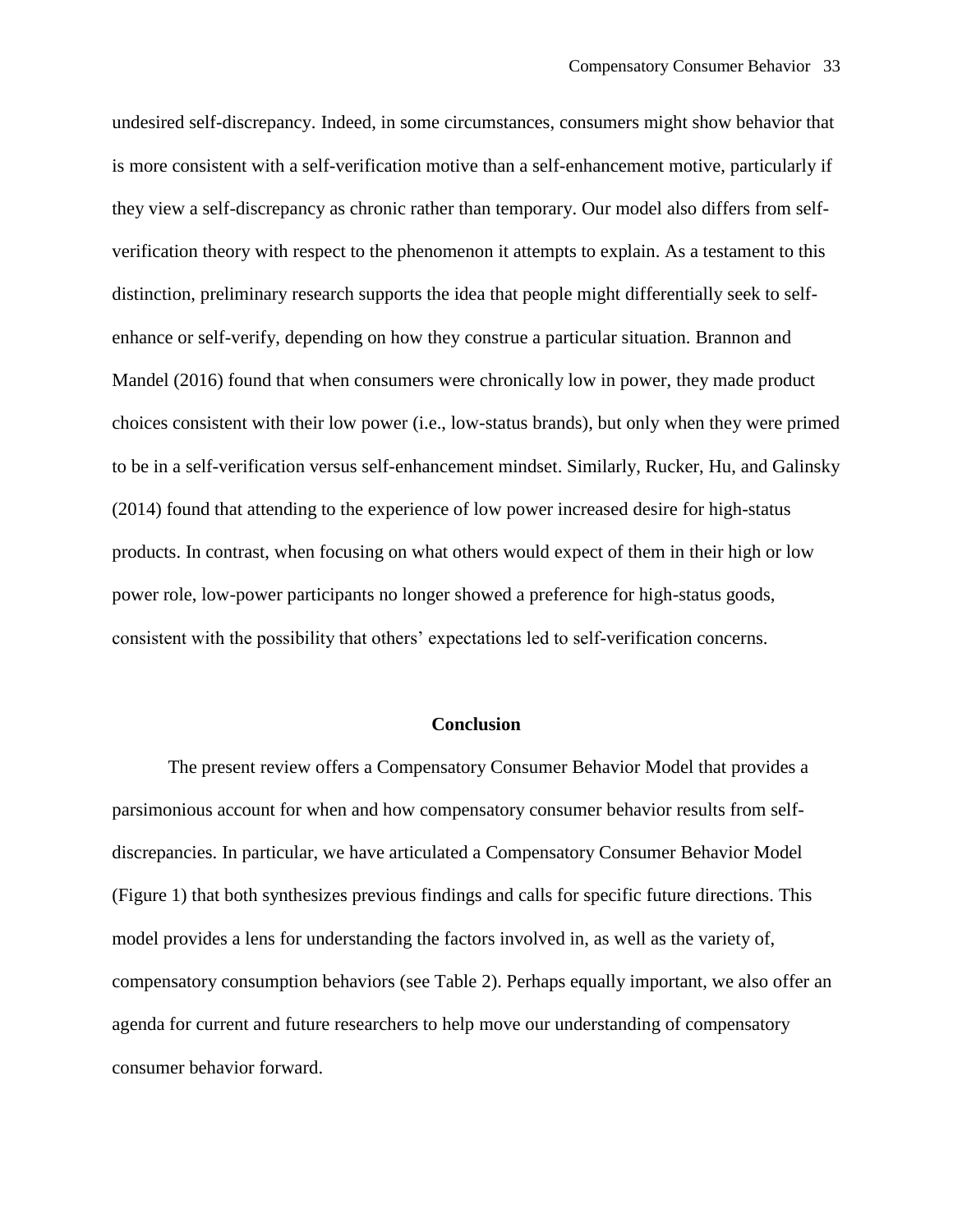#### **References**

- Ariely, D., & Norton, M. I. (2009). Conceptual consumption. *Annual Review of Psychology*, *60*, 475-499.
- Ashforth, B. E., Harrison, S. H., & Corley, K. G. (2008). Identification in organizations: An examination of four fundamental questions. *Journal of Management,* 34(3), 325-374.
- Atalay, A. S., & Meloy, M. G. (2011). Retail therapy: A strategic effort to improve mood. *Psychology & Marketing*, *28*(6), 638-659.
- Bagozzi, R. P., & Dholakia, U. (1999). Goal setting and goal striving in consumer behavior. *Journal of Marketing*, *63*, 19-32.
- Baumeister, R. F. (1990). Suicide as escape from self. *Psychological Review*, 97(1), 90.
- Baumeister, R. F., & Leary, M. R. (1995). The need to belong: desire for interpersonal attachments as a fundamental human motivation. *Psychological Bulletin*, *117*(3), 497.
- Baumeister, R. F., Campbell, J. D., Krueger, J. I., & Vohs, K. D. (2003). Does high self-esteem cause better performance, interpersonal success, happiness, or healthier lifestyles? *Psychological Science in the Public Interest*, *4*(1), 1-44.

Belk, R. (1988). *Possessions and self.* John Wiley & Sons, Ltd.

- Brannon, D., & Mandel, N. (2016). Putting on a show or showing my true self? When and why consumers signal accurate versus enhanced self-view information. Working paper, Arizona State University.
- Braun, O.L. & Wicklund, R.A. (1989). Psychological antecedents of conspicuous consumption. *Journal of Economic Psychology*, *10*, 161-187.
- Brewer, M.B. (1991). The social self: On being the same and different at the same time. *Personality and Social Psychology Bulletin*, *17*, 475-482.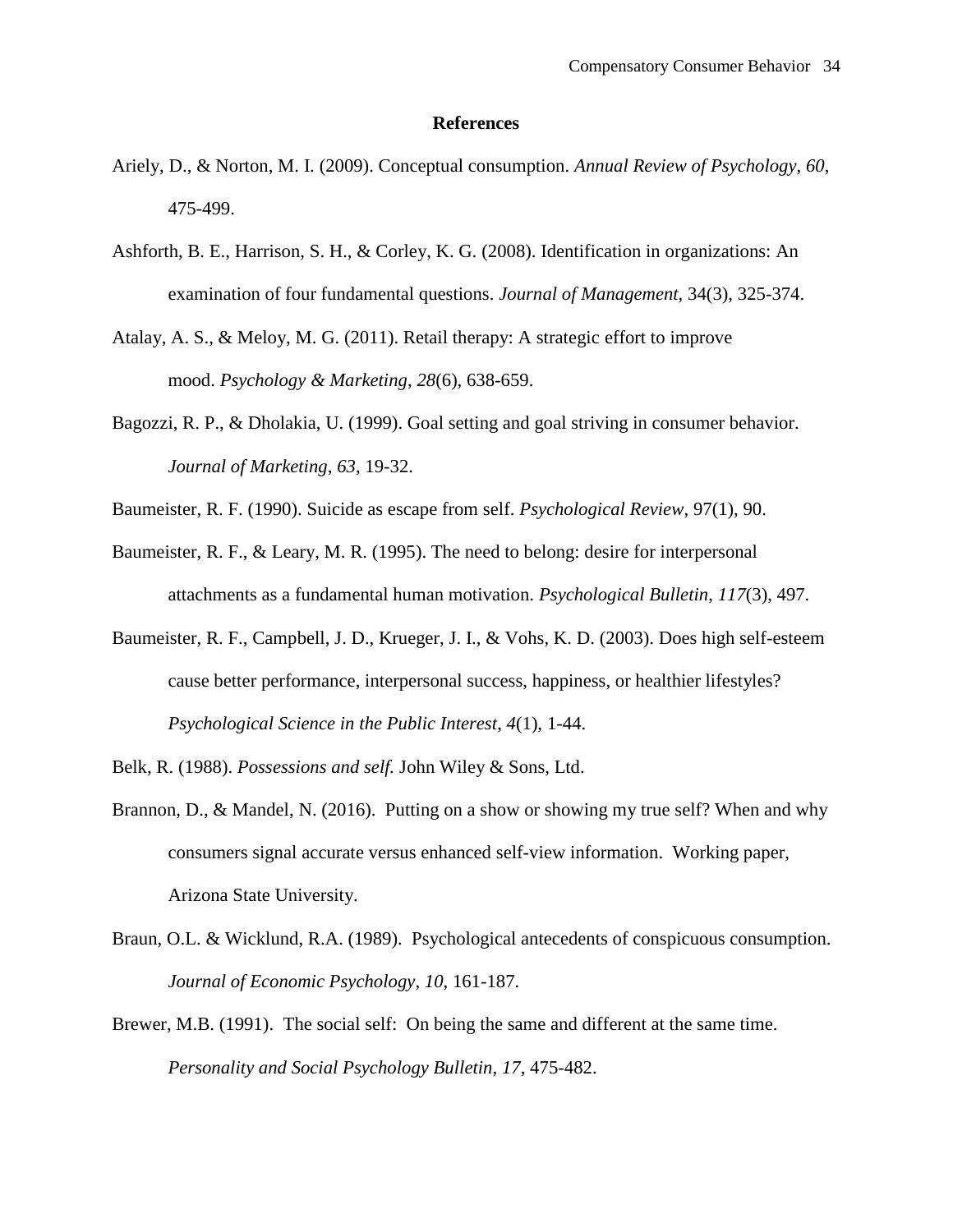- Brunstein, J. C., & Gollwitzer, P. M. (1996). Effects of failure on subsequent performance: the importance of self-defining goals. *Journal of Personality and Social Psychology*, *70*(2), 395.
- Carver, C. S., & Scheier, M. F. (1990). Origins and functions of positive and negative affect: a control-process view. *Psychological Review*, *97*(1), 19.
- Chan, C., Berger, J., & Van Boven, L. (2012). Identifiable but not identical: Combining social identity and uniqueness motives in choice. *Journal of Consumer Research. 39*(3), 561- 573
- Charles, K.K., Hurst, E., & Roussanov, N. (2009). Conspicuous consumption and race. *Quarterly Journal of Economics, 124*(2), 425-467. doi:10.1162/qjec.2009.124.2.425.
- Coleman, N. V., & Williams, P. (2013). Feeling like my self: Emotion profiles and social identity. *Journal of Consumer Research, 40(2)*, 203-222.
- Cornil, Y., & Chandon, P. (2013). From fan to fat? Vicarious losing increases unhealthy eating, but self-affirmation is an effective remedy. Psychological science. DOI: 10.1177/0956797613481232.
- Crocker, J. & Major, B.M. (1989). Social stigma and self-esteem: The self-protective properties of stigma. *Psychological Review, 96*, 608-630.
- Crocker, J. & Park, L. E. (2004). The costly pursuit of self-esteem. *Psychological Bulletin, 130* (May), 392-414. DOI: 10.1037/0033-2909 .130.3.392.
- Cryder, C. E., Lerner, J. S., Gross, J. J., & Dahl, R. E. (2008). Misery is not miserly: Sad and self-focused individuals spend more. *Psychological Science, 19(6)*, 525-530.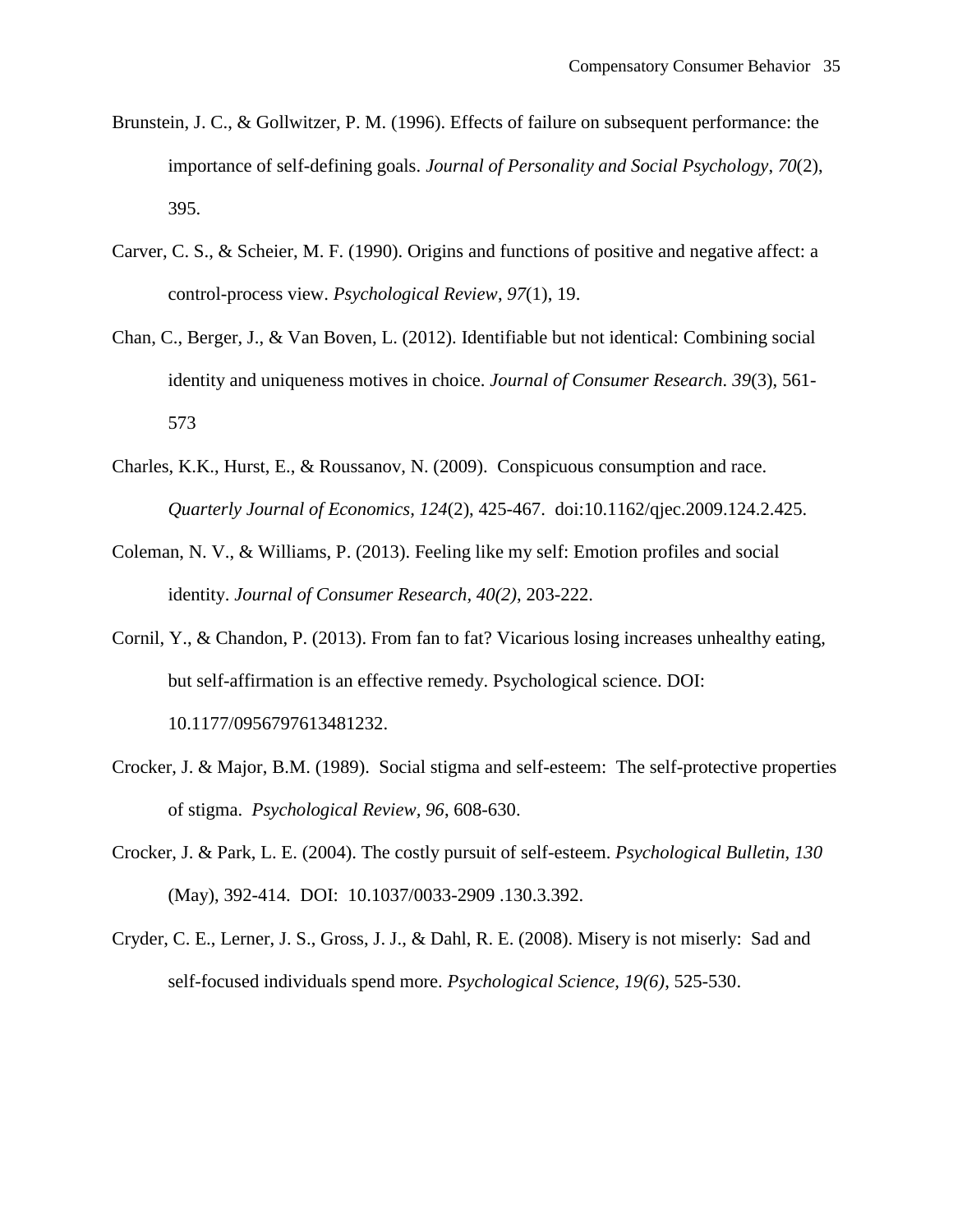- Custers, R., & Aarts, H. (2007). In search of the nonconscious sources of goal pursuit: Accessibility and positive affective valence of the goal state. *Journal of Experimental Social Psychology, 43*(2), 312-318.
- Cutright, K. M. (2012). The beauty of boundaries: When and why we seek structure in consumption. *Journal of Consumer Research, 38*(5), 775-790.
- Cutright, K., Wu, E., Banfield, J. C., Kay, A., & Fitzsimons, G. J. (2011). When your world must be defended: Consuming to justify the system. *Journal of Consumer Research, 38*  $(1), 62-77.$
- Dalton, A. N. (2008). Look on the bright side: Self-expressive consumption and consumer selfworth. Ph.D. dissertation, Duke University, Durham, NC.
- Dalton, A. N., & Huang, L. (2014). Motivated forgetting in response to social identity threat. *Journal of Consumer Research,* 40(6), 1017-1038.
- DeMarree, K. G., Briñol, P., & Petty, R. E. (2014). The effects of power on prosocial outcomes: A self-validation analysis. *Journal of Economic Psychology,* 41, 20-30.
- Dommer, S. L., & Swaminathan, V. (2013). Explaining the endowment effect through ownership: The role of identity, gender, and self-threat. *Journal of Consumer Research, 39*(5), 1034-1050.
- Dovidio, J., Major, B.M., & Crocker, J. (2000). Stigma: Introduction and overview. In Heatherton, T., Kleck, R.E., Hebl, M.R., & Hull, J.G. (ed.), The Social Psychology of Stigma. New York: Guilford Press.
- Duclos, R., Wan, E. W., & Jiang, Y. (2013). Show me the honey! Effects of social exclusion on financial risk-taking. *Journal of Consumer Research, 40*(1), 122-135.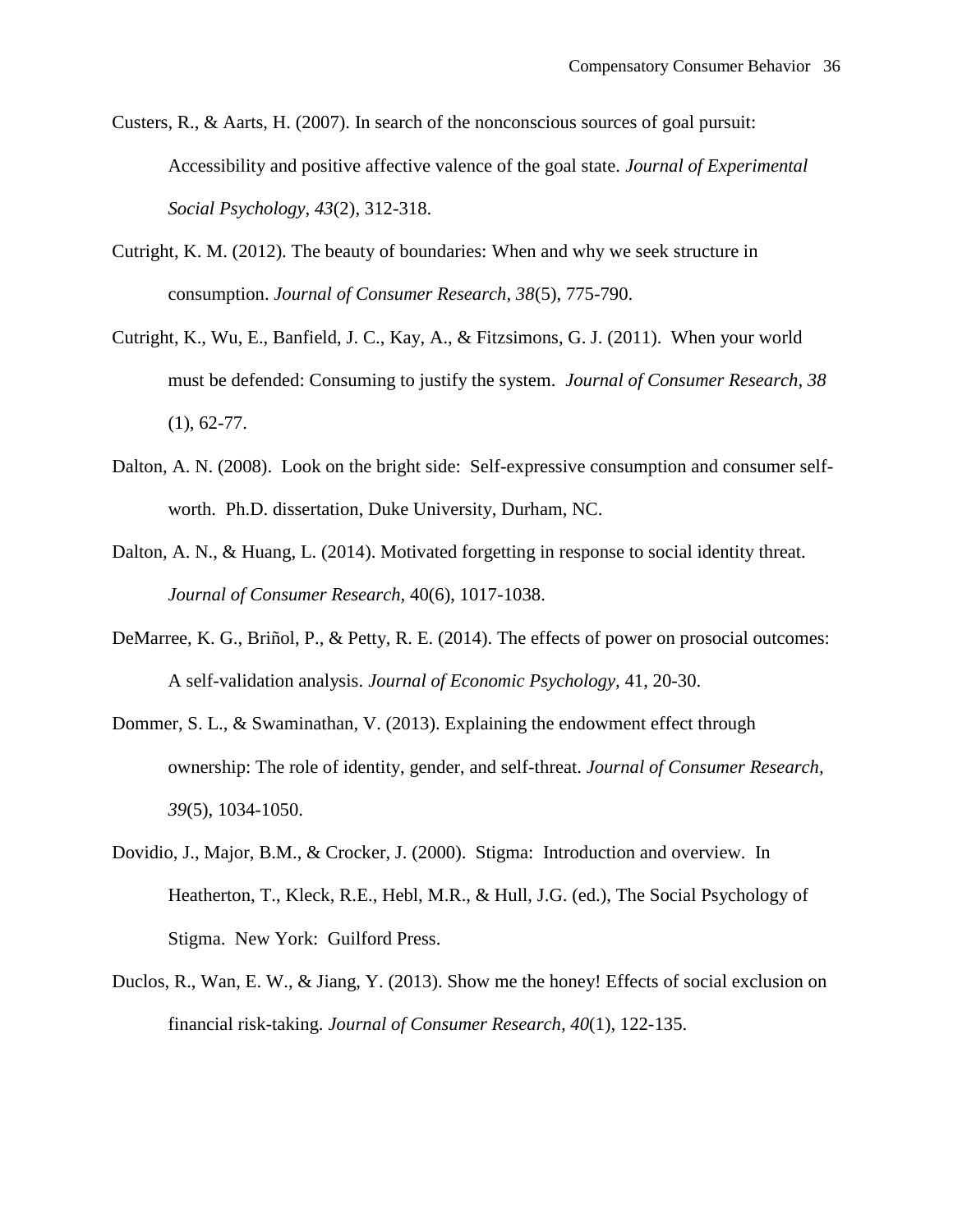- Dubois, D., Rucker, D. D., & Galinsky, A. D. (2012). Super size me: Product size as a signal of status. *Journal of Consumer Research, 38,* 1047–1062.
- Dweck, C. (2000). Self-theories: Their role in motivation, personality, and development. Philadelphia: Psychology Press.
- Eisenberger, N. I., Lieberman, M. D., & Williams, K. D. (2003). Does rejection hurt? An fMRI study of social exclusion. *Science, 302*(5643), 290-292.
- Ferraro, R., Shiv, B., & Bettman, J. R. (2005). Let us eat and drink, for tomorrow we shall die: Effects of mortality salience and self-esteem on self-regulation in consumer choice. *Journal of Consumer Research, 32* (1), 65-75.
- Galinsky A. D., Whitson, J., Huang, L., & Rucker, D. D. (2012), "Not so fluid and not so meaningful: Towards an appreciation of content-specific compensation," *Psychological Inquiry, 23*, 339–345.
- Gao, L. S., Wheeler, S. C. & Shiv, B. (2009). The shaken self: Product choices as a means of restoring self-view confidence. *Journal of Consumer Research 36* (1), 29-38.
- Gardner, M. P., Wansink, B., Kim, J., & Park, S. B. (2014). Better moods for better eating? How mood influences food choice. *Journal of Consumer Psychology*, forthcoming.
- Garg, N., & Lerner, J. S. (2013). Sadness and consumption. *Journal of Consumer Psychology, 23*(1), 106-113.
- Garg, N., Wansink, B., & Inman, J. J. (2007). The influence of incidental affect on consumers' food intake. *Journal of Marketing, 71*(1), 194-206.
- Grant, A.M. & Schwartz, B. (2011). Too much of a good thing: The challenge and opportunity of the inverted U. *Perspectives on Psychological Science 6*(1), 61-76.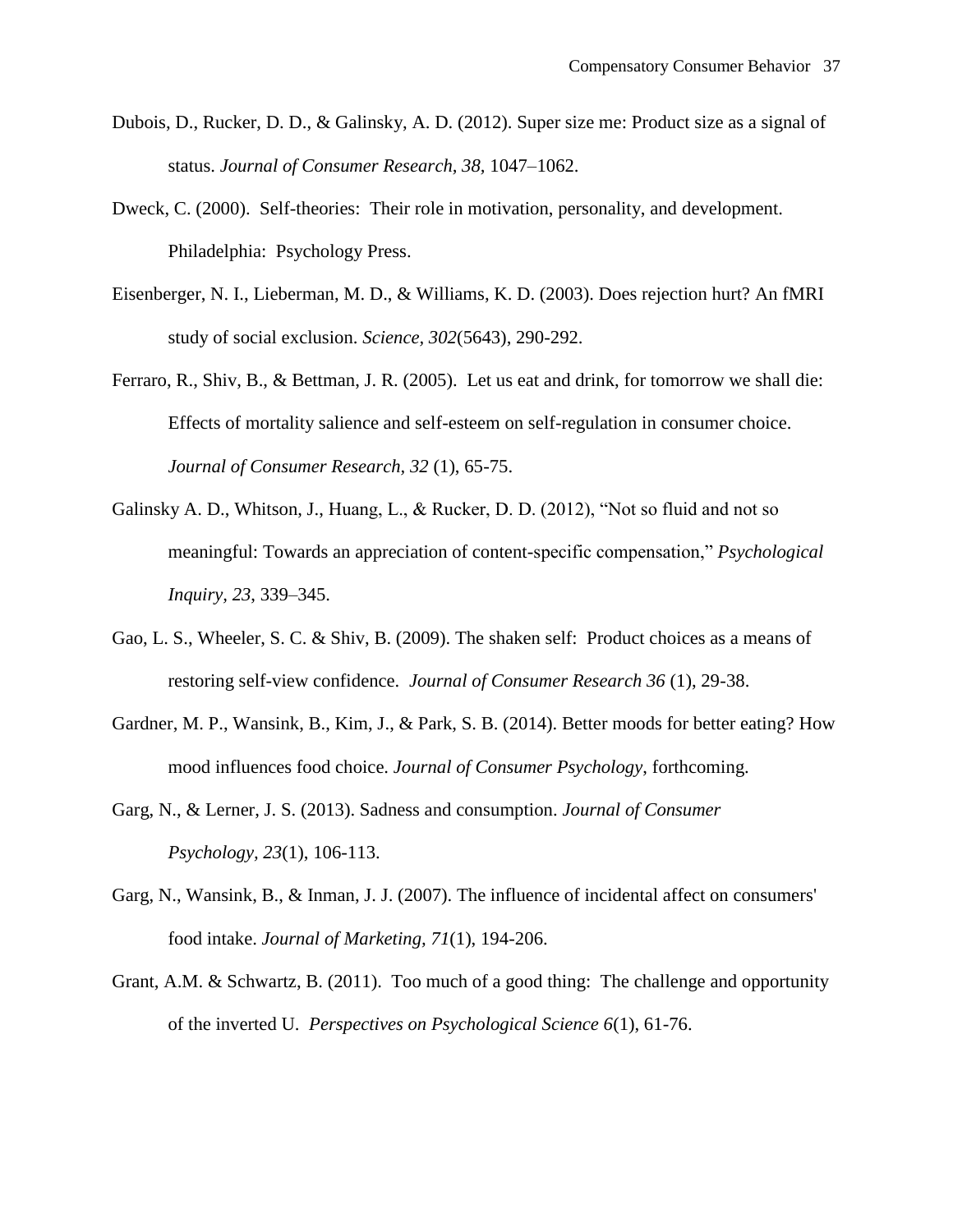- Greenberg, J., Pyszczynski, T., Solomon, S., Rosenblatt, A., Veeder, M., Kirkland, S., & Lyon, D. (1990). Evidence for terror management theory II: The effects of mortality salience on reactions to those who threaten or bolster the cultural worldview. *Journal of Personality and Social Psychology, 58*(2), 308.
- Gronmo, S. (1997), "Compensatory consumer behaviour: Elements of a critical sociology of consumption," in Otnes, P. (ed), *The Sociology of Consumption*, Solum Forag Norway: Humanities Press, New York.
- Han, D., Duhachek, A., & Rucker, D. D. (2015). Distinct threats, common remedies: How consumers cope with psychological threat. *Journal of Consumer Psychology* 25(4), 531- 545.
- Heatherton, T. F. & Baumeister, R. F. (1991). Binge eating as escape from self-awareness. Psychological Bulletin, 110 (January), 86-108. DOI: 10.1037/0033-2909 .110.1.86.
- Heine, S. J., & Lehman, D. R. (1997). Culture, dissonance, and self-affirmation. *Personality and Social Psychology Bulletin, 23*, 389-400.
- Heine, S. J., Lehman, D. R., Markus, H. R., & Kitayama, S. (1999). Is there a universal need for positive self-regard? *Psychological Review, 106*(4), 766.
- Heine, S. J., Proulx, T., & Vohs, K. D. (2006). The meaning maintenance model: On the coherence of human motivations. *Personality and Social Psychology Review, 10*, 88-110.
- Higgins, E. T. (1987). Self-discrepancy; A theory relating self and affect, *Psychological Review, 94*, 319-340.
- Hoegg, J., Scott, M. L., Morales, A. C., & Dahl, D. W. (2014). The flip side of vanity sizing: How consumers respond to and compensate for larger than expected clothing sizes. *Journal of Consumer Psychology, 24*(1), 70-78.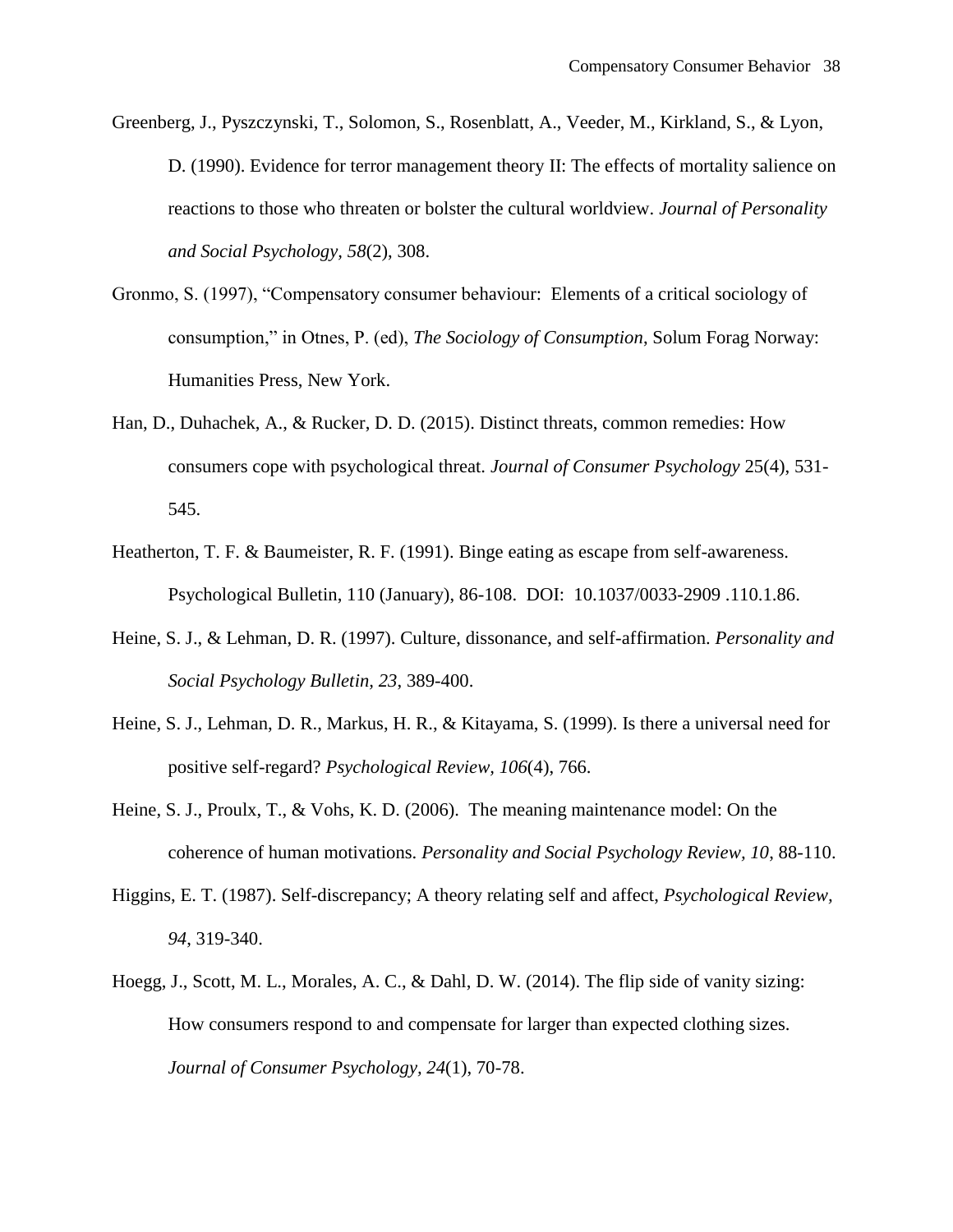- Hofstede, G., Hofstede, G. J., & Minkov, M. (1997). *Cultures and organizations.* New York, NY: McGraw Hill.
- Holbrook, M. B., & Hirschman, E. C. (1982). The experiential aspects of consumption: Consumer fantasies, feelings, and fun. *Journal of Consumer Research,* 132-140.
- Huang, L., & Galinsky, A. D. (2011). Mind–Body Dissonance Conflict Between the Senses Expands the Mind's Horizons. *Social Psychological and Personality Science*, *2*(4), 351- 359.
- Jost, J. T., Banaji, M. R., & Nosek, B. A. (2004). A decade of system justification theory: Accumulated evidence of conscious and unconscious bolstering of the status quo. *Political Psychology, 25*(6), 881-919.
- Kay, A. C., Wheeler, S. C., & Smeesters, D. (2008). The situated person: Effects of construct accessibility on situation construals and interpersonal perception. *Journal of Experimental Social Psychology, 44*(2), 275-291.
- Kim, S., & Gal, D. (2014). From Compensatory Consumption to Adaptive Consumption: The Role of Self-Acceptance in Resolving Self-Deficits. *Journal of Consumer Research,*  41(2), 526-542.
- Kim, S., & Rucker D. D. (2012), Bracing for the psychological storm: Proactive versus reactive compensatory consumption. *Journal of Consumer Research, 39* (December), 815-830.
- Kivetz, R., & Simonson, I. (2002). Self-control for the righteous: Toward a theory of precommitment to indulgence. *Journal of Consumer Research,* 29(2), 199-217.
- Lastovicka, J. L., & Fernandez, K. V. (2005). Three paths to disposition: The movement of meaningful possessions to strangers. *Journal of Consumer Research,* 31(4), 813-823.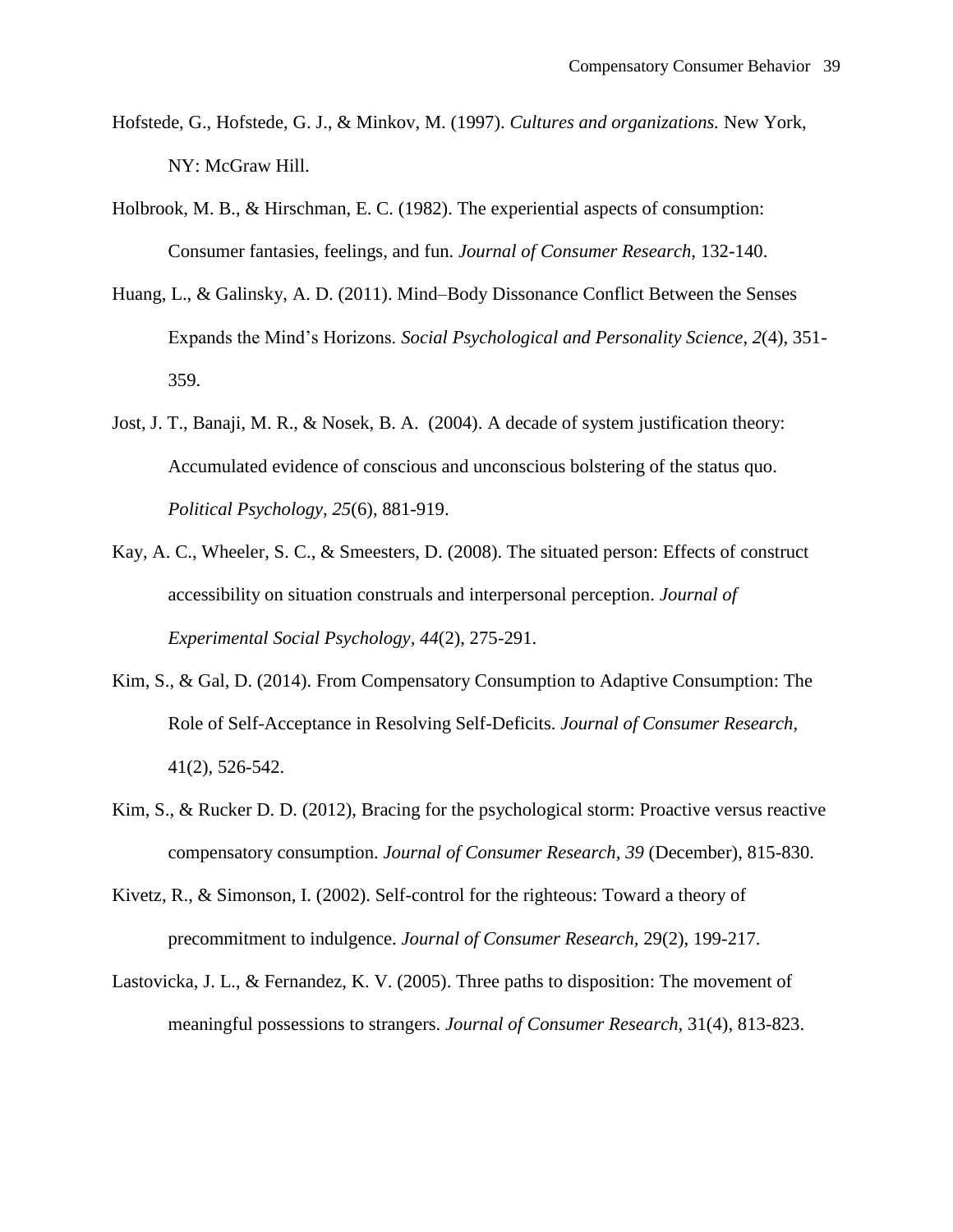- Lastovicka, J. L. & Sirianni, N. J. (2011). Truly, madly, deeply: Consumers in the throes of material possession love. *Journal of Consumer Research, 38* (August), 323-342.
- Leary, M.R., Tambor, E.S., Terdal, S.K., & Downs, D.L. (1995). Self-esteem as an interpersonal monitor: The sociometer hypothesis." *Journal of Personality and Social Psychology, 68*(3), 518-30.
- Lee, J., & Shrum, L. J. (2012). Conspicuous consumption versus charitable behavior in response to social exclusion: A differential needs explanation. *Journal of Consumer Research, 39*(3), 530-544.
- Lerner, J. S., Small, D. A., & Loewenstein, G. (2004). Heart strings and purse strings carryover effects of emotions on economic decisions. *Psychological Science, 15*(5), 337-341.
- Levav, J., & Zhu, R. (2009). Seeking freedom through variety. *Journal of Consumer Research, 36*(4), 600-610. doi:10.1086/599556
- Lisjak, M., Bonezzi, A., Kim, S., & Rucker, D. D. (2015). Perils of Compensatory Consumption: Within-Domain Compensation Undermines Subsequent Self-Regulation. *Journal of Consumer Research, 41*(5), 1186-1203.
- Lisjak, Monika, Jonathan Levav, and Derek D. Rucker (2016). Compensatory Consumption as Self- and Social-Signaling. Working Paper.
- Loveland, K. E., Smeesters, D., & Mandel, N. (2010). Still preoccupied with 1995: The need to belong and preference for nostalgic products. *Journal of Consumer Research, 37*(3), 393-408.
- Mandel, N., & Heine, S. J. (1999). Terror management and marketing: He who dies with the most toys wins. In E. Arnould and L. Scott (Eds.), *Advances in Consumer Research 26*, 527-532.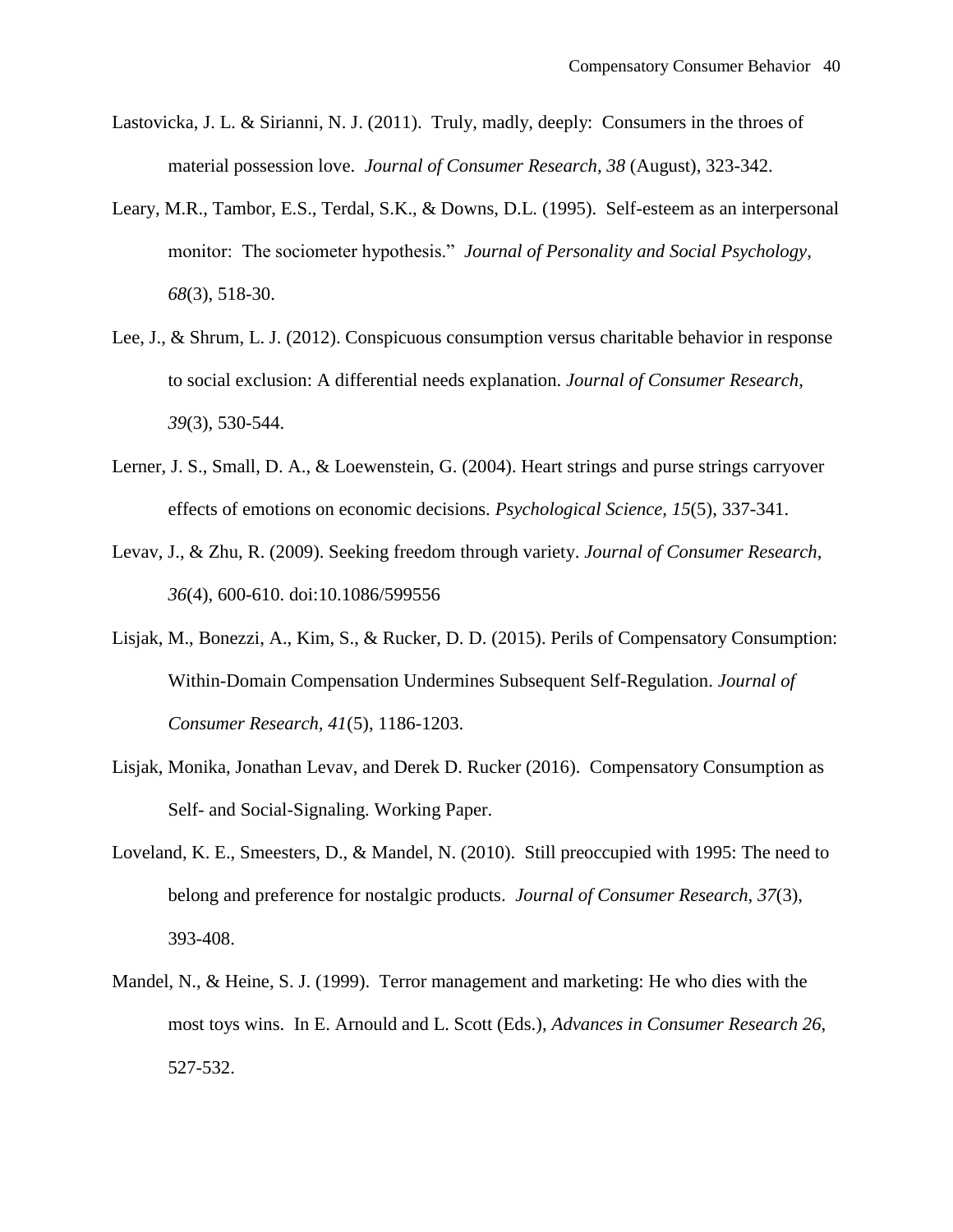- Martens, A., Johns, M., Greenberg, J., & Schimel, J. (2006). Combating stereotype threat: The effect of self-affirmation on women's intellectual performance. *Journal of Experimental Social Psychology, 42*(2), 236-243.
- Mead, N. L., Baumeister, R. F., Stillman, T. F., Rawn, C. D., & Vohs, K. D. (2011). Social exclusion causes people to spend and consume strategically in the service of affiliation. *Journal of Consumer Research, 37*(5), 902-919.
- Morrison, K. R., & Johnson, C. S. (2011). When what you have is who you are: Self-uncertainty leads individualists to see themselves in their possessions. *Personality and Social Psychology Bulletin, 37*(5), 639-651.
- Moskalenko, S. & Heine, S. J. (2003). Watching your troubles away: Television viewing as a stimulus for subjective self-awareness. *Personality and Social Psychology Bulletin, 29* (January), 76-85. DOI: 10.1177 /0146167202238373.
- Muraven, M., Tice, D. M., & Baumeister, R. F. (1998). Self-control as a limited resource: Regulatory depletion patterns. *Journal of personality and social psychology, 74*(3), 774.
- Murphy, M. C., Steele, C. M., & Gross, J. J. (2007). Signaling threat how situational cues affect women in math, science, and engineering settings. *Psychological Science, 18*(10), 879- 885.
- Mussweiler, T. (2003). Comparison processes in social judgment: Mechanisms and consequences. *Psychological Review, 110* (3), 472–89.
- Packard, G. M., & Wooten, D. B. (2013). Compensatory knowledge signaling in consumer word-of-mouth. *Journal of Consumer Psychology, 3*(4), 434-450.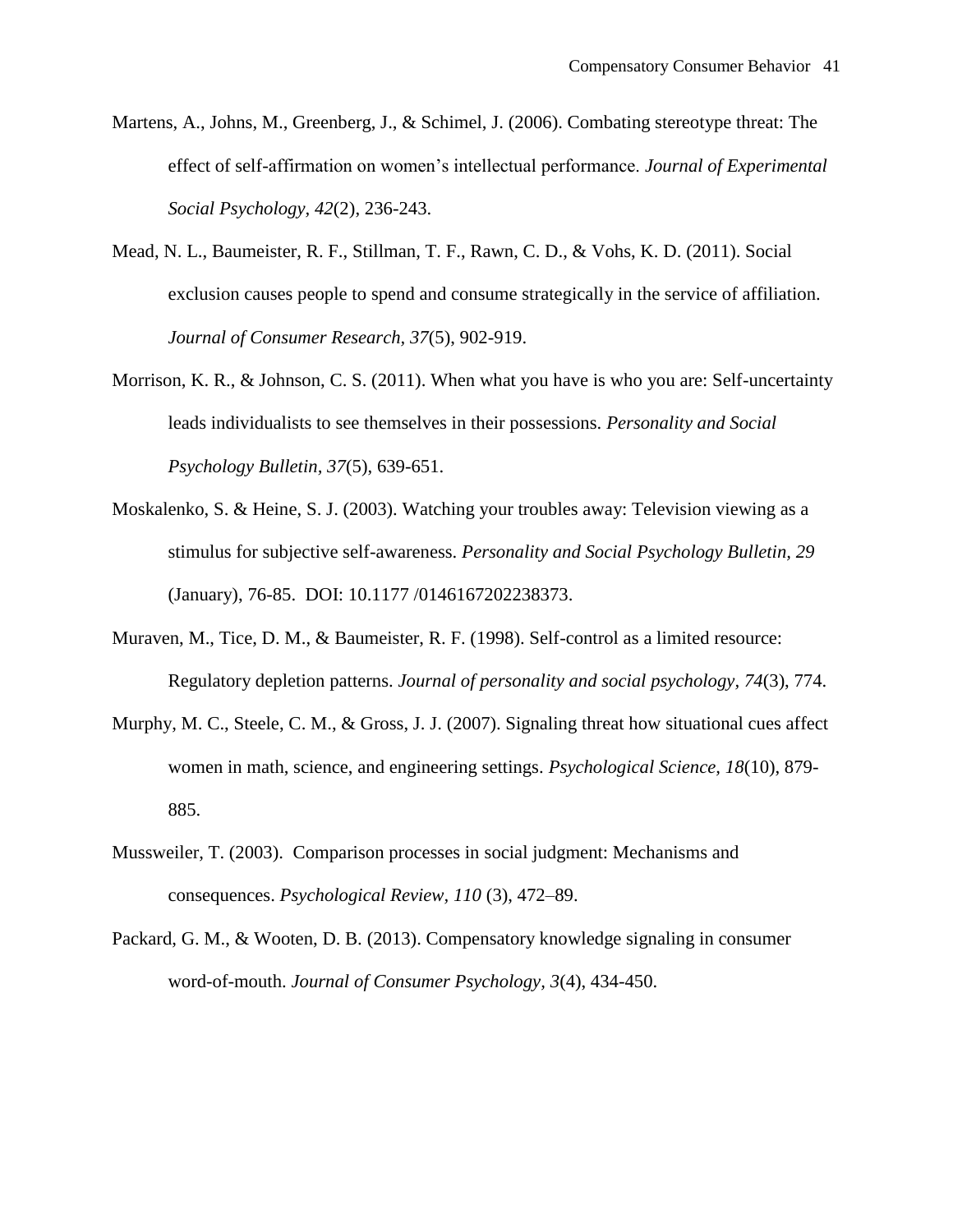- Park, L. E., & Maner, J. K. (2009). Does self-threat promote social connection? The role of selfesteem and contingencies of self-worth. *Journal of Personality and Social Psychology, 96*(1), 203.
- Polivy, J., Herman, C. P. & McFarlane, T. (1994). Effects of anxiety on eating: Does palatability moderate distress induced overeating in dieters? *Journal of Abnormal Psychology, 103*(3), 505-10. DOI: 10.1037/0021-843X .103.3.505.
- Proulx, T., & Inzlicht, M. (2012). The five "A" s of meaning maintenance: Finding meaning in the theories of sense-making. *Psychological Inquiry, 23*(4), 317-335.
- Pugh, S. D., Groth, M., & Hennig-Thurau, T. (2011). Willing and able to fake emotions: a closer examination of the link between emotional dissonance and employee well-being. *Journal of Applied Psychology, 96*(2), 377.
- Randles, D., Heine, S. J., & Santos, N. (2013). The common pain of surrealism and death: acetaminophen reduces compensatory affirmation following meaning threats. *Psychological science, 24*(6):966-73. doi: 10.1177/0956797612464786
- Reis, H.T. (1990). The role of intimacy in interpersonal relationships*. Journal of Social and Clinical Psychology, 9*, 15-30.
- Richins, M. (1991). Social comparison and the idealized images of advertising. *Journal of Consumer Research, 19* (June), 71–83.
- Rindfleisch, A., Burroughs, J. E., & Wong, N. (2009). The safety of objects: Materialism, existential insecurity, and brand connection. *Journal of Consumer Research, 36*(1), 1-16. doi:10.1086/595718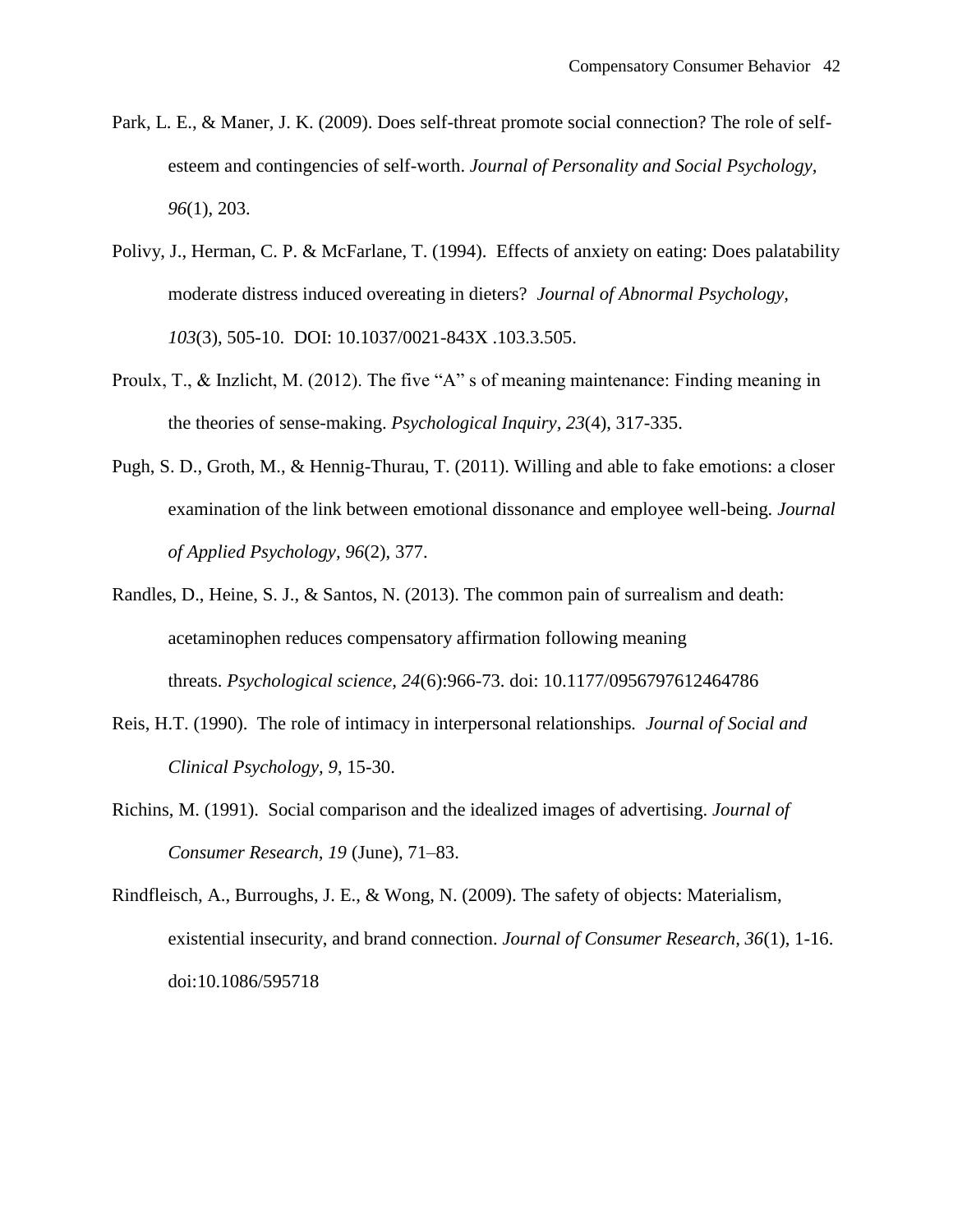- Rozin, P., Scott, S. E., Zickgraf, H. F., Ahn, F., & Jiang, H. (2014). Asymmetrical Social Mach Bands Exaggeration of Social Identities on the More Esteemed Side of Group Borders. *Psychological Science,* 25(10), 1955-1959.
- Rucker, D. D. & Galinsky, A. D. (2008). Desire to acquire: Powerless and compensatory consumption. *Journal of Consumer Research, 35* (October), 257-267.
- Rucker, D. D., & Galinsky, A. D. (2009). Conspicuous consumption versus utilitarian ideals: How different levels of power shape consumer behavior. *Journal of Experimental Social Psychology, 45*(3), 549-555. doi:10.1016/j.jesp.2009.01.005
- Rucker, D. D., Dubois, D., & Galinsky, A. D. (2011). Generous paupers and stingy princes: Power drives consumer spending on self versus others*. Journal of Consumer Research, 37*(6), 1015-1029.
- Rucker, D. D., Hu, M., & Galinsky, A. D. (2014). The experience versus the expectations of power: A recipe for altering the effects of power on behavior. *Journal of Consumer Research, 41*(2), 381-396.
- Scheier, M. F., Fenigstein, A., & Buss, A. H. (1974). Self-awareness and physical aggression. *Journal of Experimental Social Psychology,* 10(3), 264-273.
- Schouten, J. W. (1991). Selves in transition: Symbolic consumption in personal rites of passage and identity reconstruction. *Journal of Consumer Research*, *17*(4), 412-425.
- Sela, A., & Shiv, B. (2009). Unraveling priming: When does the same prime activate a goal versus a trait? *Journal of Consumer Research, 36*(3), 418-433.
- Sezer, O., Gino, F., & Norton, M. I. (2015). Humblebragging: A Distinct and Ineffective Self-Presentation Strategy. *Harvard Business School Marketing Unit Working Paper, 15-080*, 15-080.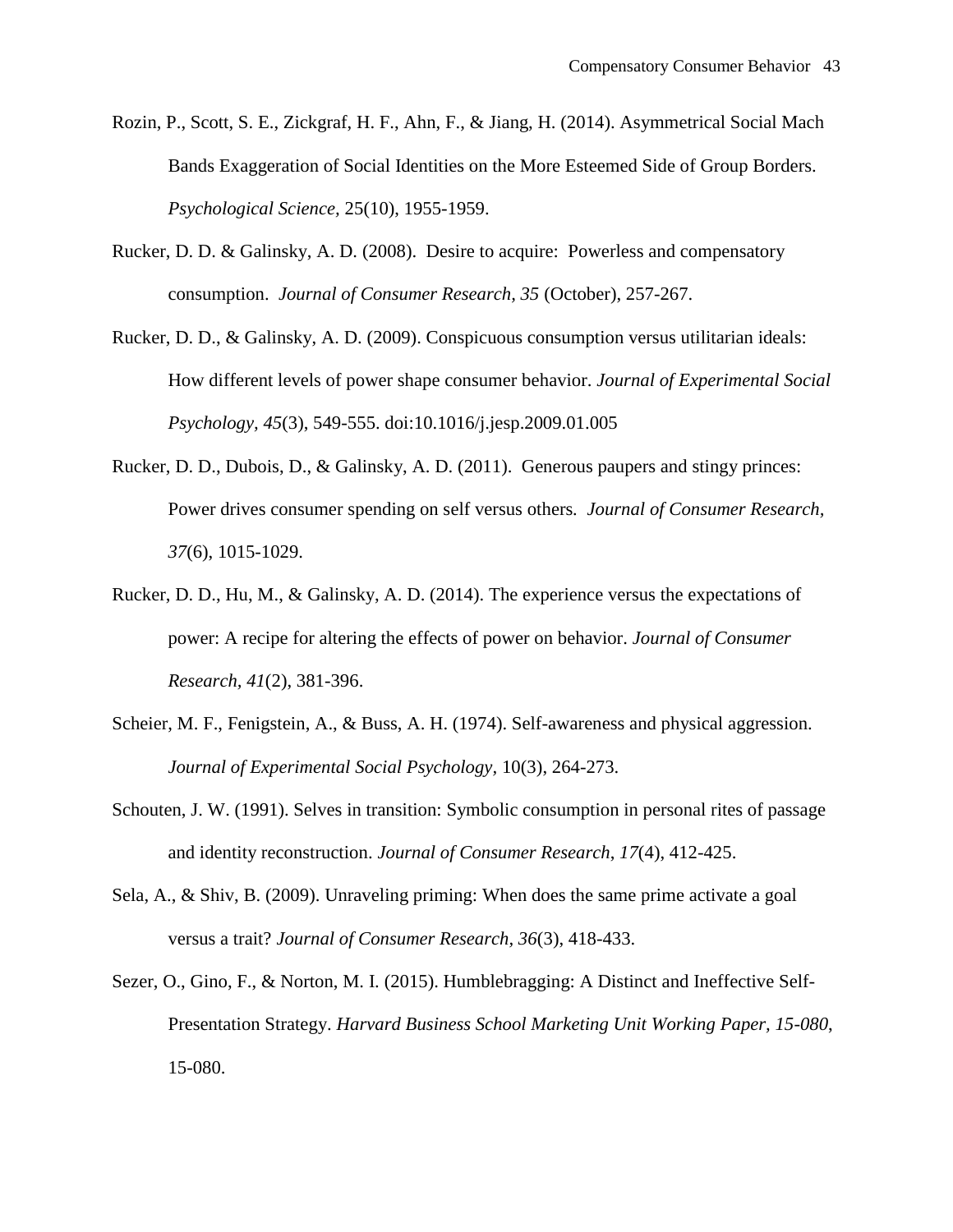- Sharma, E., & Alter, A. L. (2012). Financial deprivation prompts consumers to seek scarce goods. *Journal of Consumer Research, 39*(3), 545-560.
- Shavitt, S., Lalwani, A. K., Zhang, J., & Torelli, C. J. (2006). The horizontal/vertical distinction in cross-cultural consumer research. *Journal of Consumer Psychology,* 16(4), 325-342.
- Shrum, L. J., Wong, N., Arif, F., Chugani, S. K., Gunz, A., Lowrey, T. M., ... & Sundie, J. (2013). Reconceptualizing materialism as identity goal pursuits: Functions, processes, and consequences. *Journal of Business Research,66*(8), 1179-1185.
- Sobol, K., & Darke, P. R. (2014). "I'd like to be that attractive, but at least I'm smart": How exposure to ideal advertising models motivates improved decision-making. *Journal of Consumer Psychology, 24*(4), 533-540.
- Steele, C. M. (1988). The psychology of self-affirmation: Sustaining the integrity of the self. In L. Berkowitz (Ed.), *Advances in experimental social psychology* (Vol. 21, pp. 261-302). San Diego, CA: Academic Press. doi:10.1016/S0065-2601(08)60229-4
- Steele, C. M. (1998). Stereotyping and its threat are real. *American Psychologist, 53*(6), 680-681.
- Steele, C. M., & Liu, T. J. (1983). Dissonance processes as self-affirmation. *Journal of Personality and Social Psychology, 45*(1), 5.
- Stone, J., Wiegand, A. W., Cooper, J., & Aronson, E. (1997). When exemplification fails: hypocrisy and the motive for self-integrity. *Journal of Personality and Social Psychology,* 72(1), 54.
- Swann Jr, W. B., Pelham, B. W., & Krull, D. S. (1989). Agreeable fancy or disagreeable truth? Reconciling self-enhancement and self-verification. *Journal of personality and social psychology, 57*(5), 782.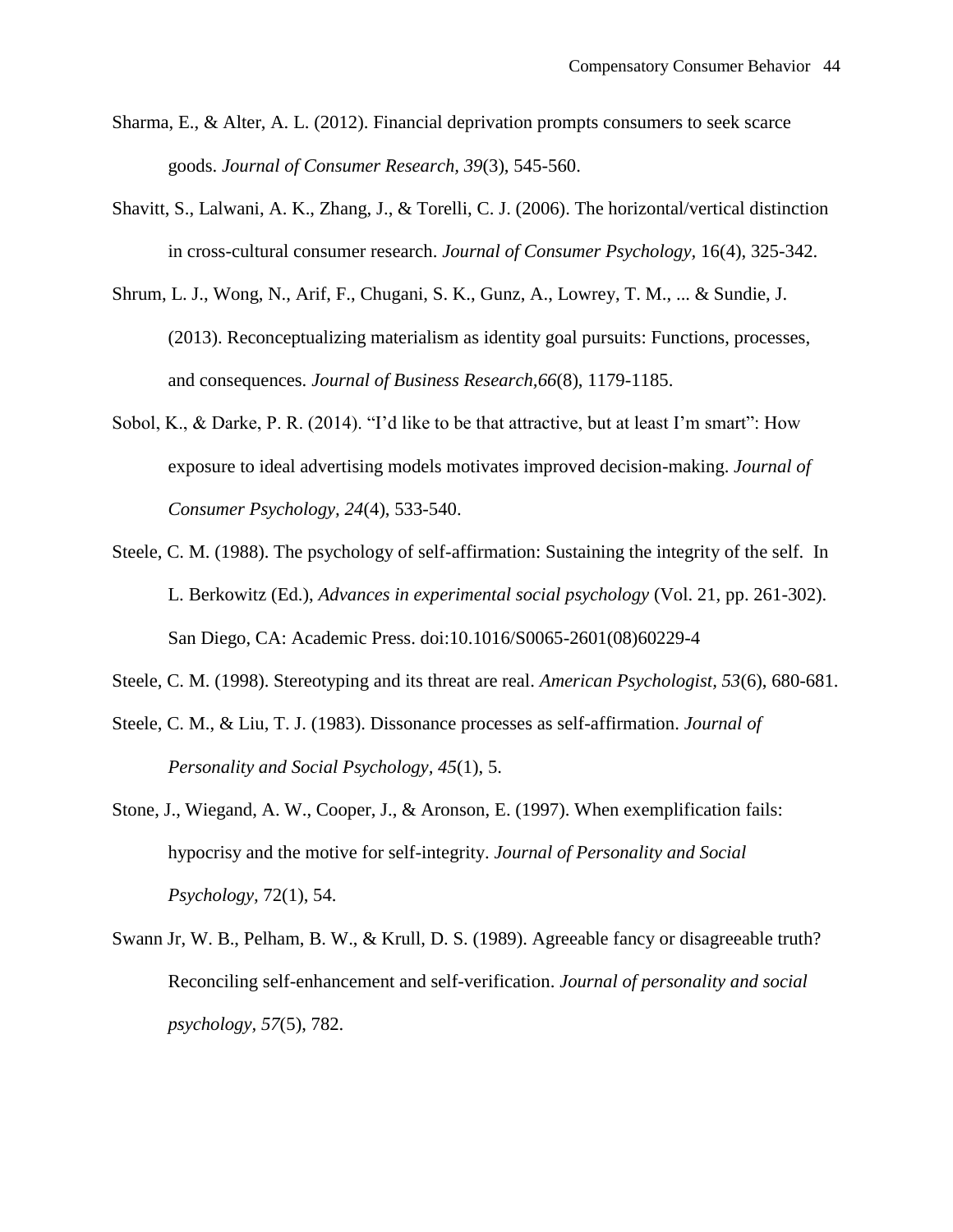- Tajfel, H., & Turner, J. (1979). An integrative theory of intergroup conflict. In Austin, W.G. & Worchel, S., *The Social Psychology of Intergroup Relations*. Monterey, CA: Brooks-Cole. pp. 94–109.
- Tangney, J. P. (1999). The self-conscious emotions: Shame, guilt, embarrassment and pride. *Handbook of cognition and emotion* (pp. 541-568). New York, NY, US: John Wiley & Sons Ltd
- Tesser, A., Crepaz, N., Collins, J. C., Cornell, D. & Beach, S.R.H. (2000). Confluence of self defense mechanisms: On integrating the self zoo. *Personality and Social Psychology Bulletin, 26*, 1476-1489. doi:10.1177/01461672002612003
- Townsend, C., & Sood, S. (2012). Self-affirmation through the choice of highly aesthetic products. *Journal of Consumer Research, 39*(2), 415-428.
- Troisi, J. D., & Gabriel, S. (2011). Chicken soup really is good for the soul: "Comfort food" fulfills the need to belong. *Psychological Science, 22*(6), 747-753.
- Veblen, Thorstein (1899), *The Theory of the Leisure Class: An Economic Study in the Evolution of Institutions*, New York: Macmillan.
- Vignoles, V. L., Regalia, C., Manzi, C., Golledge, J., & Scabini, E. (2006). Beyond self-esteem: influence of multiple motives on identity construction. *Journal of Personality and Social Psychology, 90*(2), 308.
- Wan, E. W., Xu, J., & Ding, Y. (2014). To Be or Not to Be Unique? The Effect of Social Exclusion on Consumer Choice. *Journal of Consumer Research, 40*(6), 1109-1122.
- Wang, J., Zhu, R. J., & Shiv, B. (2012). The Lonely Consumer: Loner or Conformer?. *Journal of Consumer Research, 38*(6), 1116-1128.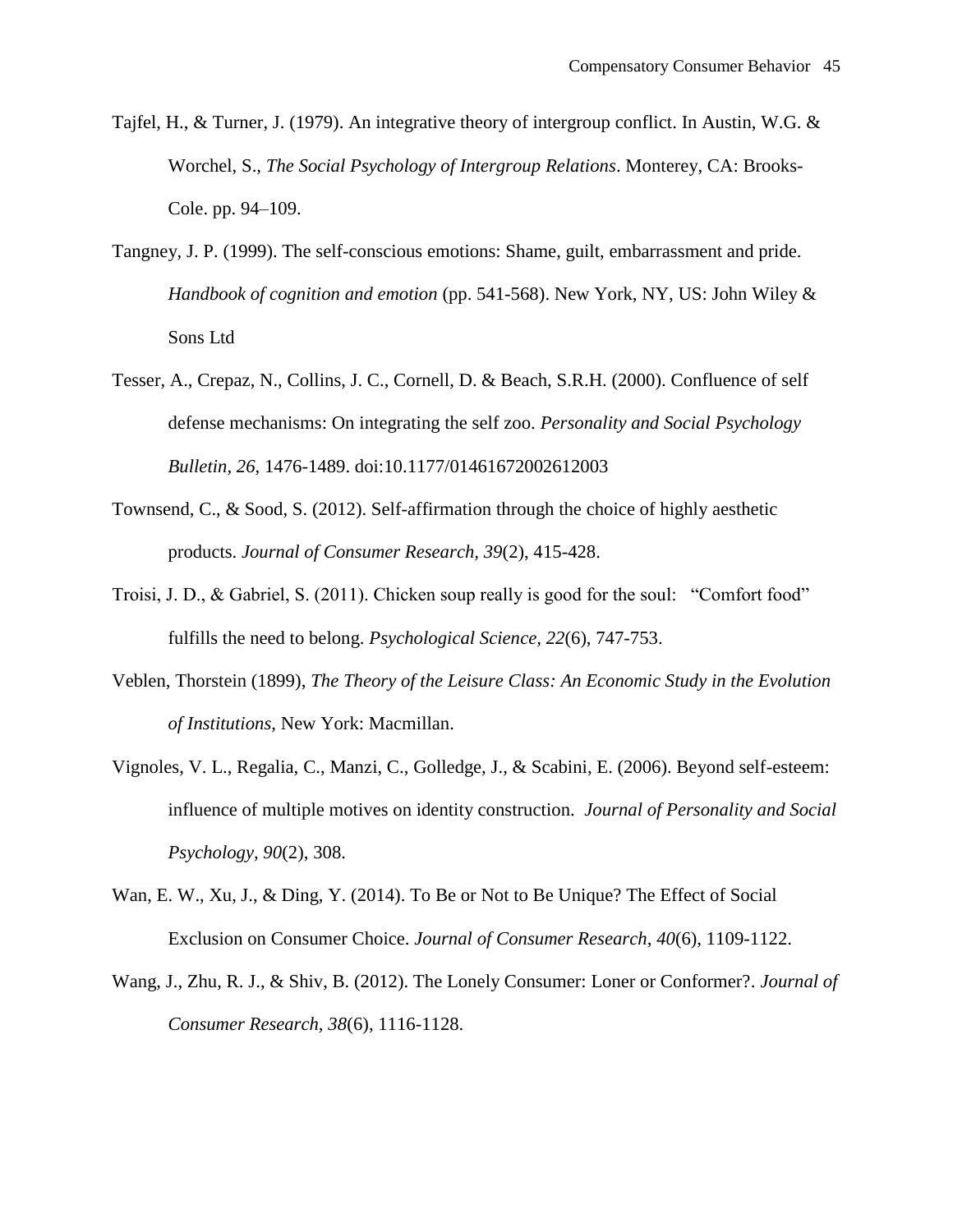- White, K., & Argo, J. J. (2009). Social identity threat and consumer preferences. *Journal of Consumer Psychology, 19*(3), 313-325.
- White, K., & Dahl, D. W. (2006). To be or not be? The influence of dissociative reference groups on consumer preferences. *Journal of Consumer Psychology,* 16(4), 404-414.
- Whitson, J. A., & Galinsky, A. D. (2008). Lacking control increases illusory pattern perception. *Science, 322*(5898), 115-117.
- Wicklund, R. A., & Gollwitzer, P. M. (1981). Symbolic self-completion, attempted influence, and self-deprecation. *Basic and Applied Social Psychology, 2*(2), 89-114.
- Wicklund, R. A., & Gollwitzer, P. M. (1982). Symbolic Self-completion. Hillsdale, NJ: Lawrence Erlbaum Associates.
- Willer, R., Rogalin, C. L., Conlon, B., & Wojnowicz, M. T. (2013). Overdoing gender: A test of the masculine overcompensation thesis1. *American Journal of Sociology, 118*(4), 980- 1022.
- Woodruffe, H.R. (1997). Compensatory consumption: Why women go shopping when they're fed up and other stories. *Marketing Intelligence & Planning, 15*(7), 325-334.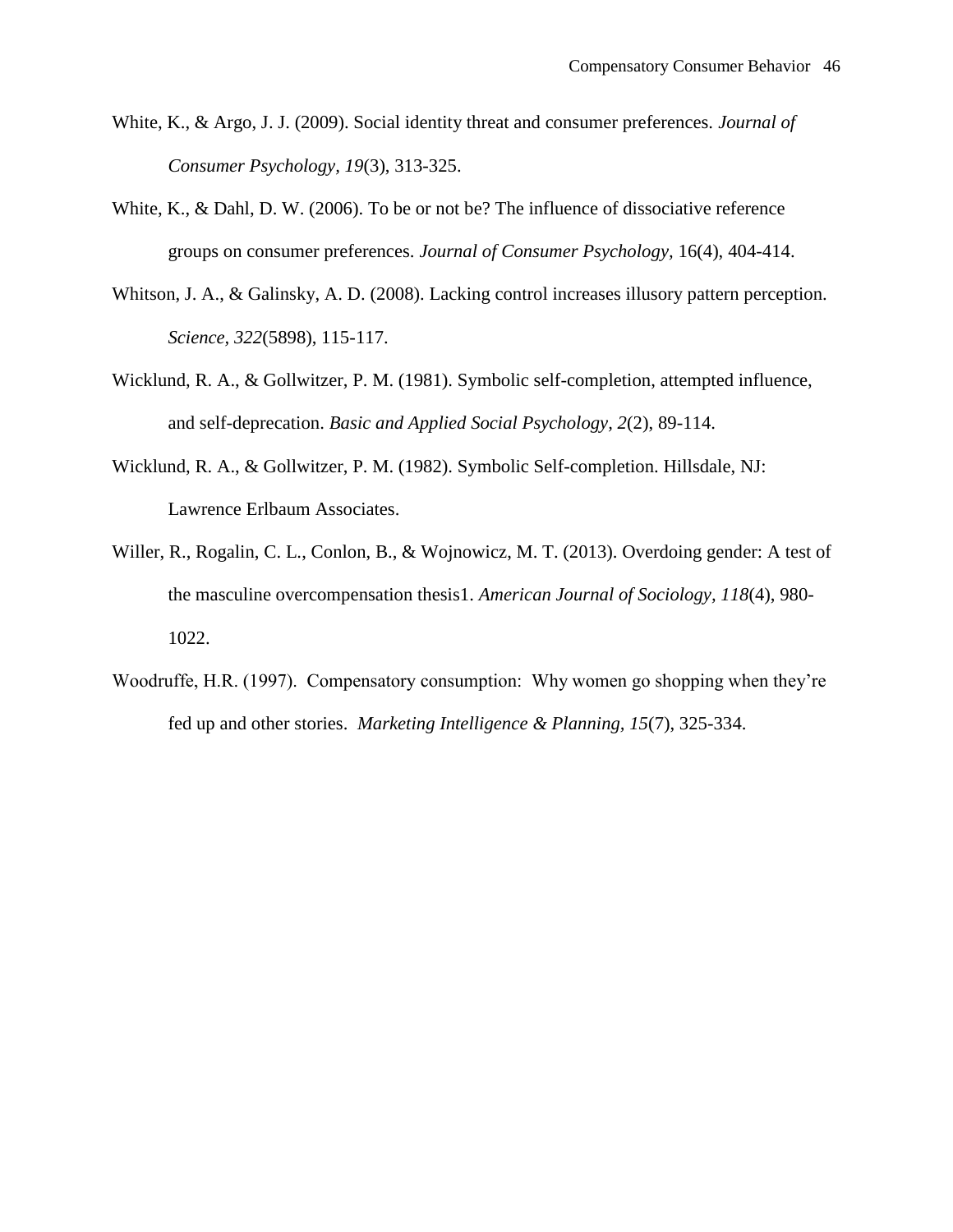| <b>Domain of Self-Discrepancy</b>                 | <b>Coping Strategy</b>    | <b>DV</b><br>$\overline{\phantom{0}}$          | <b>Citation</b>                                        |
|---------------------------------------------------|---------------------------|------------------------------------------------|--------------------------------------------------------|
| Intelligence/Power                                | Direct resolution         | Purchase of products to decrease discrepancy   | Kim & Gal, 2014                                        |
| Physical appearance                               | Direct resolution         | Appearance-boosting activities                 | Schouten, 1991; Park & Maner, 2009                     |
| Academic ability                                  | Symbolic self-completion  | Trading up                                     | Dalton, 2008                                           |
| Business success                                  | Symbolic self-completion  | Ownership of symbolic success indicators       | Wicklund & Gollwitzer, 1982                            |
| Control                                           | Symbolic self-completion  | Choice of products containing boundaries       | Cutright 2012                                          |
| <b>Financial resources</b>                        | Symbolic self-completion  | Consumption of scarce goods                    | Sharma & Alter, 2012                                   |
| First-year status (insecurity)                    | Symbolic self-completion  | Ownership of university-branded clothing       | Braun & Wicklund, 1989                                 |
| Masculinity                                       | Symbolic self-completion  | Preference for masculine products              | Willer et al. 2012                                     |
| Personal freedom                                  | Symbolic self-completion  | Variety-seeking                                | Levav & Zhu, 2009                                      |
| Physical appearance                               | Symbolic self-completion  | Choice of appearance-enhancing accessories     | Hoegg et al., 2014                                     |
| Power                                             | Symbolic self-completion  | Preference for larger items in a hierarchy     | Dubois, Rucker, and Galinsky 2012                      |
| Power                                             | Symbolic self-completion  | WTP for status products                        | Rucker & Galinsky, 2008, 2009                          |
| Self-concept certainty                            | Symbolic self-completion  | Product choice                                 | Gao, Wheeler, & Shiv, 2009                             |
| Self-concept certainty                            | Symbolic self-completion  | Symbolic value of possessions                  | Morrison & Johnson, 2011                               |
| Social belongingness                              | Symbolic self-completion  | Horizontal and vertical brand differentiation  | Dommer, Swaminathan, & Ahluwalia, 2013                 |
| Social belongingness                              | Symbolic self-completion  | Financial risk-taking                          | Duclos, Wan, & Jiang, 2013                             |
| Social belongingness                              | Symbolic self-completion  | Conspicuous consumption or charitable contrib. | Lee & Shrum, 2012                                      |
| Social belongingness                              | Symbolic self-completion  | Nostalgic brand choice                         | Loveland et al., 2010                                  |
| Social belongingness                              | Symbolic self-completion  | Choice of products that signal affiliation     | Mead et al., 2011; Wan et al., 2014; Wang et al., 2012 |
| Social status                                     | Symbolic self-completion  | Professional titles listed in email signatures | Harmon-Jones et al., 2009                              |
| Sociocultural system                              | Symbolic self-completion  | Choice of system-defending products            | Cutright et al., 2011                                  |
| Socioeconomic status                              | Symbolic self-completion  | Conspicuous consumption                        | Charles, Hurst, & Roussanov, 2009                      |
| Gender identity                                   | Dissociation              | Sense of belonging in math                     | Murphy, Steele, & Gross, 2007                          |
| Gender identity                                   | Dissociation              | Avoidance of identity-associated products      | White & Argo, 2009                                     |
| Social identity                                   | Dissociation              | Motivated forgetting of ads                    | Dalton & Huang, 2014                                   |
| Body thinness                                     | Escapism                  | Food overconsumption                           | Heatherton & Baumeister, 1991                          |
| Mortality salience                                | Escapism                  | Food overconsumption                           | Mandel & Smeesters, 2008                               |
| Social belongingness                              | Escapism                  | Consumption of comfort foods                   | Troisi & Gabriel, 2011                                 |
| Vicarious performance (of a sports team) Escapism |                           | Unhealthy eating                               | Cornil & Chandon, 2013                                 |
| Intelligence                                      | Escapism & Symbolic S.C.  | Listening to music (amount of time)            | Kim & Rucker, 2012                                     |
| Counterattitudinal arguments                      | <b>Fluid Compensation</b> | Choice of high design                          | Townsend & Sood, 2012                                  |
| Gender identity                                   | <b>Fluid Compensation</b> | Writing about most valued characteristic       | Martins et al., 2006                                   |
| Physical appearance                               | <b>Fluid Compensation</b> | Rational decision-making                       | Sobol & Darke, 2014                                    |

**Table 1.** Self-discrepancies linked to compensatory consumer behaviors in past research.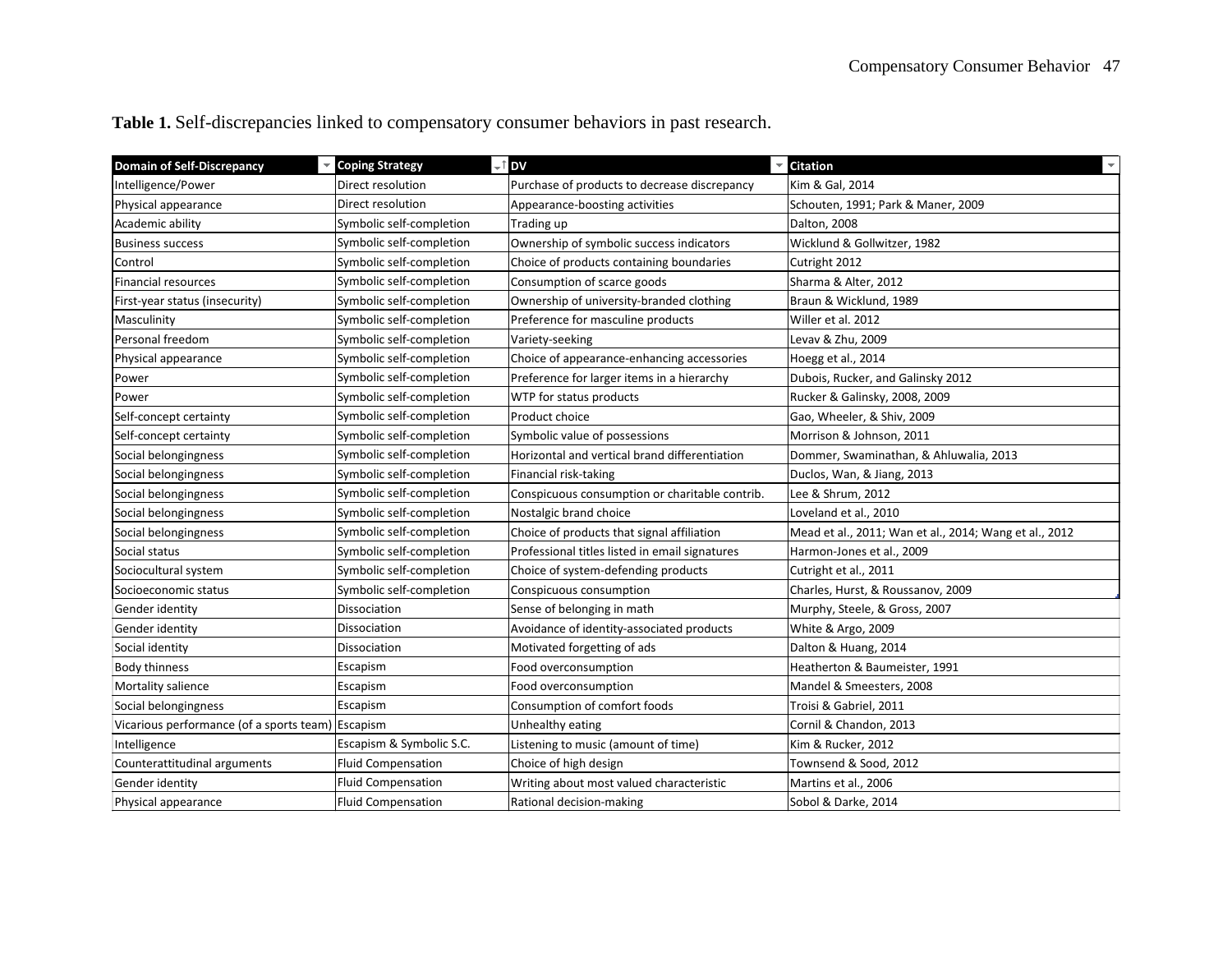Table 2. Five distinct compensatory consumer behavior strategies.

| Strategy                    | Definition                                                                                           | Example                                                                                                                                 |
|-----------------------------|------------------------------------------------------------------------------------------------------|-----------------------------------------------------------------------------------------------------------------------------------------|
| <b>Direct Resolution</b>    | Behavior that resolves the source of the self-<br>discrepancy.                                       | A person who feels less intelligent than<br>desired purchases and reads books to<br>become smarter.                                     |
|                             |                                                                                                      |                                                                                                                                         |
| Symbolic-self<br>completion | Behavior that signals mastery in the domain<br>of the self-discrepancy.                              | A person who feels less intelligent than<br>desired buys a conspicuous frame for his<br>diploma and displays it above his desk.         |
|                             |                                                                                                      |                                                                                                                                         |
| <b>Dissociation</b>         | Behavior that separates oneself from<br>products or services related to the self-<br>discrepancy.    | A person who feels less intelligent than<br>desired cancels his subscription to The<br>Economist.                                       |
|                             |                                                                                                      |                                                                                                                                         |
| Escapism                    | Behavior that distracts oneself from thinking<br>about the self-discrepancy.                         | A person who feels less intelligent than<br>desired goes to the movies in order to<br>direct his thoughts away from the<br>discrepancy. |
|                             |                                                                                                      |                                                                                                                                         |
| <b>Fluid Compensation</b>   | Behavior that reinforces another aspect of<br>one's identity distinct from the self-<br>discrepancy. | A person who feels less intelligent than<br>desired purchases a Rolex in order to feel<br>financially successful.                       |